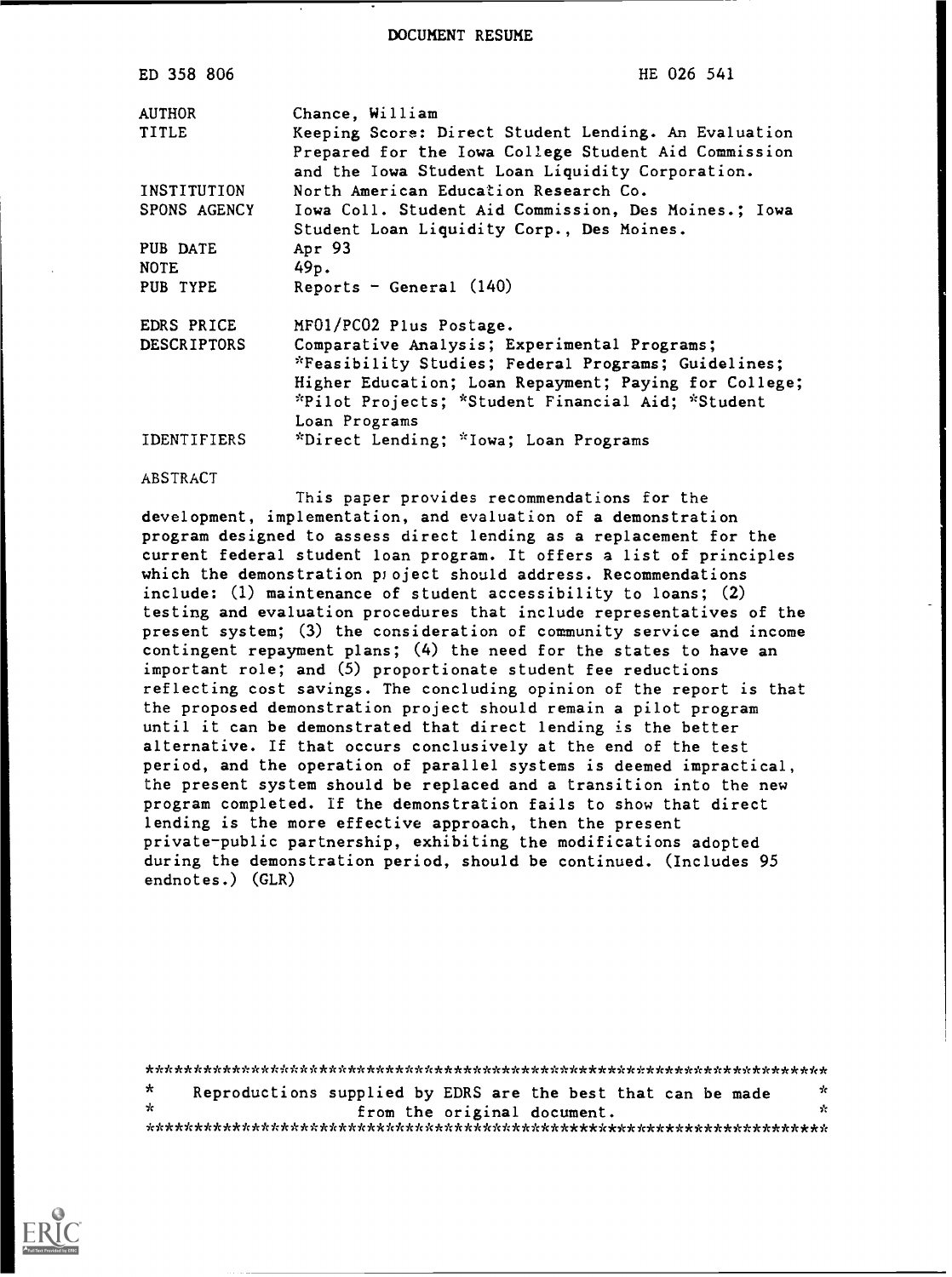# Direct Student Lending Keeping Score

An Evaluation Prepared for the Iowa College Student Aid Commission and the Iowa Student Loan Liquidity Corporation

 $E^{\rm eff}$ 

"PERMISSION TO REPRODUCE THIS MATERIAL. HAS BEEN GRANTED BY

Iowa College

Student Aid **Commission** 

TO THE EDUCATIONAL RESOURCES INFORMATION CENTER (ERIC)

U.S. DEPARTMENT OF EDUCATION<br>Office of Educational Research and improve EDUCATIONAL RESOURCES INFORMATION CENTER (ERIC)

**Griffilis document has been reproduced as<br>received from the person or organization**<br>originating it

□ Minor changes have been made to <del>im. sive</del><br>- reproduction quality

Points of view or opinions stated in this docu-<br>man! do ino! necessarily represent officie!<br>OERI position or policy

Prepared by

William Chance, Ph.D. Executive Officer N.O.R.E.D. April 1993

129929.

 $\tilde{\mathcal{L}}$ 

 $\boldsymbol{\circ}$  $\bullet$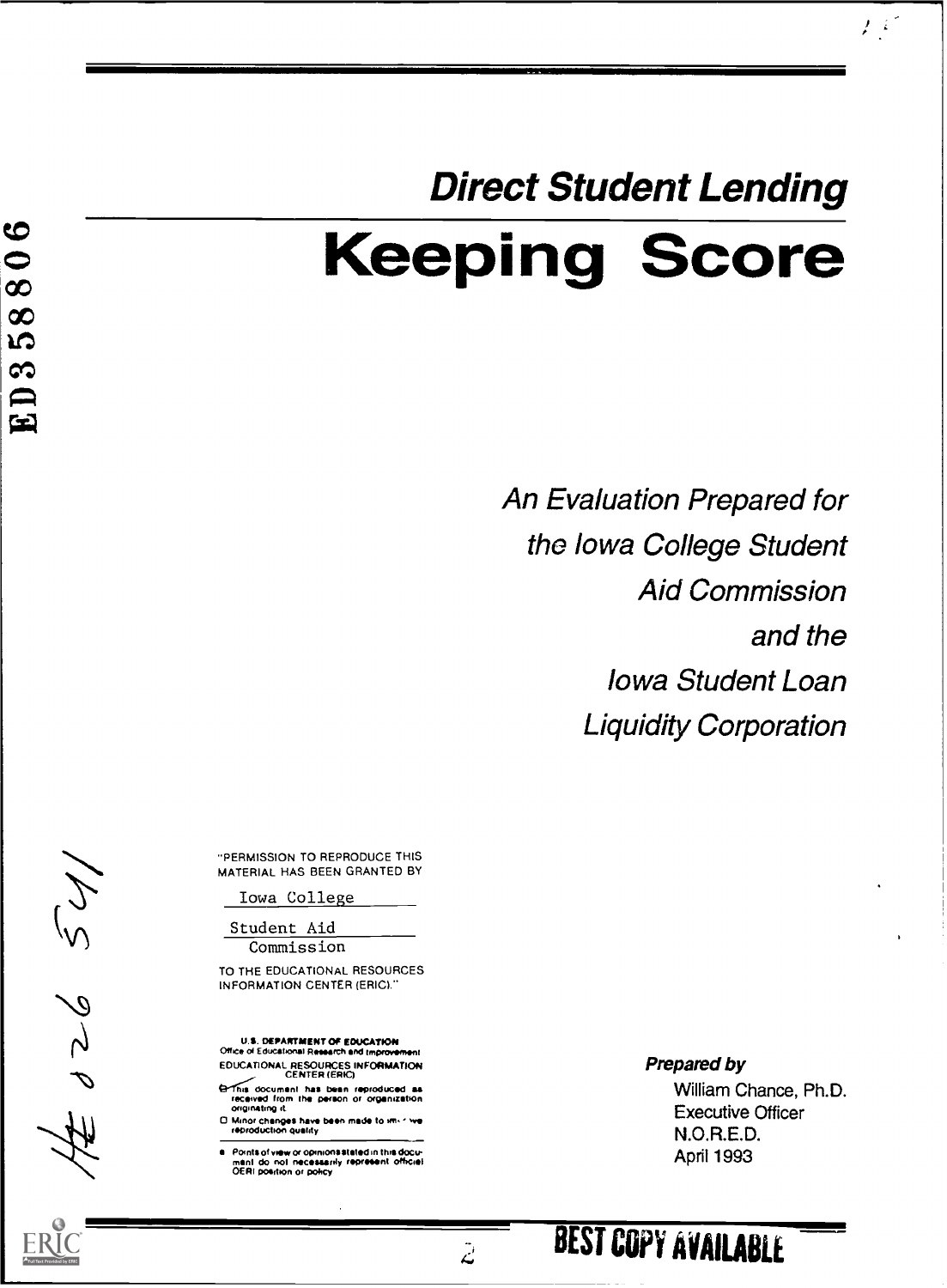#### Brief Biography

#### William Chance

Bill Chance is Executive Officer of the North American Education Research Company (NORED) and a research consultant with extensive experience in virtually all major aspects of education policy analysis. He also is a former member of the research faculty of the University of Washington's Institute for Public Policy and Management and a past "Scholar in Residence" to the Western Governors' Association.

Chance served as Executive Director of the Washington State Temporary Committee on Educational Policies, Structure, and Management, a blue ribbon panel created by the Washington Legislature in 1982 to study and make recommendations on all aspects of public education in the state. Before his engagement with this committee, he was Director of Academic Affairs at the state's Council on Postsecondary Education, a post he held for twelve years. In this capacity he was responsible for the development of the state's first two long-range higher education plans and a variety of research studies.

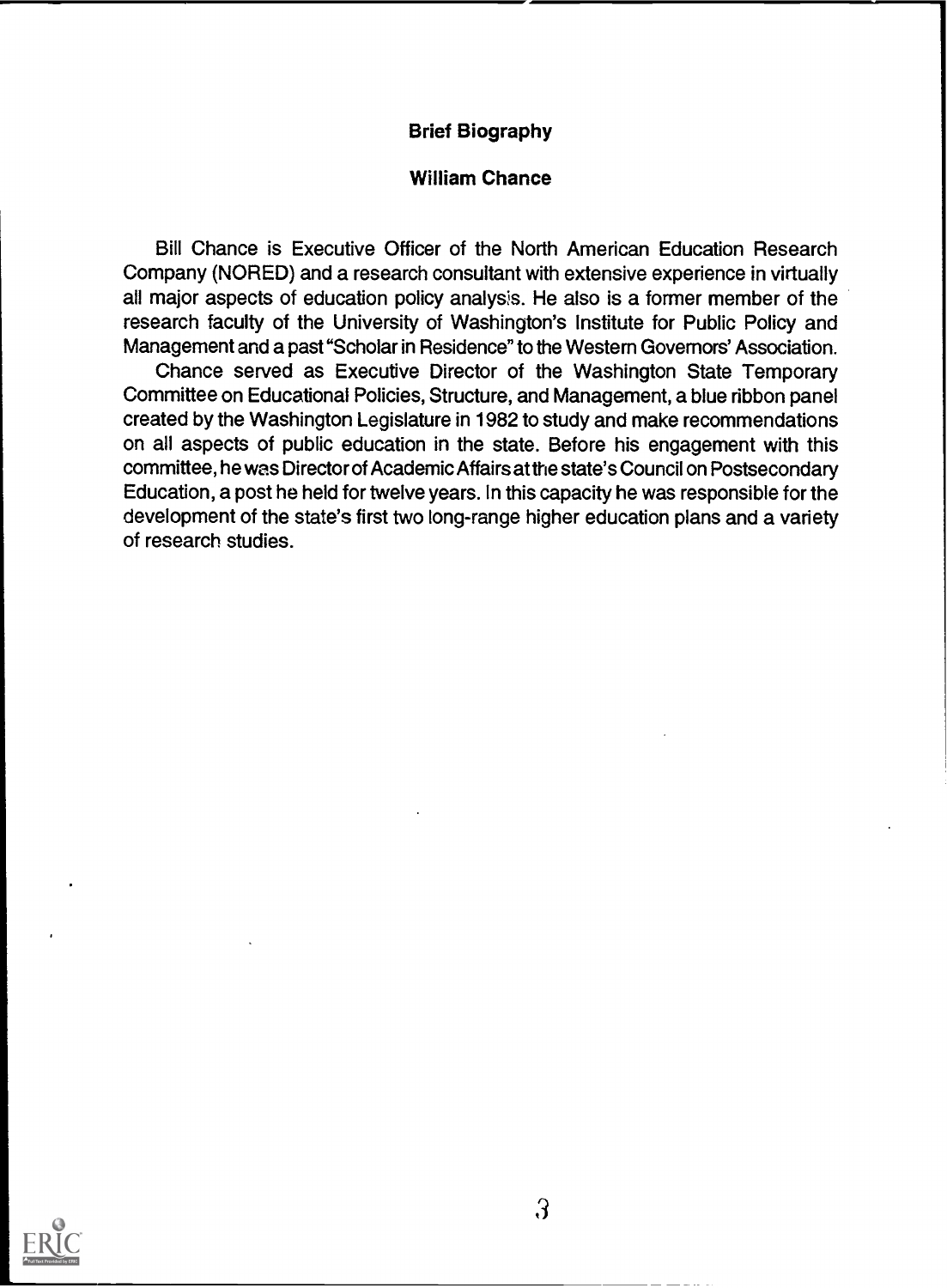# **KEEPING SCORE: DIRECT STUDENT LENDING**

# By William Chance, NORED

# For the Iowa College Student Aid Commission and the Iowa Student Loan Liquidity Corporation

#### REPORT ABSTRACT

In 1992, Congress authorized a new federal direct student loan demonstration<br>project. Draft regulations for such a demonstration program were issued by the Department of Education in April, 1993. Meanwhile, the new administration released a proposal that could have the effect of moving directly to a replacement of the present privately-funded guaranteed student loan program by 1997.

a GAO estimate of \$1.4 billion per year. Cost savings assumptions have been challenged, however, by a variety of analyses prepared in both the public and private sectors. Indeed, most of these conclude that direct lending would prove to be more rather than less expensive than the present system, especially when Congressionally- mandated and industry-sponsored modifications are made.

The case for direct lending rests essentially on arguments of cost-savings and simplified administration. The arguments against direct lending cluster along several dimensions:

- 1. The federal debt will increase
- 2. There could be a liquidity problem
- 3. Presumed savings are illusory
- 4. Student access to loans could be impeded
- 5. Students may not be able to rely on loan availability
- 6. The Department of Education may not be able to manage such a large program
- 7. Schools will bear increased administrative costs and liability
- 8. The ancillary services provided by lenders will be lost
- 9. Loan losses may increase

10. Incentives to remain efficient and responsive could be lost

Still another disquieting concern applies to the increased influence that a student loan monopoly would give the Federal Government over institutions and state higher education policy.

program possibilities can be envisioned. The first is the precipitous replacement of the present program with direct lending. The second involves continuation of the present program, with appropriate modifications, while a concept proceeds. The resultant evaluation could lead either to a stronger privately-



 $\mathcal{L}_{\bullet}$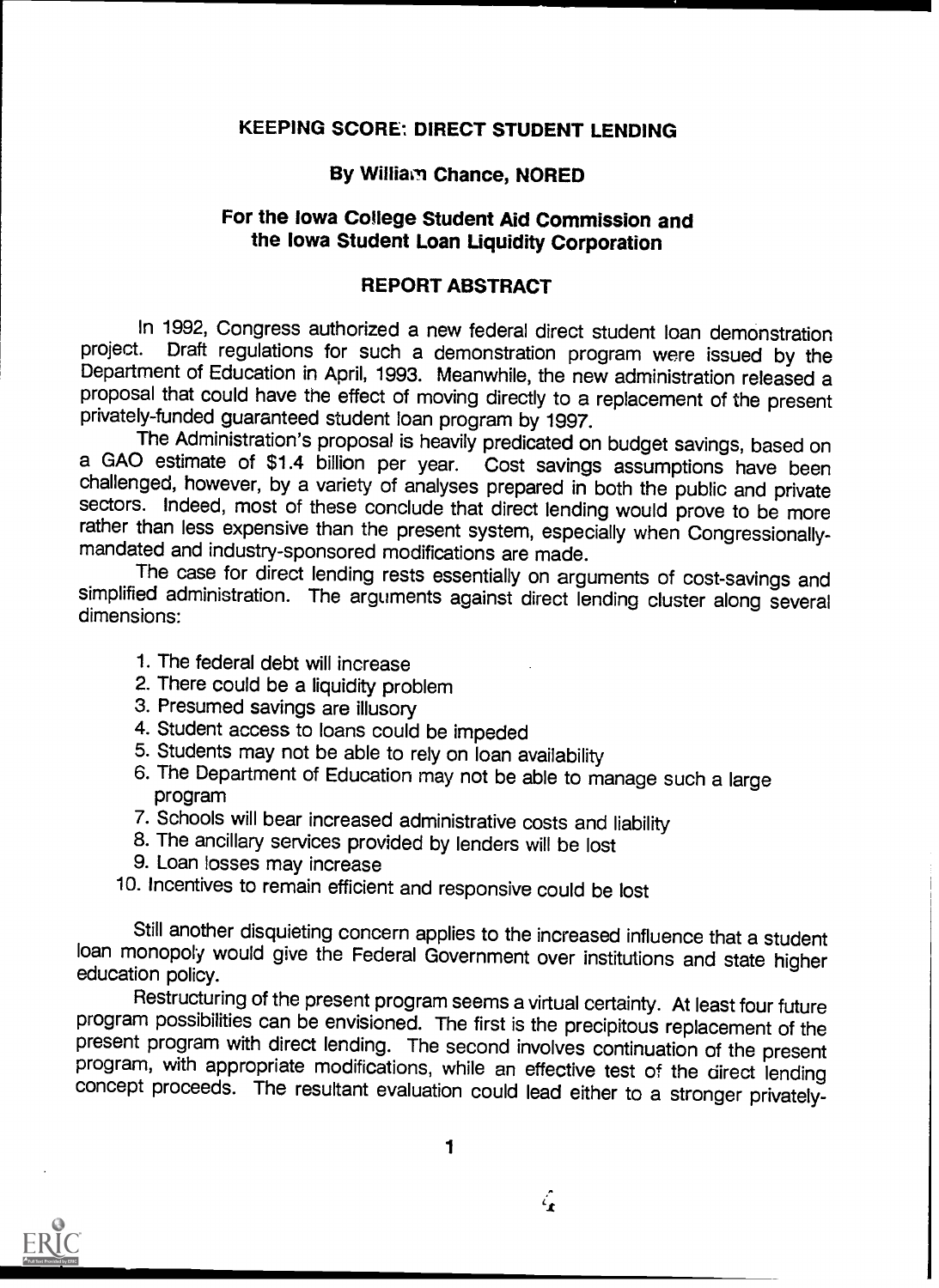funded program, which would constitute the third possible future, or to a direct lending program tested and found to be superior to the present program, which represents a more desirable restatement of the first possibility.

The fourth is the emergence of parallel guaranteed and direct lending programs operated in a continuously competitive relationship.

The case for an adequate demonstration project is compelling. The test and the final result should address the following list of principles:

1. First, do no harm. Students' accessibility to loans to attend and complete college should not be impeded or endangered.

2. The decision process should involve a reliable demonstration and testing program conducted in accord with standards established by and under the purview of a credible independent entity and in a process that permits the presence of representatives of present program participants.

3. The testing effort should be sufficiently comprehensive to ensure reliability of findings; it should address both direct student lending and modifications in the present system; and it should allow the implementation of industry-proposed cost savings during the demonstration period.

4. Ev aluation at the end of the demonstration period should include the possibility of parallel private-and government-operated systems (i.e., both GSL and DSL).

5. While repayment options should be pursued, the possibility of incorporating community service repayment and income contingent repayment into both types of programs should be considered.

6. Whatever approach to student lending is adopted, it should be continued as an entitlement program.

7. Loans are not a very good substitute for grants, especially for lowincome students. Federally-subsidized loan programs, whatever their form, should not displace grants based on need.

8. Education is the constitutional responsibility of the states, and either program must preserve an important role for them.

9. Direct lending, if implemented, should allow institutions the options to originate, administer, and service loans, enter into consortial relationships to do so, or contract with alternative originators and

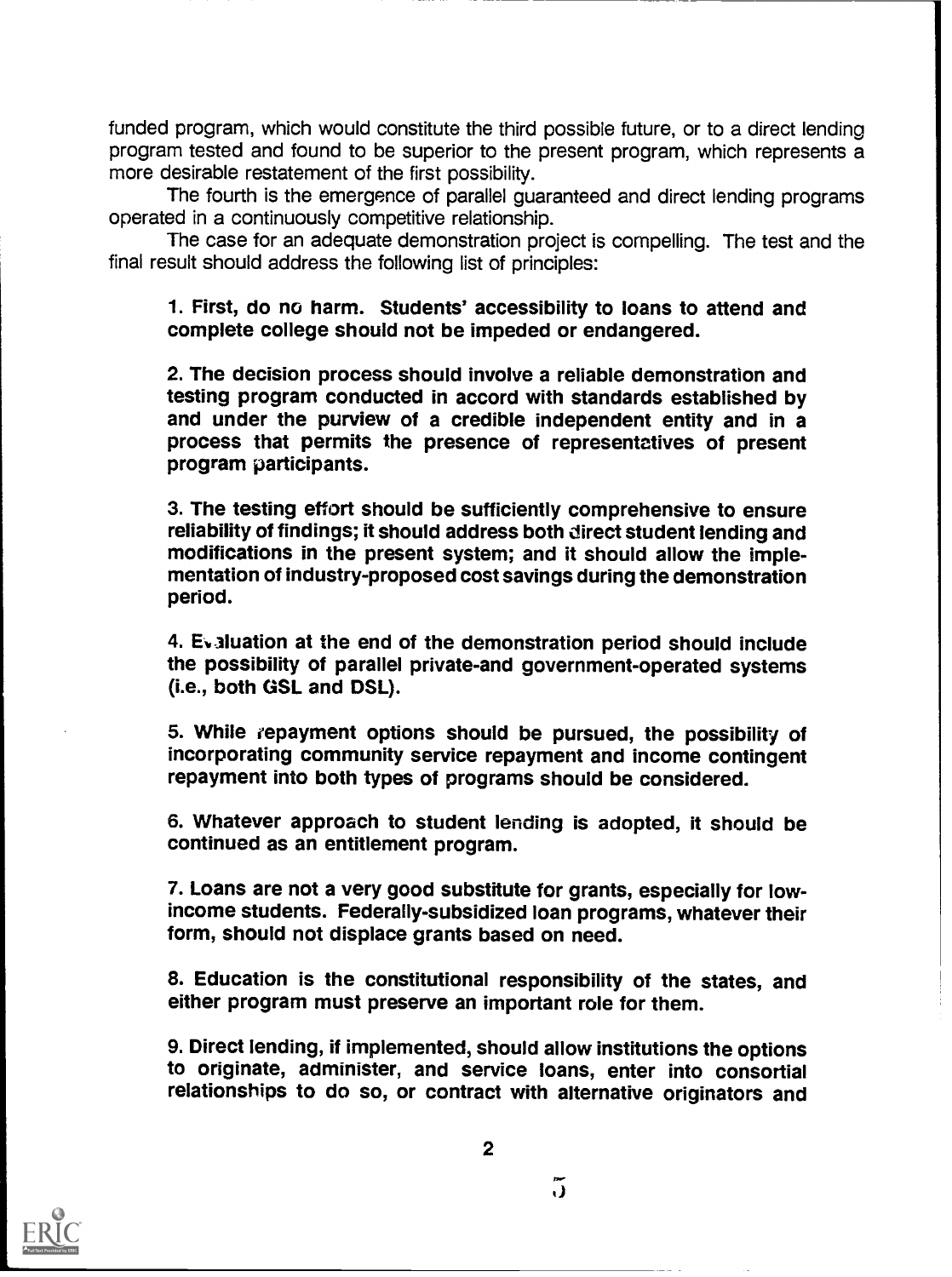servicers. If they opt to service and collect loans, they should receive the same reimbursement as alternate servicers. Timely and appropriate training should be provided.

10. To the extent possible, there should be a single set of rules and regulations carried forward from the present program. Participants' liability should be limited to areas within their control.

11. Institutions should be allowed the option of choice, if a parallel program is adopted, or the latitude to phase in the new program at their own pace, within an agreed upon overall schedule, if it is not.

12. Cost savings from a new approach should be reflected in proportionate student fee reductions.

# 13. "Reverse revenue sharing" should not occur; program costs should not be assigned to the states or to the institutions.

The concluding opinion of the report is that the proposed demonstration project should go forward in accord with these principles. But it should remain a pilot program until it can be demonstrated that direct lending is the better alternative. If that occurs conclusively at the end of the test period, and the operation of parallel systems is deemed impractical, the present system should be replaced and a transition into the new program completed. If the demonstration fails to show that direct lending is the more effective approach, then the present private-public partnership, exhibiting the modifications adopted during the demonstration period, should be continued.

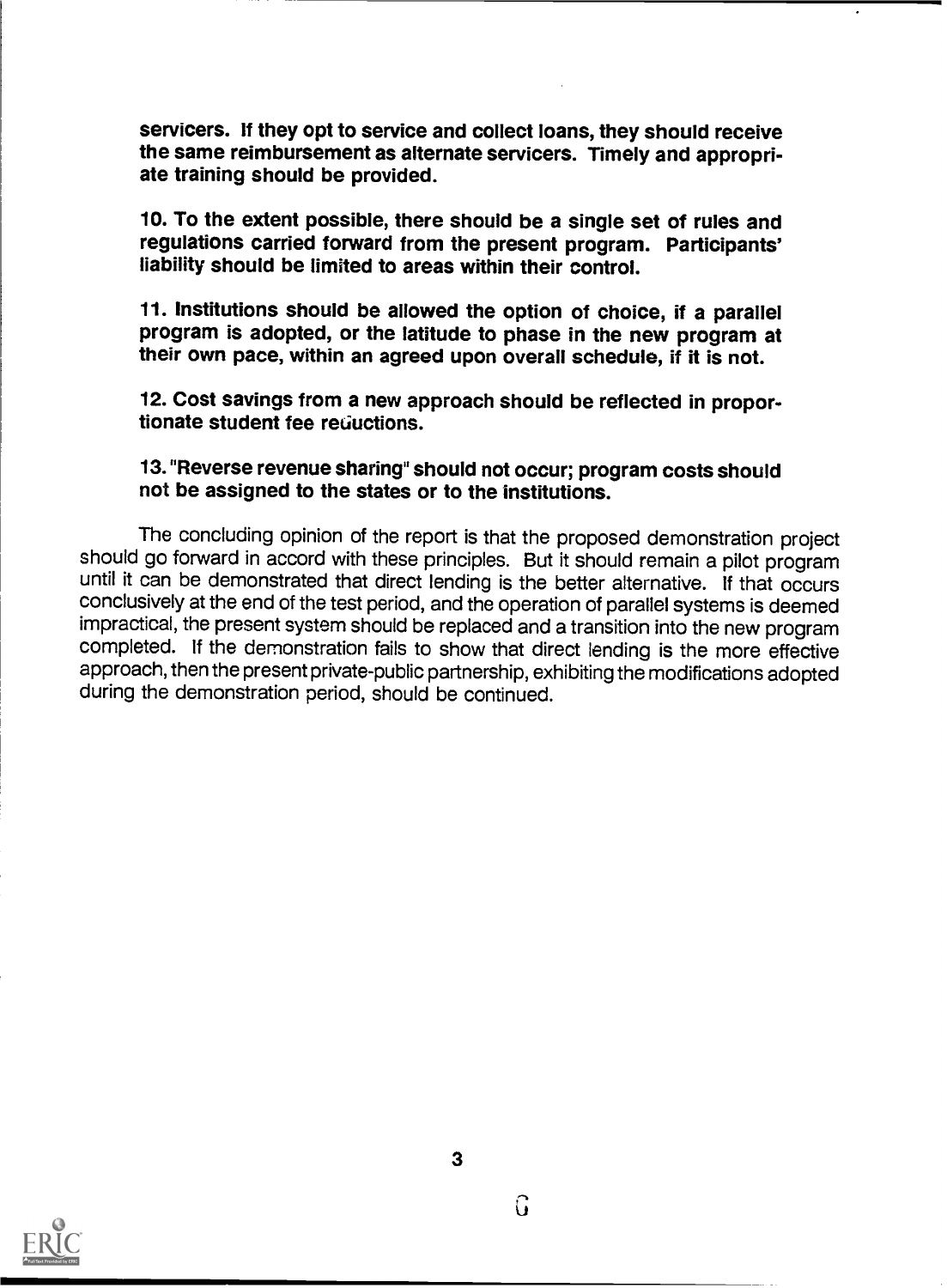#### KEEPING SCORE: DIRECT STUDENT LENDING

#### By William Chance, NORED

#### For the Iowa College Student Aid Commission and the Iowa Student Loan Liquidity Corporation

#### April 23, 1993

"Maxim 777: In every enterprise, consider where you would come out."

Publilius Syrus<sup>1</sup>

"Would you tell me please, which way I ought to walk from here?"

"That depends a great deal on where you want to get to." said the Cat.

"I don't much care where --" said Alice.

"Then it doesn't matter which way you walk," said the Cat.

"-- so long as I get somewhere," Alice added as an explanation.

"Oh, you're sure to do that," said the Cat, "if you only walk far enough."

Lewis Carroll<sup>2</sup>

"0, life is a glorious cycle of song,

"A medley of extemporanea,

"And love is a thing that can never go wrong,

"And I am Marie of Rumania."

Dorothy Parker

#### I. INTRODUCTION

#### Recent Events

In 1992, after lengthy and often contentious debate, Congress authorized a new direct federal student lending demonstration project as part of the Higher Education Amendments of 1992.<sup>3</sup> On April 2, 1993, the Department of Education issued proposed rules for the demonstration project ("Federal Direct Loan Demonstration Program.")<sup>4</sup> Meanwhile, on February 17, 1993, as part of its "Vision of Change for America," the new administration issued its proposal to "modify and expand the current direct lending pilot [demonstration] program, with the goal of replacing the guaranteed lending now provided



A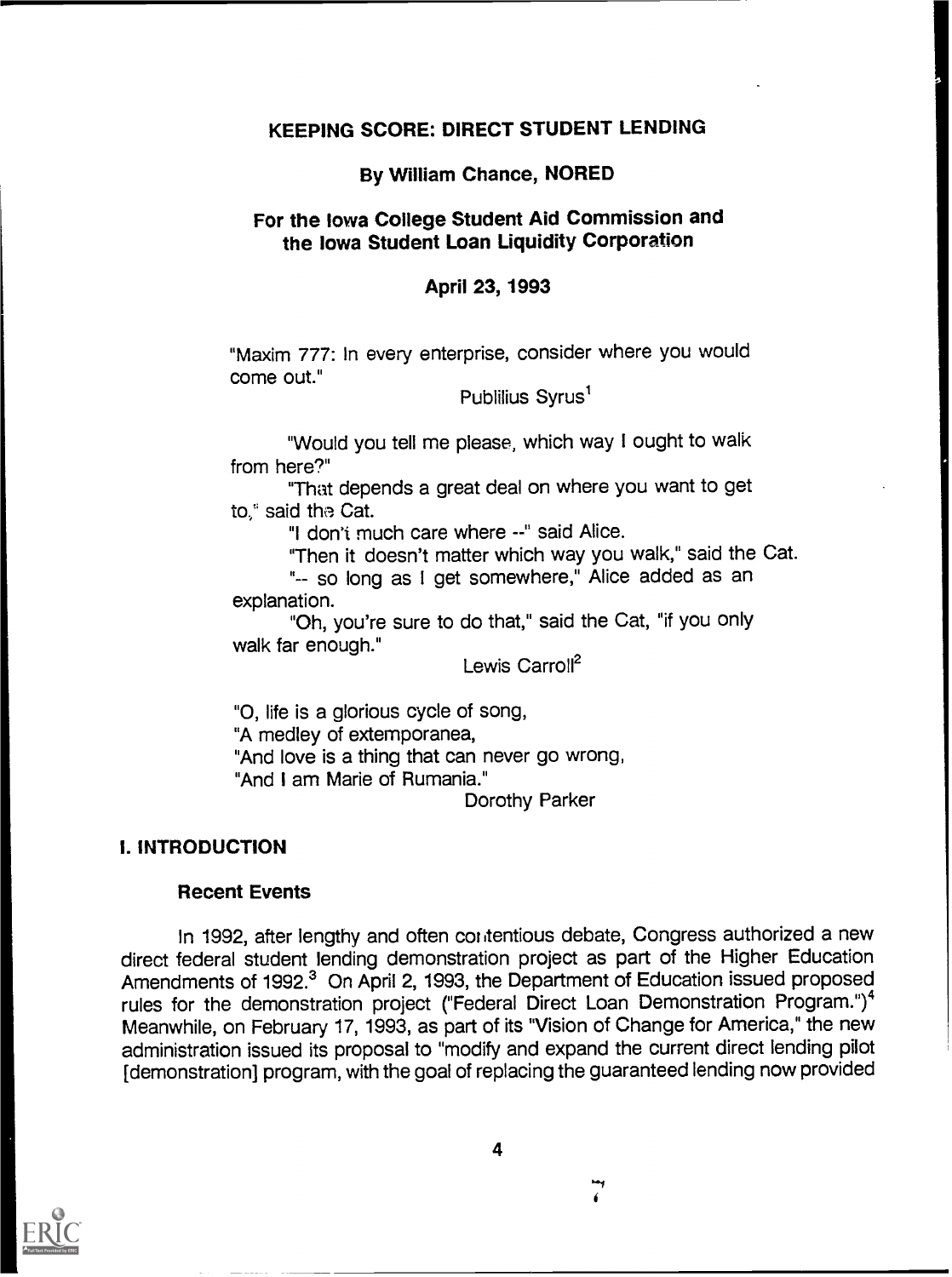under the Federal Family Education Loan Program (FFELP), with a direct a loan program in 1997."5

Under the Administration's proposal:

"Federal capital and schools would largely replace private capital and banks as loan originators. The direct lending program is to be built up gradually, to permit development and implementation of the outstanding guaranteed<br>loan portfolio. At the same time, as nart of the President's goal of At the same time, as part of the President's goal of enhancing peoples' ability to work in community service jobs, new systems wi!! be devised to permit eligible borrowers to repay their loans under flexible repayment options, including options where repayment varies with annual income. This will permit many individuals to take lower paying community service jobs without fear of inability to pay their student loan debt. Estimated savings over five years are \$4.2 billion, including \$1.3 billion in  $1997.^{\tiny{\text{16}}}$ 

#### Changing Polarities

In light of the Administration and Congress' intense emphasis on budget savings, observers in the nation's capital believe matters have shifted into the "something's got to happen mode, as the Administration's program appears to be overtaking the demonstration project.<sup>7</sup> The matter is more than semantics. While the Administration's February vision statement speaks of a "gradual development process", the goal appears to be linear, full phase-in, rather than the testing, evaluation, and decision sequence implicit in the Congress' demonstration initiative. Because of this, some insist the

Whether or not, the introduction of the concept of direct lending into the policy debate has created considerable polarization within the educational institution-student aidlender-guarantor community. It also has led to what some consider a variety of "Chicken Little" inferences and others view as serious but still unanswered questions about direct lending, the apparent rush to judgement on problems with the old program, and the promised solutions of the new.<sup>8</sup>

The dissension associated with federal student lending programs generally coalesced around the debates surrounding direct lending in Congress, which led to the demonstration project authorization. In effect, the direct lending proposals ("self-reliance loans," "IDEA/self-reliance loans," "UDIC," etc.<sup>9</sup>) reinforced the formation of opinions into two clusters: pro-Guaranteed Student Loan (perhaps admitting need for some modification in the program) and pro-Direct Lending.<br>After Congressional authorization of a demonstration project and the issuance of

draft regulations, the center of interest shifted briefly to that initiative, but it did not seem<br>to alter the intensity of opinions about the merits of the two approaches.<sup>10</sup> Indeed, it seemed that the proposed demonstration fully satisfied neither side. Those who had<br>been opposed to direct lending continued to manifest these feelings in the form of opposition to the pilot test. Those who favored direct lending looked upon the

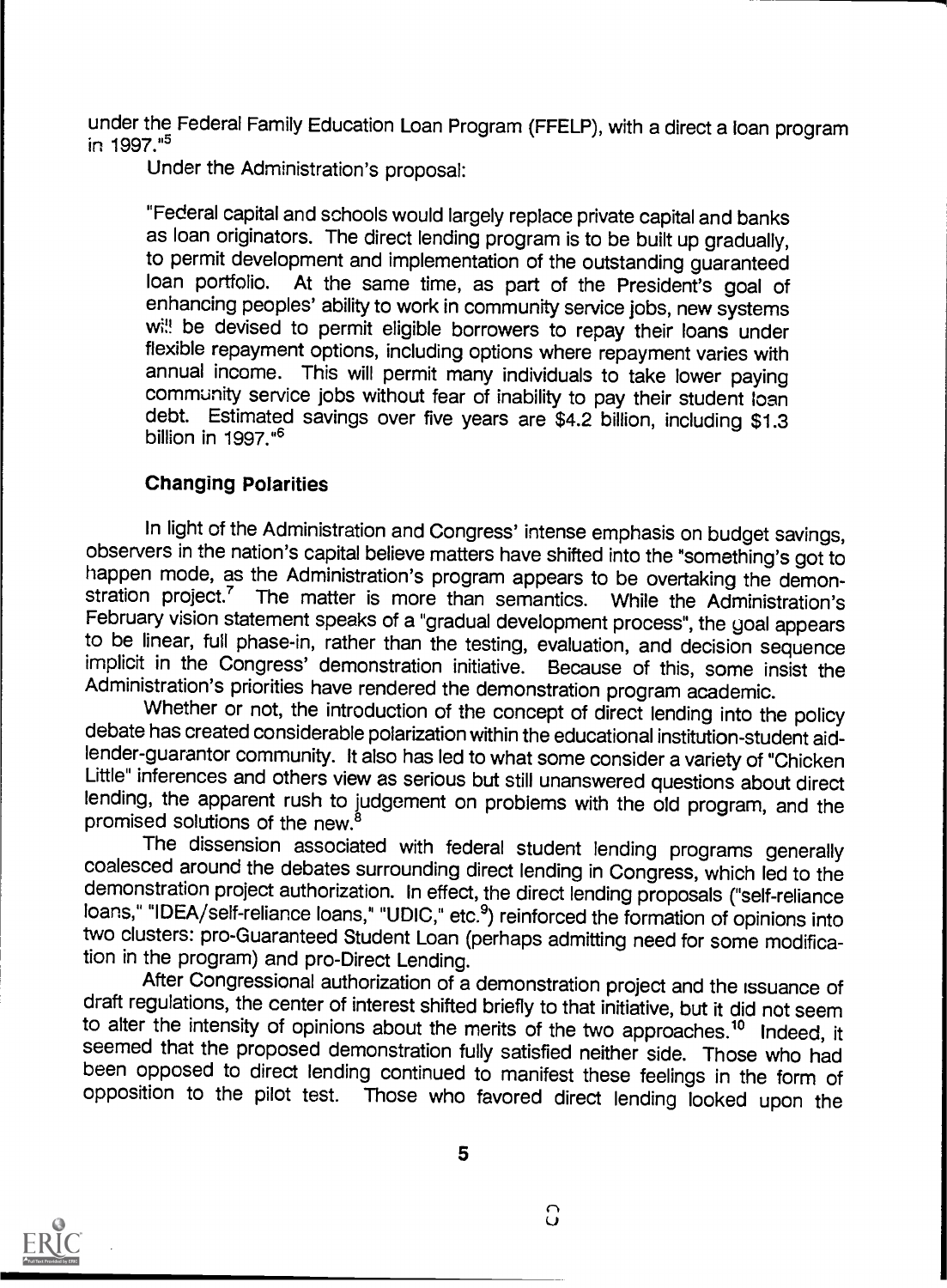demonstration program more favorably, but some felt it was too small, too limited, too exclusive, and, therefore, not much more than a design for failure.

The Administration's present determination to move to full phase-in has affected attitudes on both sides. The controversy has shifted from what had become a series of "point-counter point" assertions and dueling methodologies to something approaching genuine uncertainty. Faced with the prospect of a fait accompli in the form of an Administration commitment to the full replacement of the Guaranteed Student Loan (GSL) programs with a Direct Student Loan (DSL) program, as the exclusive federally-supported student loan undertaking, individuals from both sides are now insisting that the pace be slackened. Concerns about the effects of a precipitous program transmogrification on students and their educational plans are expressed by DSL and GSL supporters alike, especially those who work in the student financial aid community. This relates in part to anxiety about an exodus of lenders as the emphasis shifts to direct lending and in part to uncertainties about substantially increased administrative responsibilities. Whatever else, should a new and full-fledged DSL not achieve its promise, it would be difficult to put a superseded and by then completely disorganized GSL program back together.

The distress is over more than the possibilities of GSL babies being tossed with their bathwater. People simply do not understand how a direct lending program will work, what will be the nature of a new and far more ubiquitous role for the Department of Education in state higher educational policy and institutional management matters, whether the new program will be more or less responsive: and effective than the present one, and, if it will really save money, what it will cost the states and the institutions. Most of all, they do not know how it will affect students and their educational plans.

While enthusiastic support for the demonstration program was initially a comparatively rare commodity, answers to at least some of these questions were to be found in the testing and evaluation opportunities it offered. Similarly, the demonstration program's parallel operation alongside a GSL program manifesting significant modifications (several important changes were mandated in the 1992 Higher Education Amendments) not only assured the presence of competitive pressure on both ventures but accommodated the very important retention of infrastructure until the decision on which way to go (again, following evaluation) would be made. It also would allow testing the feasibility of permanent parallel governmental and privately operated programs, a subject addressed later in this report. Most of all, it provided time to test the heretofore untried hypotheses, assumptions, and assertions that have characterized the debates about direct lending.

People on both sides now are taking another look at the Congress' initiative and calling for the Administration to slow down until it can be determined whether things will work and how responsibilities will sort out through this medium.

#### Train Metaphors

Although the skeptics and unsure advocates have not consolidated into a third faction, the frequency with which misgivings over the speed and scope of change and potential negative effects are expressed is increasing. These are aggravated by



6

 $\Omega$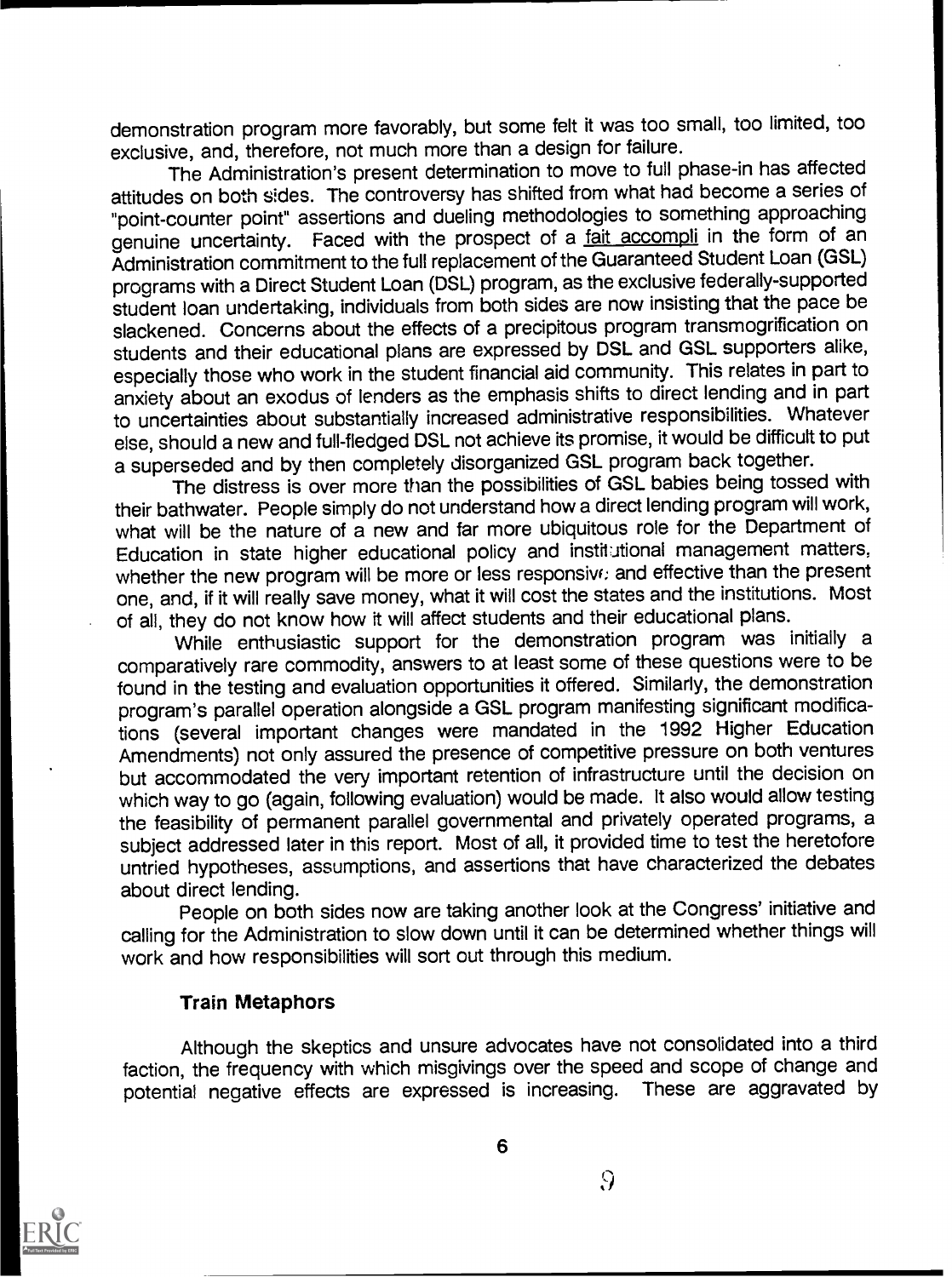consternation that it may be too late to alter events. Train metaphors abound: "The train has left the station;" "The train is rushing down the track;" "How can one switch a speeding train into a siding?" etc.

The situation needs to be placed in perspective. Events are changing rapidly, and it appears that some ultimate restructuring of the student loan programs is certain. This does not mean, however, that people who may be concerned about the direction and pace of change are powerless. Reasonable and feasible strategies are available.

One of the purposes of this report is to identify some of these. To accomplish that, it is first necessary to present the case for a more measured pace. The strongest arguments reside in the fact that no one really knows what the results will be. There is uncertainty and more than a little confusion. Much of this is a carry-over from the conjectures, the aforementioned "count-counterpoint" debates, that have attended the advancement of the direct lending concept. Believability also has been affected by the easy but often unfair insistence that many of the analytical reports are designed to reinforce the biased arguments of vested interests.

Some are polemics, but most are not. The disparities in findings are more often a function of different methodologies. Few are so slanted that they can be considered ipso facto invalid by virtue of the interests of the sponsoring organization. The variance among findings and conclusions more often describes areas of uncertainty and prompts legitimate calls for pause. This will be apparent in the summaries of some of the more prominent studies that are presented below.

There are other reasons for a review of this literature. The issues are complex and hardly user-friendly. Technical terms (during less euphemistically inclined eras called jargon) thrive. It is particularly difficult to understand this play without a program. Moreover, the pace is so great that even the keenest observers have difficulty following the action. Definitions become skewed, and heated debates form over what prove to be misunderstandings. Thus, some of what follows is old but necessary. The intentions are to demonstrate the presence of profound uncertainties and amplify the call for reflection.

This review begins with a description of the GSL programs and the direct lending initiatives. Here a personal opinion might be appropriate: so far most of the debate has centered on technical aspects of the two loan systems; little has been said about the possible effects of program change or modification on student access to higher education. Students must be brought back into the equation. The importance of this contention is demonstrated by the pertinent descriptive quantitative material, almost all of which is either preceded by dollar signs or followed by percent symbols. Data on numbers of students, as distinct from numbers of dollars, are unusually hard to come by, emphasizing by their sparsity a need for a continuing reminder to consider student interests.

These brief program descriptions are followed by a critique of the prominent points concerning disparate cost estimates, along with some of the commentary concerning budget scoring, potential affects on debt, etc. Issues associated with program administra-<br>tion are then examined. The shift to greater program centralization also bears The shift to greater program centralization also bears implications for the states and the political-higher education relationships that have developed within their respective political cultures. Some of the implications of the new

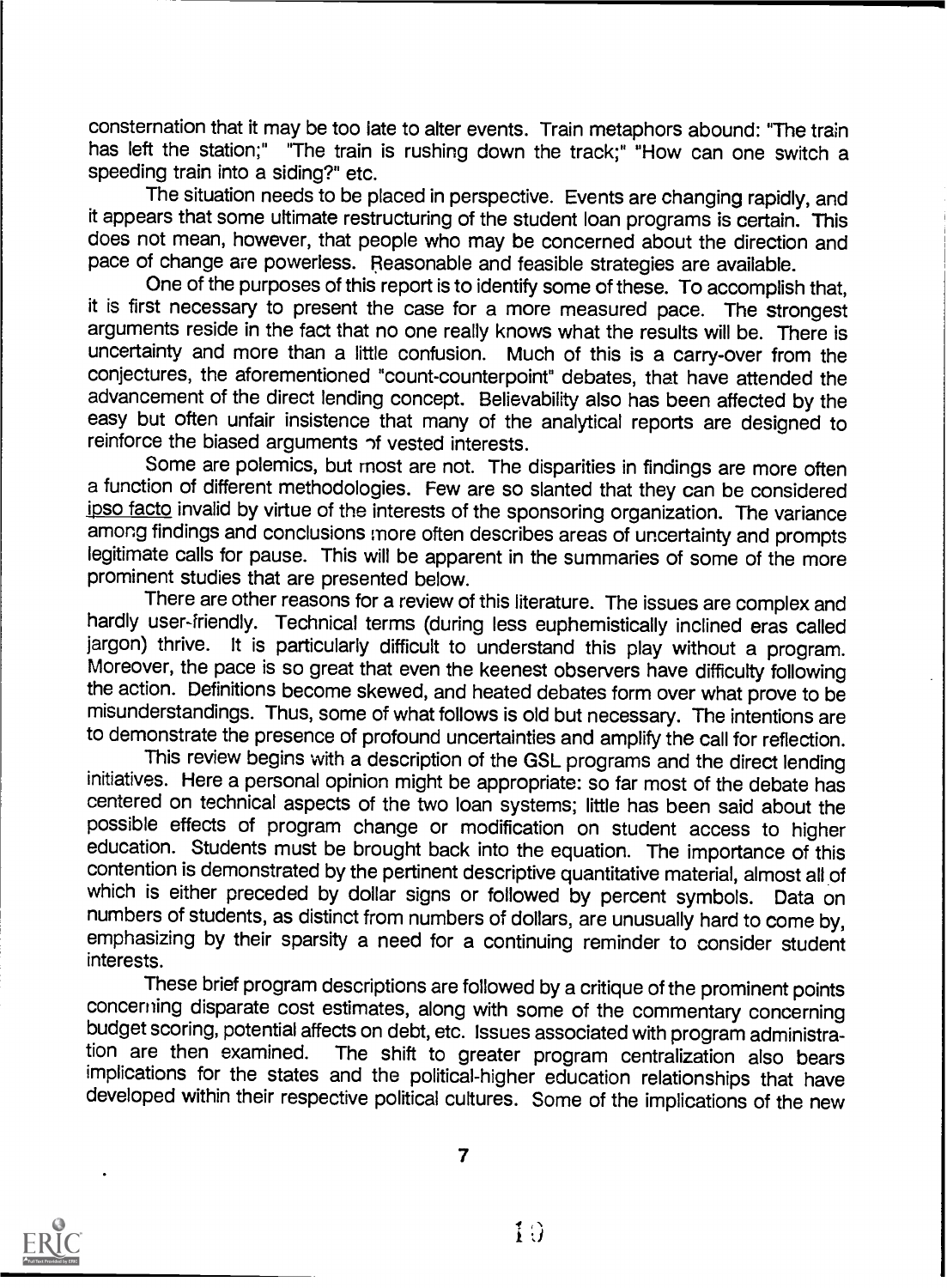federal presence are considered at this point. Finally, the report concludes with a series of observations and recommendations.

If the preferences behind this assessment could be simply stated, they would favor a public-private relationship in the form of a simplified privately-financed lending program. There are many reasons for this, including a predilection to fix things rather than replace them. They also involve a pesky and perhaps ingrained uneasiness about extending so much potential control over public higher education policy to the Federal Government and its minions. Perhaps regrettably, however, a serious debate about the future directions of American federalism may be academic at this point.

Whatever the final program, it must address the interests of students. The question is, which of the choices will best forward those interests, GSL, DSL, or another? The answer should be sought in a rational manner. That will require objectivity, experimentation, evaluation, and a little patience. These require time. A conscientious test via an adequate demonstration project, on the one hand, and efforts to progressively simplify and streamline the present programs, on the other, meet these criteria. These are reasonable courses to pursue.

# DIRECT LENDING VIS-A-VIS THE GUARANTEED STUDENT LOAN PROGRAM

To appreciate the nature of the GSL/DSL alternatives it is necessary to understand how the present program operates and how the proposed substitutions would change that. This is why the immediately following several paragraphs are presented.<sup>11</sup> These may be skipped by readers already familiar with the two approaches.

#### The Advent and Development of the GSL Program

The federal government did not become a major participant in the student aid enterprise (nor, for that matter, did many of the states) until the late 1950s, when, as part of the nation's Post-Sputnik response, Congress enacted the National Defense Education Act, which contained provisions for loans for students in need of financial assistance<br>(NDFA loans proved to be the forerunners of today's Perkin's loans).<sup>12</sup> In 1965. (NDEA loans proved to be the forerunners of today's Perkin's loans).<sup>12</sup> Congress enacted the Guaranteed Student Loan Program, which was directed primarily to the needs of students from middle-income families. By the mid-1960s, a combination of federal programs (grant, loan, work) was in place.

During the next few years, pressure grew not only to increase aid but to make it more predictable. Students applied to banks for guaranteed loans, but the other forms of federal aid were awarded by the institutions from federal appropriations. This created problems with packaging (combining federal, state, institutional, and personal resources into an appropriate financial program for the student), and students had no way of knowing the aid that might be available until they had applied and been accepted at college.<sup>13</sup>

In the early 1970s, the Basic Educational Opportunity Grant program (now called Pell Grants) was created to provide a foundation on which might be added aid from other sources. Application was direct to the federal government, and the amount awarded was



8

 $\mathbf{1}$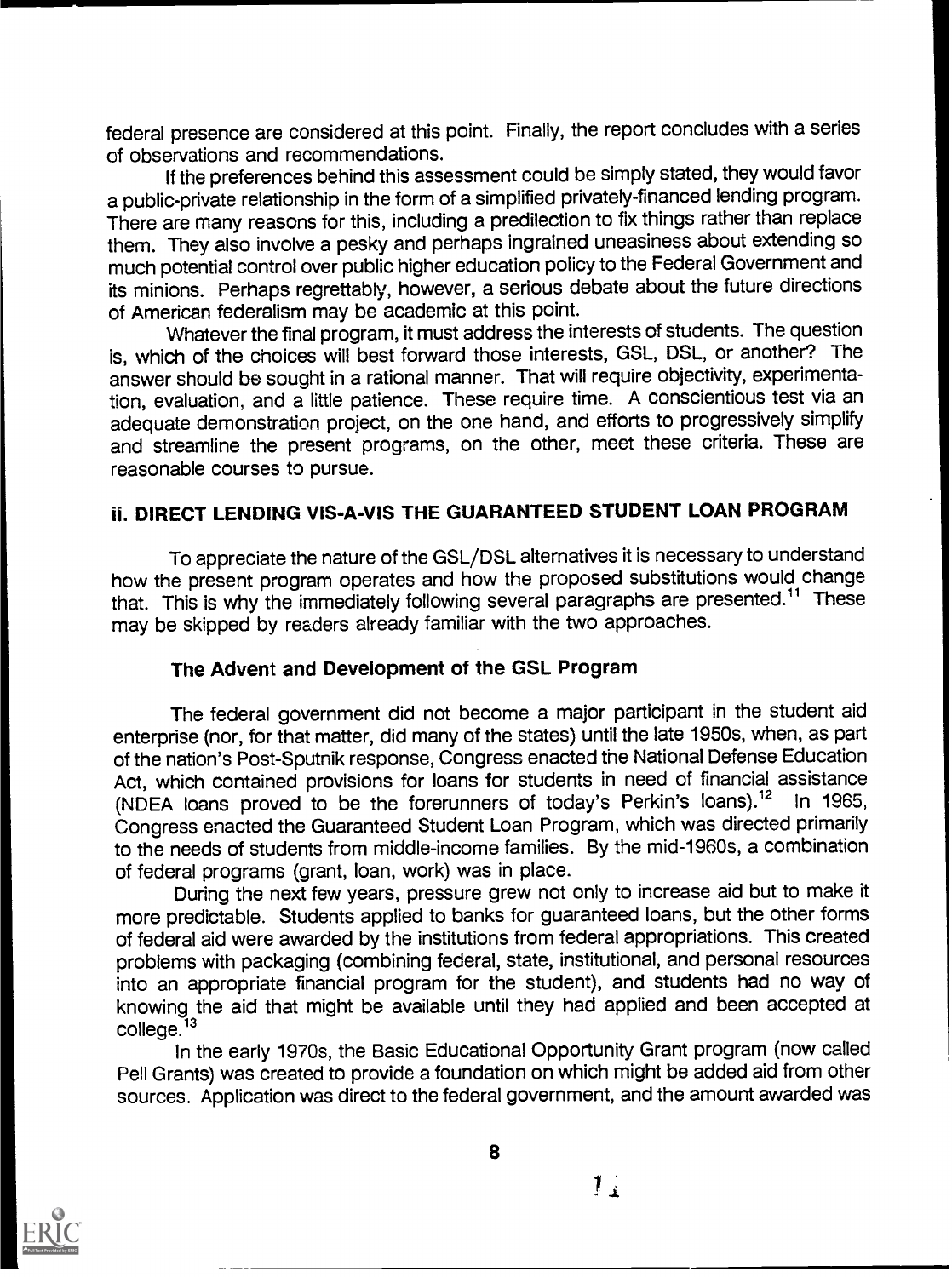determined without regard for where the student actually enrolled. The BEOG program was accompanied by State Student Incentive Grants (SS1G), which were intended to induce states to expand their own grant programs. In 1978, Congress approved the Middle Income Assistance Act, and Pell Grant eligibility was moved up the income scale. All students, regardless of family income, were made eligible for GSLs.<sup>14</sup>

During the immediately ensuing period, high national inflation rates rendered the GSLs, with their seven percent fixed interest rate, very attractive to borrowers, and loan volume expanded, increasing the costs associated with federal loan subsidies as well. The subsequent election of President Reagan and the new administration's determination of proposals, most defeated by Congress, to that end. The net effect, however, was a slowdown in the growth of federal aid. During the next several years, the 1978 eligibility changes were repealed, and various changes were implemented to restrict guaranteed loans to those who could qualify on the basis of need. Also during this period, the name of the GSL program was changed to the Stafford Loan Program. Two new loan programs, the Parent Loans for Undergraduate Students (PLUS version of the Stafford Loans for parents regardless of income, and the Supplemental Loans for Students (SLS), which increased access to loans for students not dependent on their parents. were created.<sup>15</sup>

#### The FFELP Programs

Presently, the four basic types of federal loan programs -- Stafford Loans, Stafford Unsubsidized Loans, PLUS, and SLS -- comprise the Federal Family Education Loan Program (FFELP).<sup>16</sup> While most of the present interest c

They convey a federal guarantee to the lender against loss through borrower default;

They provide a guarantee of a competitive return on the investment to the lender; and

They guarantee to the student borrower that the interest rate charged on the loan will not rise above a specified rate.

The competitive return to the iender is assured by a "special allowance" payment (SAP), which is based on an authorized margin added to the 91-day Treasury bill rate. If the borrower's interest rate drops below this yield, of 3.25 percent, with a cap of nine percent (the previous rate was eight percent for the first four years of repayment, rising to ten percent thereafter).<sup>17</sup> These programs are designed to serve students with differing ne



9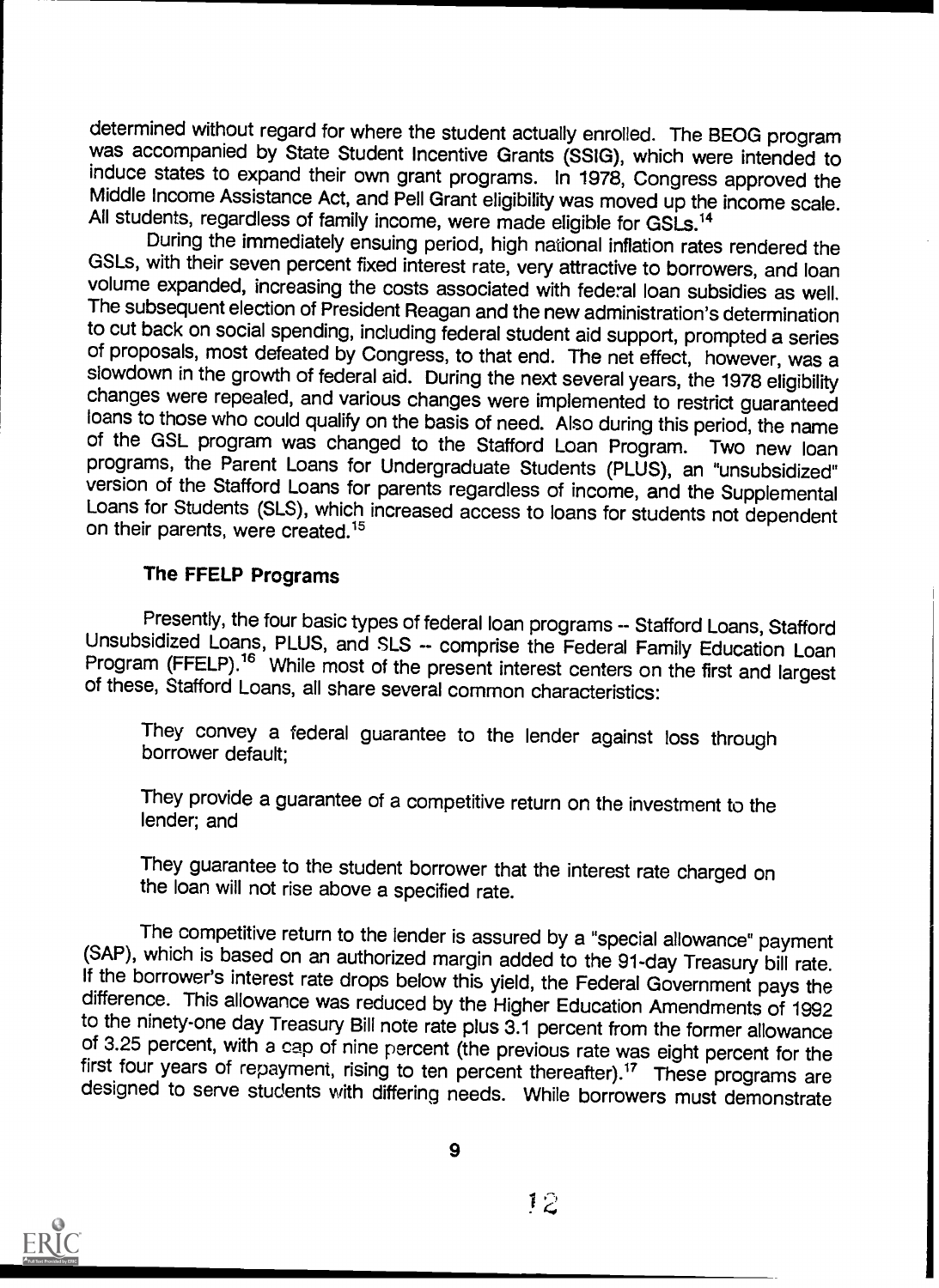financial need for Stafford Loans, this is not required for PLUS and SLS. Stafford loans are intended for students whose personal or family incomes are insufficient to meet education costs. PLUS is directed to dependent students whose family incomes are considered sufficient to meet such costs. SLS is intended for independent students. Borrowers are regularly allowed 10 years to repay the loans (under the Consolidation Loan Program they may combine multiple student loans and extend the repayment

period). During the 1988 Congressional hearings on defaults in the GSL programs, Representative Pat Williams offered the following comment on their evolution as a social program: "First, the purpose of the guaranteed student loan program, originally established as a loan of convenience for middle income students [sic] has changed significantly during the last decade, becoming the primary program for access to postsecondary institutions by low income students."<sup>18</sup>

Stafford Loans amounted to nearly 83 percent of all outstanding GSLs in September, 1991.<sup>19</sup> As the largest of the FFELP programs, Stafford Loans also serve as the focal point of the discussions between gut ranteed and direct student loans, and serve, accordingly, as a common synonym for GSLs throughout this report. The Stafford Loan Program is available to undergraduate, graduate, and professional students without established credit, based on need. While the student is in school, and for a six-month grace period after graduating and leaving, the government pays the interest on the loan, as it does during any subsequent periods of repayment deferment (e.g., during unemployment). The government also pays the difference between the student's interest rate and a competitive return to the lender during the student repayment period.<sup>20</sup>

#### Five GSL Functions

According to the Congressional Research Service, the GSL programs involve six distinct groups in the effort to deliver subsidized loans to students. These are: students (borrowers); postsecondary education institutions; commercial lenders; guaranty agencies; secondary purchasers; and the Federal Government. The process involves five key functions. An appreciation of these is crucial to an understanding of much of the rhetoric associated with the GSL-DSL debate. Thus, also according to the CRS, these are the following.<sup>21</sup>

1. Loan Origination: Guaranteed loans to students are provided primarily by commercial banks, savings and loan institutions, and credit unions (private lenders). As a general rule, however, students do not go to the lending institution to apply. Rather, the application process is handled by the postsecondary institution, and it consists essentially of a check on eligibility. A five percent 'origination fee' is deducted from the loan principal and paid to the Federal Government (even though the commercial lender is the originator). $22$ 

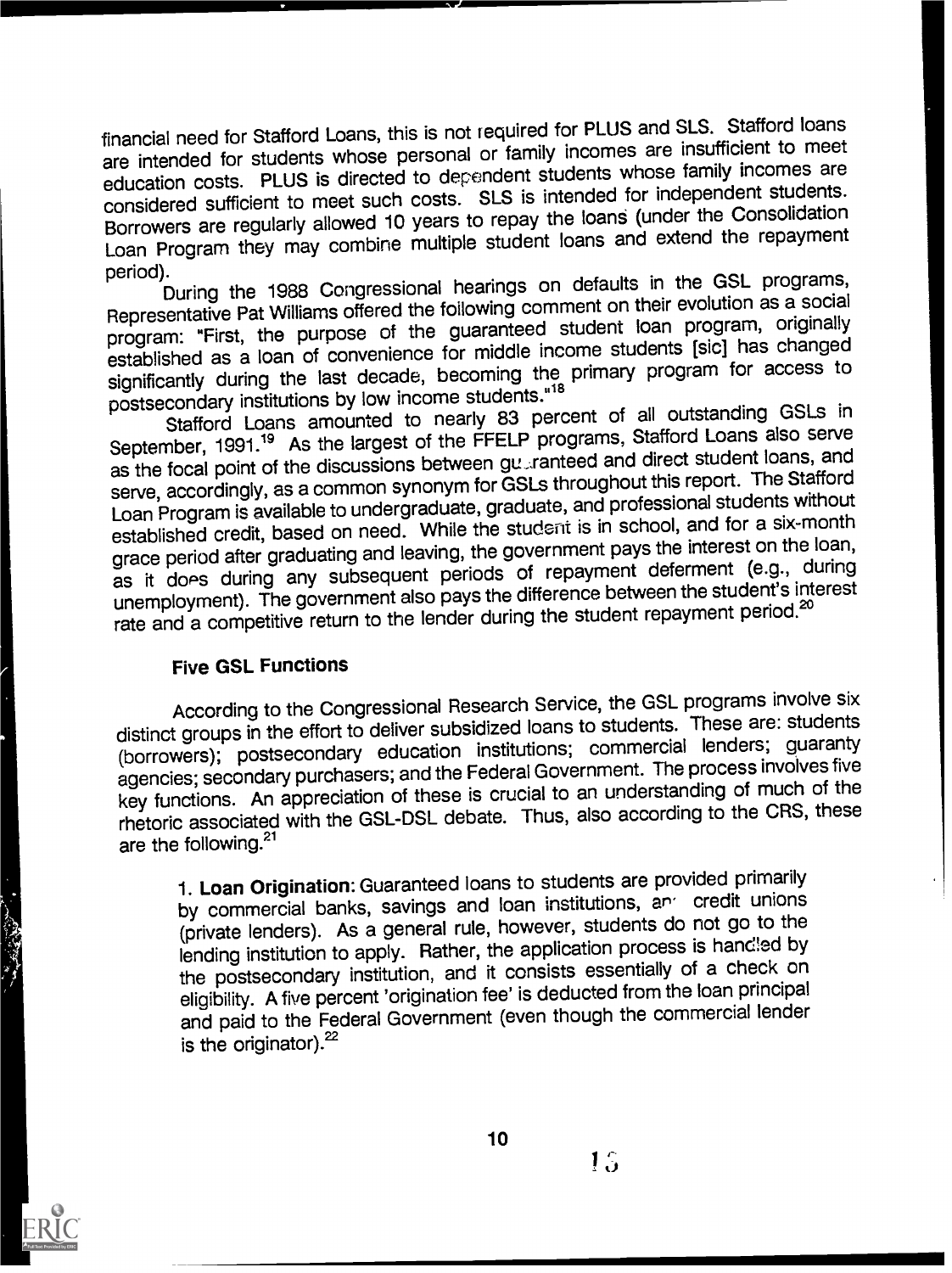2. Guarantee: The Federal Government guarantees that the loans will be paid (and that the lender will receive a competitive return). The term conventionally applied to the default guarantee is "reinsurance," since the lender actually receives "insurance" on the loan from a state guaranty agency, which has an agreement with the government to reimburse it for any defaulted principal and interest payments it makes to lenders.

3. Reinsurance Servicing: The state guaranty agencies (or the private or nonprofit guaranty agencies designated by the state -- the different types of guaranty agencies are described later in this report) service the Federal Government guarantee. They ensure student eligibility and compliance with federal rules and that appropriate procedures are followed. They may receive an insurance fee from each student borrower (from zero to three percent of the guaranteed loan principal). They also may keep 30 percent of all collections on defaulted loans. Since they insure the loan, they are at<br>risk only if the default rate is more than five percent or higher, in which case the federal guarantee would repay only 90 percent (or 80 percent if defaults exceed nine percent of the volume of loans in repayment).

4. Investment: The commercial lender receives interest payments intended to be competitive with its alternative lending opportunities. While lenders originate the loans, not all hold them in their investment portfolios. These may be sold in a secondary market, particularly after the student leaves school (the Federal Government makes interest payments while the student is in school) and loan servicing requirements occur. The secondary market is dominated by the Student Loan Marketing Association (Sallie Mae, which is a government-sponsored entity created to purchase these loans). Other secondary market participants include 42 state or non-profit entities and some large commercial banks. Selling to a secondary market both allows lenders to avoid the tribulations of loan servicing and provides a scurce of funds, liquidity, to make additional student loans.

5. Loan Servicing: According to the CRS, "Most student loans tend to be for relatively small amounts of money (averaging \$2,875 in 1982), which combined with the regulatory servicing burdens, mobility, and uncertain income stream of recent postsecondary graduates and dropouts, makes student loan servicing expensive relative to other types of loans."<sup>23</sup> This function, therefore, has been largely assumed by organizations (including some guarantor and secondary agencies) that specialize in loan servicing and work on a contract basis with the lenders.

The GSL program provides guarantees for some \$15 billion in privately-funded loans to students per year. More specifically, the program has grown from 89,000 loans for \$73 million in 1966 to 5.1 million loans for \$14.6 billion in 1992.24 Through fiscal year



11

 $1\ddot{Q}$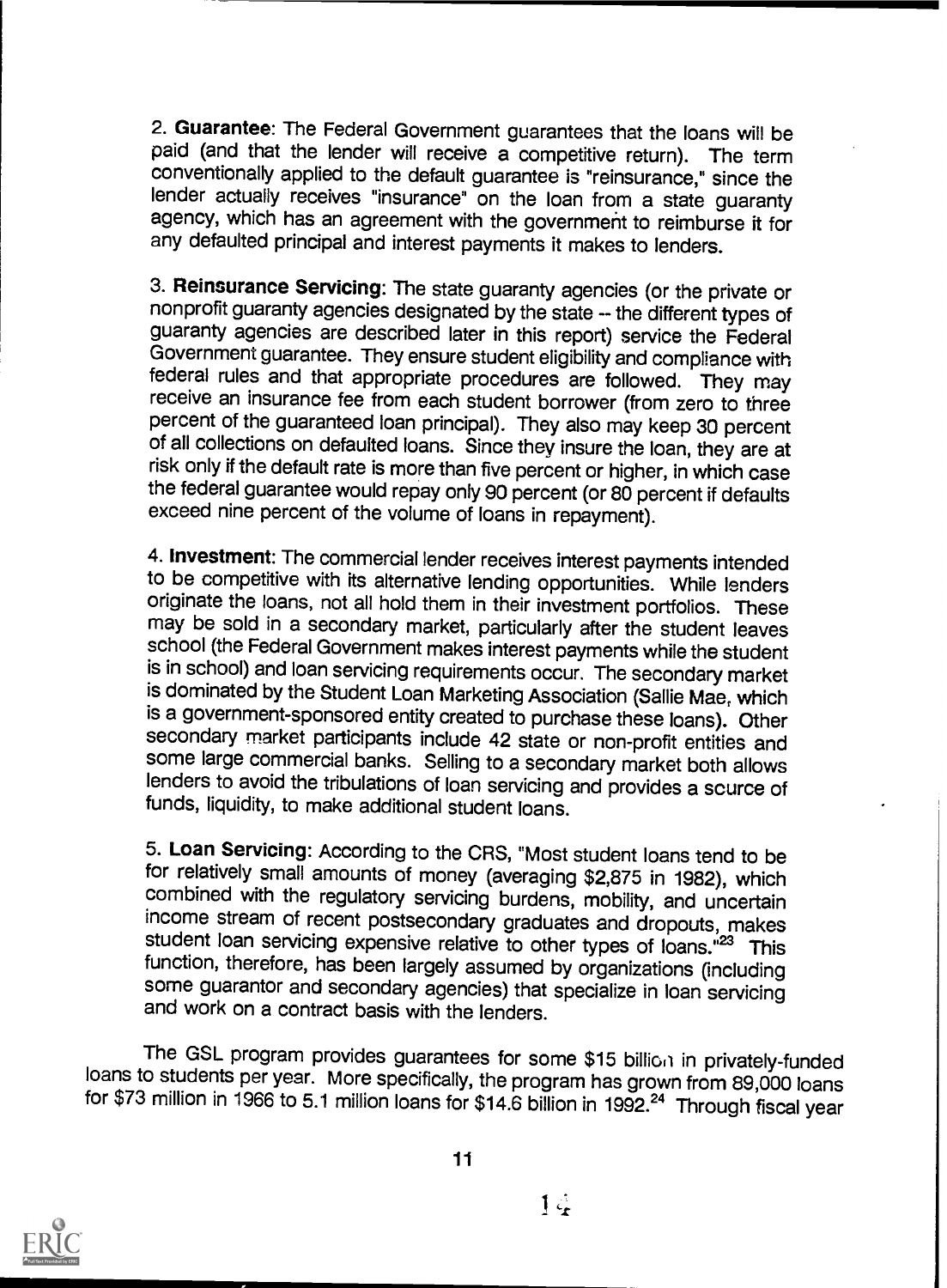1991, some \$127 billion had been loaned under the combined GSL program. As noted earlier, Stafford loans account for more than eighty percent of the total.

Program delivery requires a comprehensive system. In the words of the GAO, "The Stafford program is a complex, multilayered delivery system. This system involves over 8,000 educational institutions, 10,000 commercial lenders, 45 state or nonprofit agencies, and 35 secondary market institutions."25 There is no reference in this popular summary to numbers of students served by the GSL delivery system.

# Students Receiving Loans

This section will be brief. For reasons that are not entirely clear, data on the numbers of students participating in the GL programs is sparse, as tables and graphs are almost invariably devoted to millions of dollars. This may explain the concerns of financial aid officers that students have been lost in the din of the discussions of the many aspects of the GSLs and their replacement with a DSL program.

According to the Department of Education, 20.5 percent of the undergraduates enrolled in Fall, 1986, were recipients of GSLs (exclusive of PLUS). This converts to approximately 2.3 million such students that year. During that same year, GSLs were awarded to 25.3 percent of post-baccalaureate students, or approximately 344,000 students, for a grand total of approximately 2.6 million.<sup>26</sup>

This figure does not offer much guidance for anyone seeking a cumulative year program total, and the Department's statistical digest does not provide multi-year or program-life total information about students receiving loans. Nor, unfortunately, is there much in the way of moderately accessible material on numbers of students involved in the program during the years since 1986. The most commonly-cited figure of the total number of students served through federally-sponsored student lending programs is the Department's estimate of 22 million.<sup>27</sup>

# The Default Issue

Speaking to the GSL default issue during the aforementioned 1989 House Labor and Education Committee hearings, Representative Williams offered this advice:

"Of the fiscal year 1988 budget of \$3.4 billion dollars for the GSL program, about \$1.6 billion will represent default cost. Such a cost is cause for concern, but it has to be looked at in the context of what has been happening to our student aid efforts during the past decade.

"One occurrence is that those students who should be the least reliant on loans have become the most reliant. Students for whom we have developed grant programs to assure access to higher education have had

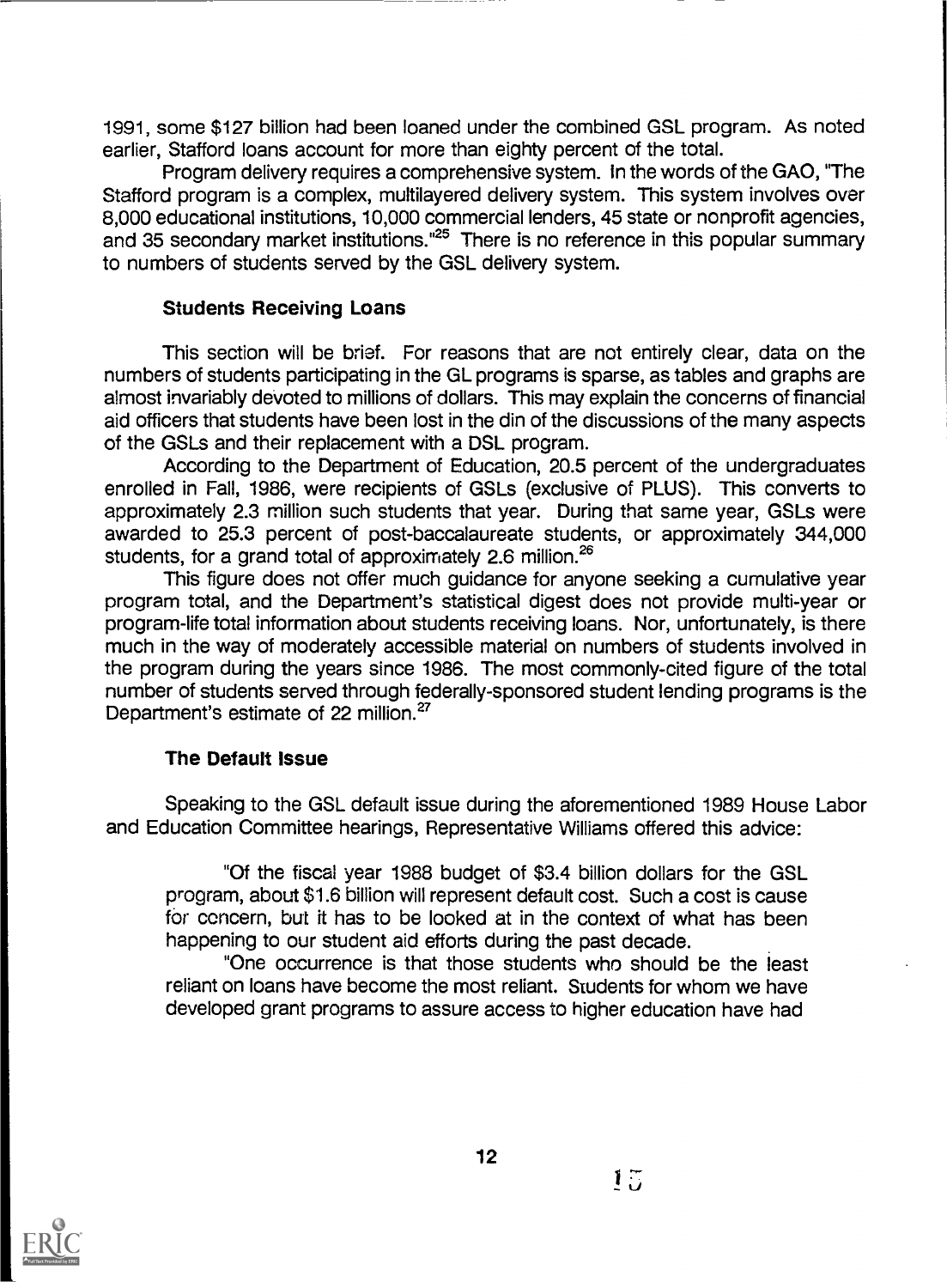to rely on ever greater degree in loans because grant funding has not been sufficient to meet their needs.

"Since 1980, the Pell Grant maximum has increased only 26 percent. while the CPI increased more than 40 percent. The \$2,200 Pell Grant maximum [\$2300 in the proposed Administration budget], which goes only to the lowest income students, will cover about 29 percent of the average college costs. As a result, these low income students have been forced to borrow larger amounts in ever greater numbers.

"It is important to note that the default rate has not increased in the past few years. In fact, the opposite has occurred.

"According to the Department of Education, the rate of default has decreased since 1978; however, during the same period of time loan volume has increased from just a little below \$2 billion annually to more than \$8 billion annually.

"This more than 300 percent increase in loan volume has inevitably brought with it increased default costs."<sup>28</sup>

Defaults now comprise about 15 percent of loans in repayment. In 1991 they totaled approximately \$3.25 billion.<sup>29</sup> Iowa's default rate, seven percent, is lower than the national figure.

As to perceptions, the National Commission on Responsibilities for Financing Postsecondary Education seems to agree with Representative Williams assessment: 'The reasons why students default on their loans are complex. Contrary to the myth of 'deadbeats' unwilling to repay their loans, the vast majority of defaulters are those who are unable to repay their loans. The research also suggests that the strongest indicators of default include dropping out of school and attending a non-collegiate [e.g., proprietary school] institution. . . Research . . . also shows that students from low-income families default at disproportionately higher rates than others. Therefore, as low-income students have increased their borrowing, defaults have continued to escalate."<sup>30</sup>

The point need not be belabored here, but one financial officer interviewed during the course of this report's development noted that had the growth trend in default rate prevailed from when the program was operated by the Department of Education, the present rate would be close to 25 percent even without the expansion in the presence of students from non-collegiate schools that has since occurred.

The growth in non-collegiate school participation is important. In 1986-87, over 70 percent of the students in these schools took out GSLs, of which more than 80 percent were over \$2,000. The figure compares with 26 percent of the public institution undergraduates. That year non-collegiate school borrowers accounted for about 30 percent of the Stafford program loans and 48 percent of the defaults three years later, compared with 65 percent of the loans to four-year institution students, who accounted for about 12 percent of the defaults.<sup>31</sup>

Separate reports have been written on the default subject. The matter is addressed here because it is not widely understood. It also represents part of the combination of concerns about costs that has given impetus to efforts to improve or alter



13

 $1\,\mathrm{G}$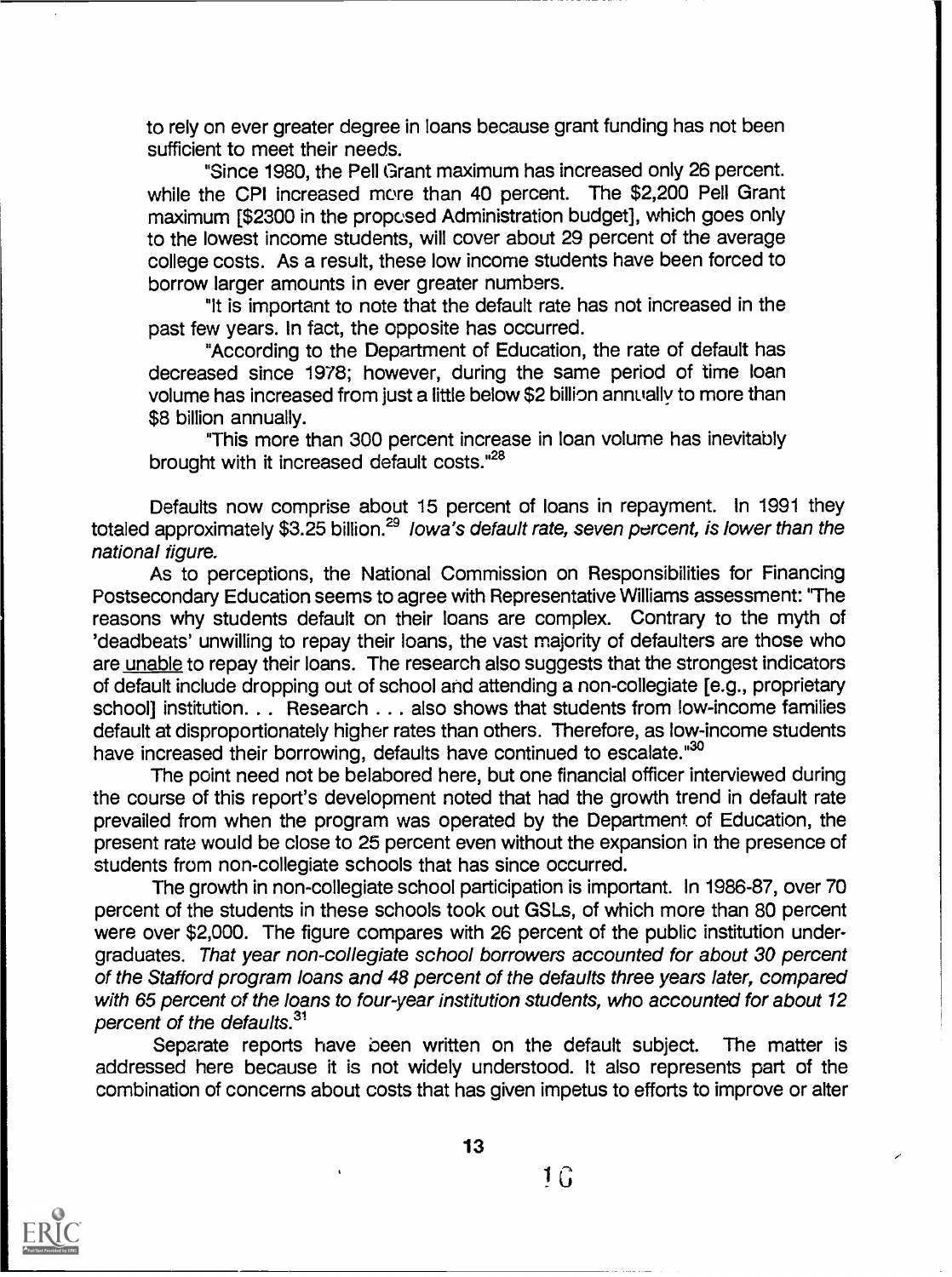the present system, some of which have manifested themselves in calls for direct lending as a replacement for GSL. A few words on direct lending are appropriate at this point.

#### The Direct Lending Initiatives

The idea of direct student loans from the Federal Government is not new. In his prepared statement for the Senate Committee on Labor and Human Resources during the 1992 hearings on the subject, Senator Kennedy tracked the idea to a 1954 suggestion of Milton Friedman. He also cited Boston University President John Silber's 1970s call for the establishment of a Tuition Advance Fund, "which would combine direct federal lending to students with income-contingent repayment."<sup>32</sup> As noted earlier, Perkins Loans, "lineal descendants of the National Defense Education Act of 1958," are direct loans.<sup>33</sup>

More recent Congressional action took the form of authorization of a demonstration program in the 1992 Higher Education Amendments. Direct lending has caught the attention of the present Administration, and it is addressed among the recommendations of National Commission on Responsibilities for Financing Postsecondary Education.<sup>34</sup> The essential features of the Commission's recommended program generally apply to contemporary conceptions of direct lending programs. Ancillary elements, such as income-contingent repayment arrangements, service and collection by IRS, and forgiveness arrangements for community service, accompany the major direct lending proposals, but these are not sine qua non nor need they be limited to direct lending. They could be employed in a privately-funded loan program. And, as exemplified by the Perkins Loan program, they are not necessary to direct lending. The point is relatively important, since there exists some tendency to treat them as constituent parts. This has contributed to some confusion.

Arthur Hauptman made an effort to clarify the situation in his February 6, 1992 testimony before the House Education and Labor Committee's Subcommittee of Postsecondary Education: "Direct lending is a question of the source of capital for student loans. The provision of the in-school interest subsidy involves who should receive government benefits. Income contingency is a repayment issue. IRS involvement raises the question of program administration. Each of these issues is controversial in its own right and deserves serious consideration. The public policy debate, in my view, is not enhanced when these issues are all lumped together and debated collectively."35

In its report, the National Commission called for "the replacement of the current bank-based federal student loan structure with a direct loan program that allows students the option of repaying their loans on an income-contingent basis through the IRS.<sup>36</sup> Essentially, the Commission recommended replacement of the present FFEL program's five components with three: a subsidized student loan program; and unsubsidized student loan program; and an unsubsidized parent loan program. Boriowers could choose to repay their loans either on an income contingent (which would be through IRS, which "would act as a loan servicing/collection agency") or conventional basis. Programs would be funded through Treasury borrowing via the sale of government securities to investors. According to the Commission, "Moving away from the current system of private sector



 $1<sup>o</sup>$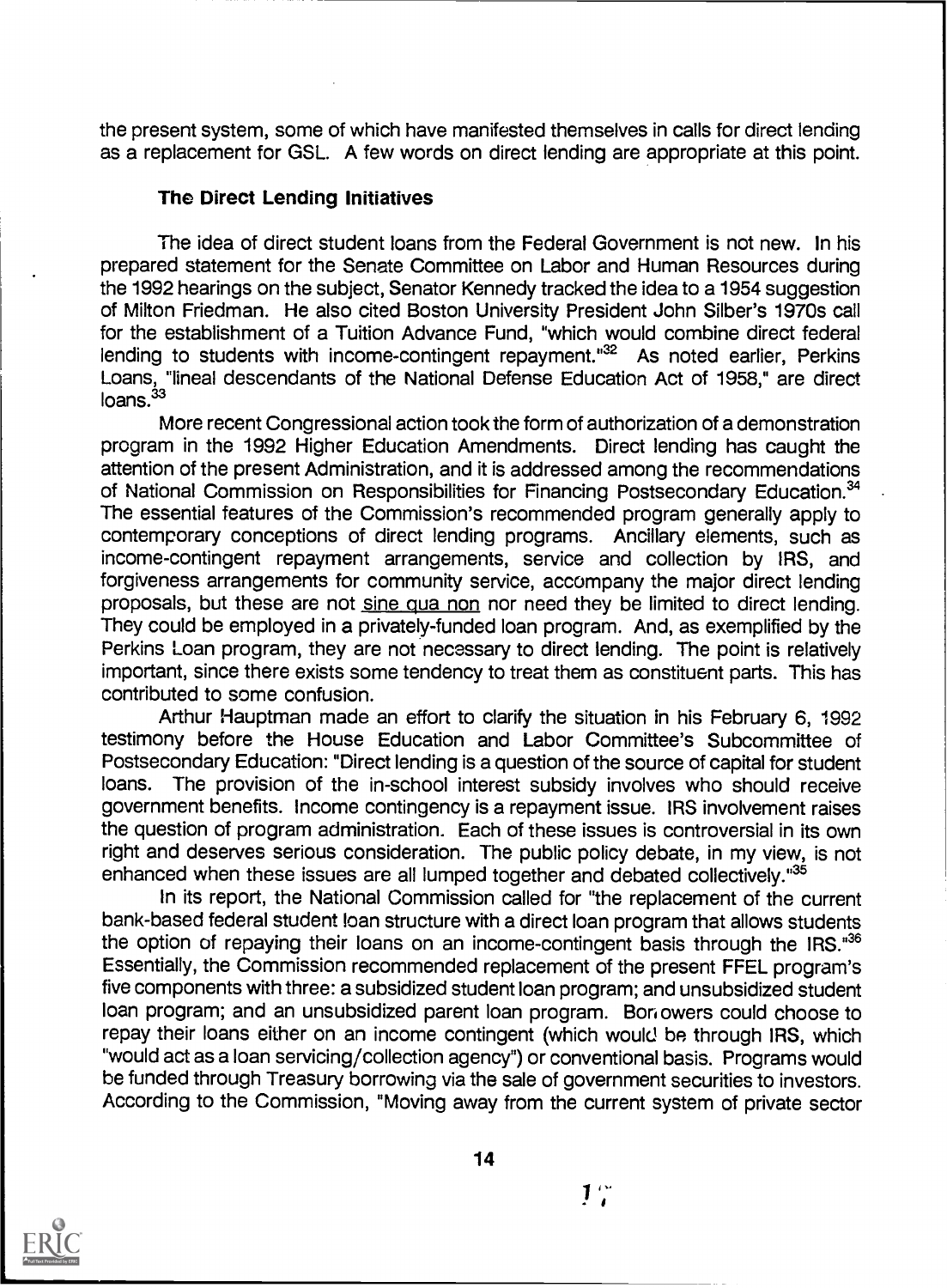capitalization -- with heavy government subsidies for banks and guarantee agencies -- would generate savings of at least \$1 billion per year". The Commission viewed such a program as a replacement for the present ones and not as an additional entitlement program under the federal budget.<sup>37</sup>

Under the Commission's proposal, institutions would serve as loan originators and "as agents for the federal government." They would originate loans in a manner similar to the Perkins Loan program and the envisioned Direct Loan Demonstration project.<br>Loans not serviced and collected by IRS (i.e., the income contingent payback version) would be handled by private organizations through contractual arrangements with the federal government. The Department of Education also would be obliged to establish and maintain a student data system as a central source of information on all student borrowers."38

Loan amounts and interest charges vary with different direct lending proposals. In the Commission's Subsidized Student Loan Program, interest on loans would not accrue while students were in school. The rates would be equal to that of T-bills plus a fixed amount to cover program costs (exclusive of default costs). The Commission recommended that this not be more than two percent. The allowed loan amount would be the proportion of \$14,000 (in 1992 dollars, "the amount spent to instruct and educate each student at four year institutions") not made up of grants, work-study awards, and student/family resources, including unsubsidized loans (the combination varies by family income in the Commission's "Student Total Education Package [STEP]" program). The Commission also recommended unsubsidized student loan (interest accrues throughout the life of the loan) and unsubsidized parent loan programs.<sup>39</sup>

In determining costs, and wishing to avoid prolonged debates over that subject, the Commission relied heavily on extant estimates of cost savings in its call for such a program. It cited the Congressional Budget Office and General Accounting Office estimates that a GSL phase-out and replacement with a direct lending program would<br>save approximately \$1.4 billion. This would offset the added costs (\$1.5 billion annually) created by the Commission's recommended higher loan limits in the subsidized and unsubsidized direct loan proposals. The Commission was unable to estimate costs or savings associated with the income-contingent repayment provision, although it made reference to a possible annual savings of \$1 billion in the precluded defaults such <sup>a</sup> payback option might offer.<sup>40</sup>

# The Federal Direct Loan Demonstration Program

Similar assumptions, including estimates of savings, figure prominently in most DSL proposals. In his prepared statement to the Senate Labor and Human Resources Committee, Senator Kennedy offered these reasons for considering direct lending:

"First, according to estimates from the General Accounting Office and the Department of Education, a direct loan program will save substantial amounts over the current program.



 $10$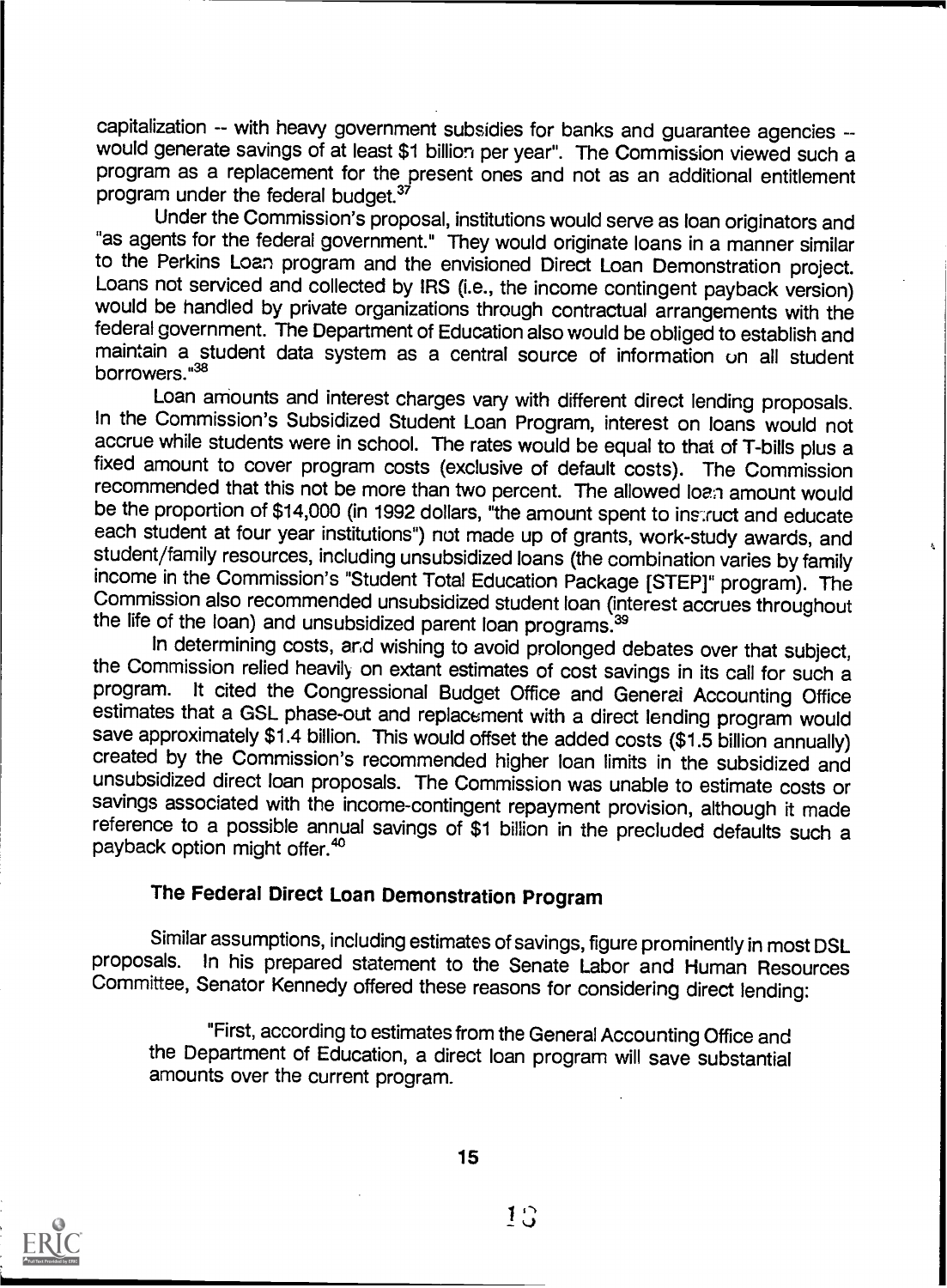"Second, There is greater ease for both the borrower and the government. A direct loan program will have fewer middlemen and be easier to manage than the existing loan program. A direct loan program will be simpler for students and their families, and may well be much simpler for the Federal Government.

'Third, income-sensitive repayment [through} the Internal Revenue Service will both streamline the repayment process for borrowers and allow graduates to choose employment after college without fear of being financially over-burdened if they choose lower income employment. Finally, by collecting through the Internal Revenue Service, we are likely to reduce  $\lim_{n \to \infty}$  defaults."<sup>41</sup>

Senator Kennedy also realized a need to move cautiously, and he followed the above summation with this statement:

"But just as there are reasons to move in this direction, there are reasons to move with care. Despite its many problems, the current Guaranteed Student Loan Program services millions of students a year and makes it possible for them to obtain a college education that might otherwise be beyond their reach.

"In addition, a direct loan program will require the Department of Education to assume a number of new administrative functions that it is not currently performing. Despite improvements under Secretary Alexander, the depart ment remains a thinly staffed agency with questionable ability to uncertake major new administrative responsibilities, let alone perform its current responsibilities adequately.

"Thus, we propose testing a direct loan program to gauge its benefits while being able to measure the government's ability to administer it. The potential benefits of direct lending with income-sensitive repayment are too great to ignore. The two most important criteria in considering this initiative are: Is it better for students, and is it cheaper for the Federal Government:<sup>42</sup>

Senator Kennedy was not the only one offering an admonition. Senator Orrin Hatch of Utah offered this:

"I'd like to see a better system. I'd like to see more opportunity. I'd like to see more young people benefit from our programs up here. But I think we need to look at this issue very carefully.

"No. 1, this adds another new loan program to an already complex set of loan programs. No. 2, it makes an entitlement out of an untested program.. .

"No. 3, it potentially shifts decision-making away from the Committee on Labor and Human Resources and toward the Finance Committee



 $1\hat{J}$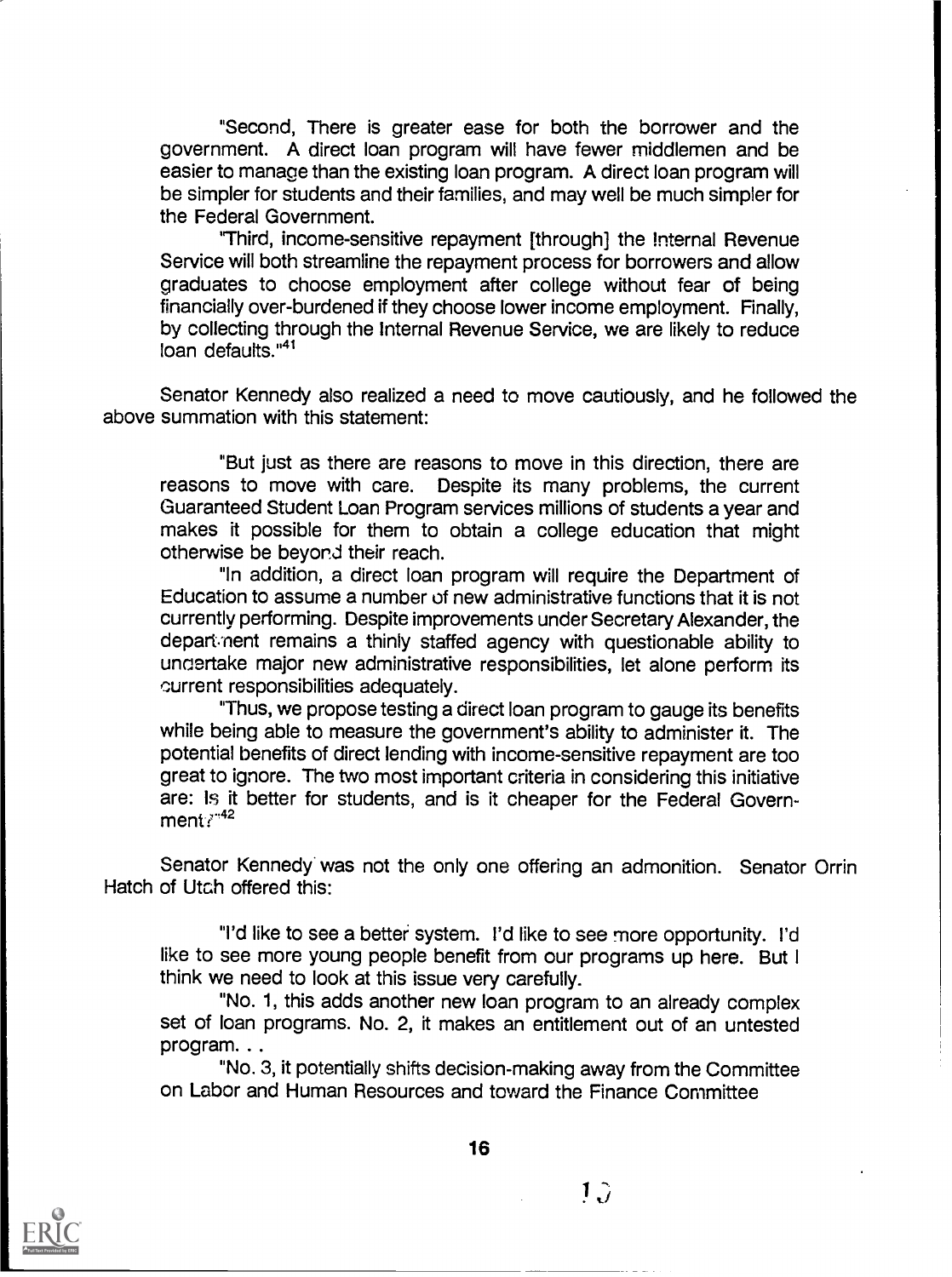because of the collection by IRS that will be required. That concerns me a great deal.

No. 4, many institutions may not be capable of carrying out these new responsibilities or, if they are capable, this may add a great deal more paperwork and difficulties for them.

"I have heard all the arguments that this will reduce paperwork and make a nirvana that we haven't reached before in the higher education system, but we all know that this is never true in the Federal Government.

"No. 5, the Department of Education may not currently have the capability to run this program.

"No. 6, the IRS may not be capable of making the needed changes quickly enough with the tremendous problems they have.

"No. 7, I think there are a lot of questions that need to be answered,

"And No. eight, I think this program will encourage young people to go further into debt...

. . . I think [this list represents] a very serious set of concerns. However, I am very interested. . . in perhaps trying a pilot program or a demonstration project to see if it works. I'm all for it. But I sure as heck don't want to make a drastic change like this unless I know it works.<sup>43</sup>

In responding to Senator Hatch's concern, Senator Simon, one of the sponsors of the plan, said, "That's what this is; we're talking about 300 schools."<sup>44</sup> His reference was to the proposed demonstration project, which would be, in the words of Senator Kennedy,

". . . a pilot initiative that will permit us to test the direct loan approach, with students repaying their loans through the Internal Revenue Service after they leave college. Under our plan, . . . a diverse group of 300 schools will be chosen by the Secretary of Education to participate in . . .a supplemental loan program in addition to the current Pell Grants and Guaranteed Student Loans.

"Schools will borrow the money from the Federal Government and<br>make loans to their students. Any student at a participating school will be eligible for a loan. Students can receive up to \$5,000 a year, with a total borrowing limit of \$30,000. The money will be lent to students at an interest rate equal to the 52 week rate on Treasury bills plus 2 percent. If the plan were in force today, students could borrow money at about 8 percent.

"The loans will be repaid through the Internal Revenue Service by increased withholding. Before leaving college, borrowers will be given a choice of repayment options developed by the Secretary of Education and the Commissioner of Internal Revenue. Borrowers will continue to make payments until the loan is repaid. After 25 years, any further indebtedness would be canceled.



17

 $2\ddot{\omega}$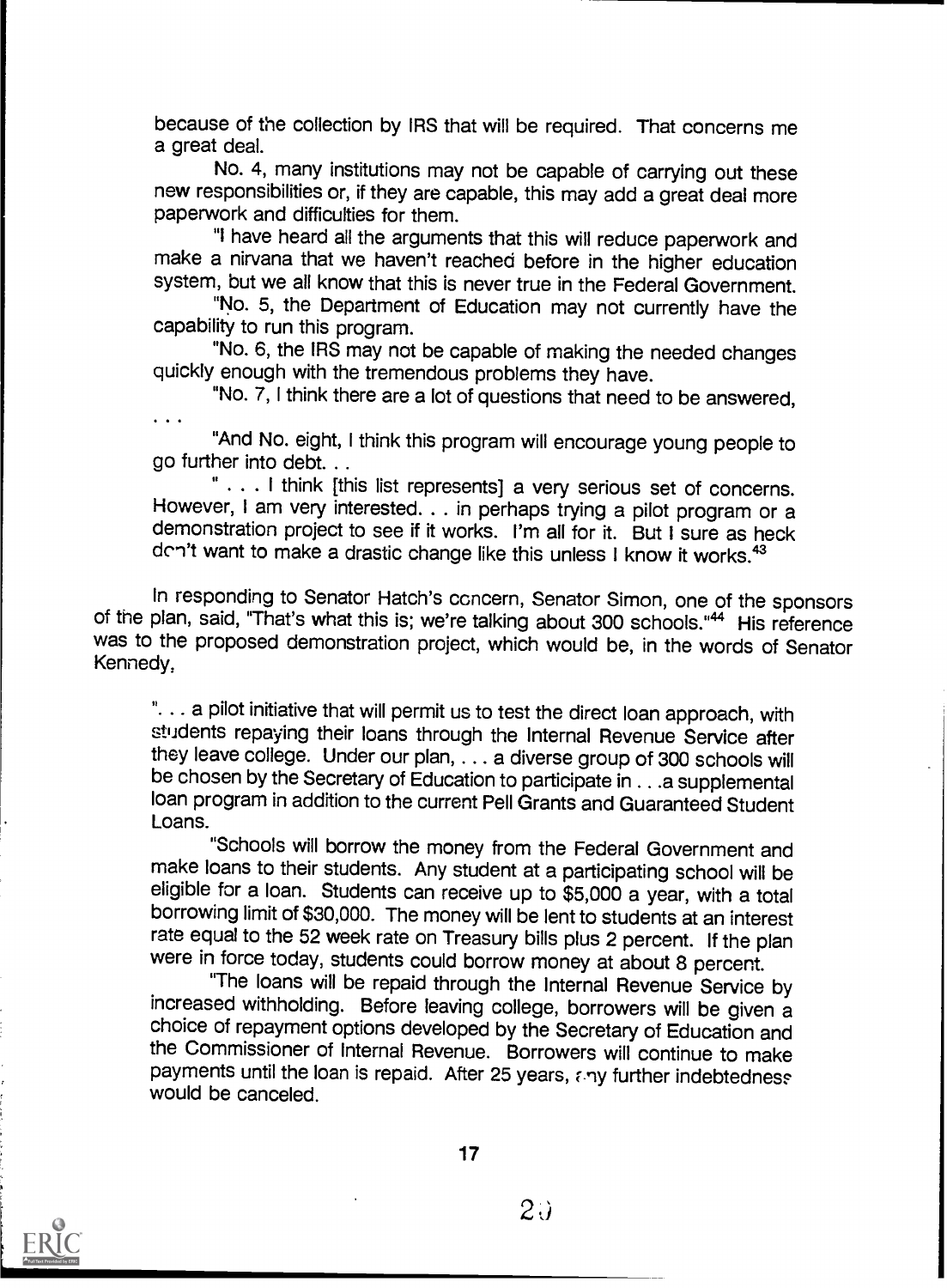"This plan is intended to test the viability of the direct loan approach. If the idea works, I am certain Congress will want to expand it to more schools and more students. If the test does not succeed, the program will be terminated."45

All of these people recognized the untried nature of the concept, the possible shakiness of many of the assumptions necessary to its success, and the potential consequences of a precipitous and unsuccessful change. Just as there is enough promise in the proposals to warrant consideration, so is there enough uncertainty to warrant prudence. Here are some of the reasons behind both views.

# Prominent Direct Lending Questions

The President's budget lists the following benefits of a direct lending program:

"By using low-cost Treasury borrowing instead of subsidizing private lenders, direct lending will reduce federal costs by \$4.2 billion in outlays through 1997, while at the same time reducing the interest rates for borrowers in 1997.

"Delivery will be simpler: no delays for obtaining lender and guarantee approvals before funds are disbursed, automatic consolidation of multiple loans for consolidation, no confusion about who holds the promissory note, and greater ability for the institution to change the amount of an individual loan."<sup>46</sup>

Some of the more conspicuous worries, paraphrased from a variety of sources, are these:

# 1. The Federal debt will increase under direct lending

The program will be funded by the issuance of federal debt. Annual increases to the debt ceiling of \$15 to \$20 billion each year will be required. Present federal loan programs cost approximately \$5.5 billion and leverage \$15 billion in private loan capital. Direct lending of comparable volume would require \$15 billion in additional treasury borrowing plus funds to cover the costs of program administration.

# 2. Direct lending proposals have not addressed the liquidity function

There is a matter of liquidity. In the words of Deloitte Touche, "Even if you could make the gigantic leap of faith that the federal government could effectively administer the program [see below], the direct loan concept as proposed is fatally flawed because it does not address the liquidity function.



 $2^{+}$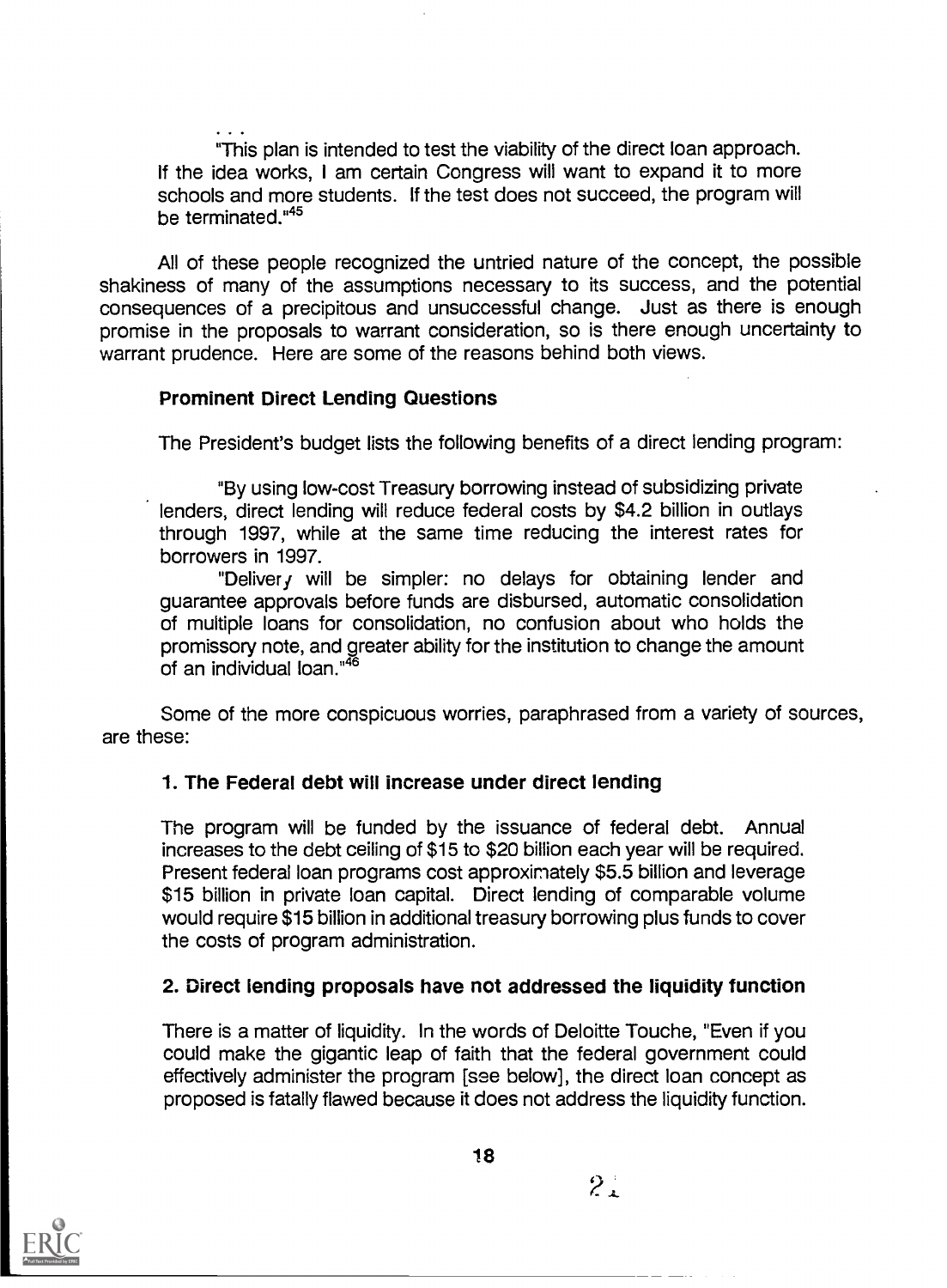Five years after a direct loan program began, the federal government could easily have \$75 billion or more in student loans to administer. Government capital (much of which would itself be borrowed) would be increasingly tied up in low rate student loans with average lives of 12 to 14 years." $47$ 

# 3. The presumed savings of direct lending are an illusion

The Congressional Research Service reports no inherent savings from a change to direct lending.<sup>48</sup> Indeed, the CRS study advises that budget outlays could increase if a direct lending program were unable to duplicate administrative efficiencies achieved by private lenders.

Credit-reform budgeting makes direct lending appear attractive because it does not count the outlays for loan volume against the budget.

The Congressional Research Study<sup>49</sup> concluded that the GAO projections of savings were wrong in that GAO failed to take into account the current interest-rate environment that makes the present loan program substantially less expensive (rather than, as claimed, more expensive). These projections also ignored the substantial changes being imposed by the industry and by virtue of reauthorization to make the programs more effective, and they seriously understate loan servicing costs under direct lending, transfer a sizable portion of loan program administration costs from the Federal Government to the institutions, and ignore the costs of phasing out the present program. (Note: these studies are reviewed in more detail in the following section of this report.)

In effect, direct lending would substitute massive federal borrowing and the creation of an enlarged federal bureaucracy for the present program's reliance on leveraged private capital and banks for loan origination.<sup>50</sup>

# 4. Student access to loans would be threatened if private loan capital were to dry up during a transition to a direct loan program

There is some fear that lenders would immediately cease participation in the current GSL program if a decision is made to replace it with a direct lending program. Should lenders begin to leave the program when direct lending is adopted instead of waiting until the last days they are permitted to lend, there could be several years of shortages of loan funds.

Phasing-in a new, unproved program before the essential infrastructure is students and institutions. The Administration effort assumes that all the present loan program participants will continue to provide essential capital



 $2\mathcal{Z}$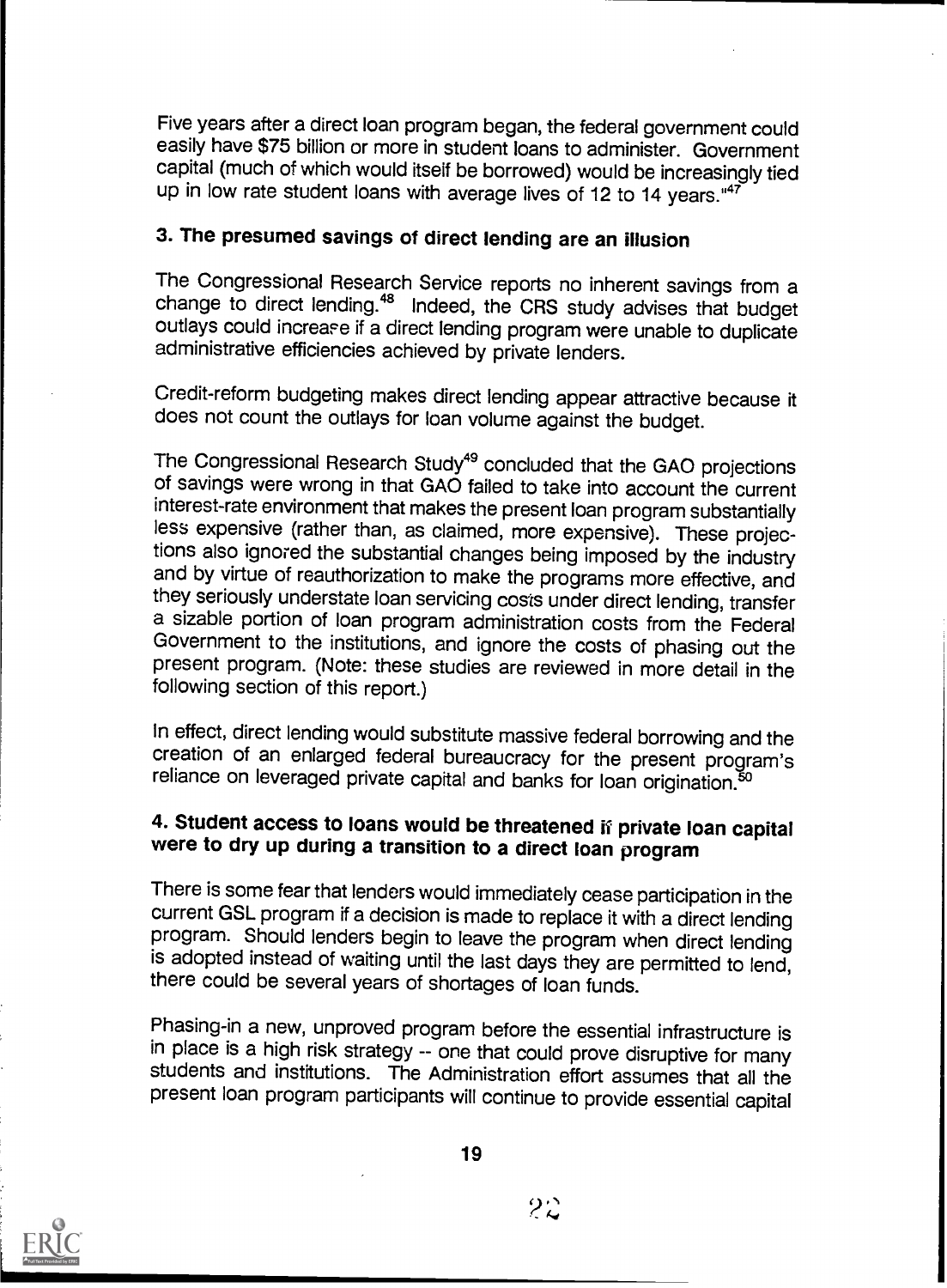and administrative support throughout the phase-in period to students and institutions not yet involved in direct borrowing. At the very least, for economic reasons banks will be forced to stop lending to high risk borrowers, and this would have a disproportionate effect on vocational/technical school and community college students.

# 5. Students may not be able to rely on the availability of direct loans

Under the present GSL system, loan capital is available on demand regardless of the stage of the academic year in which application is made. In the words of a Sallie Mae assessment provided by NASFAA, "The inherent constraints of a federally directed system prevent the delivery of funds to students from being as efficient or reliable as the current model. This is because of the built-in limitations of any single source of funds system; the time-consuming cumbersomeness of annual school-by-school applications for funds based on estimates of need and demand, which are then reviewed by the Government for reasonableness; and because there is no market-driven incentive for the Government to move expeditiously to approving and supplying the needed funds. In point of fact, the Government saves money as the delivery system bogs down and funds are held longer by the Treasury."<sup>51</sup>

Others note that the greatest loan application volume occurs in the Fall, as students return to school. This also is near the end of the Federal fiscal year. Thus, the Department would be processing massive numbers of loan applications at the very time it would need to close its books on one year and open those for another. The prospect is disturbing.

Returning to Sallie Mae/NASFAA, "When direct loan funds are not delivered when needed, schools will have no choice but to, in effect, provide the necessary interim student financing from their own resources. Students attending schools that cannot provide this 'float' will be unable to meet these educational costs and may have no choice but to withdraw."52

# 6. The Department of Education may not be able to administer a direct lending program efficiently and effectively

The Department has said this, and there is no reason to doubt its conclusion.<sup>53</sup> Some have observed that the 1991 GAO report on direct loans noted that both the General Accounting Office and the Inspector General "identified substantial accountability problems related to the Department's management of guaranteed student loan programs. For example, in April, 1991 we found that the Department's Student Loan Insurance Fund could not be audited. In addition, in March, 1991, the Office of the Inspector



20

 $2\hat{p}$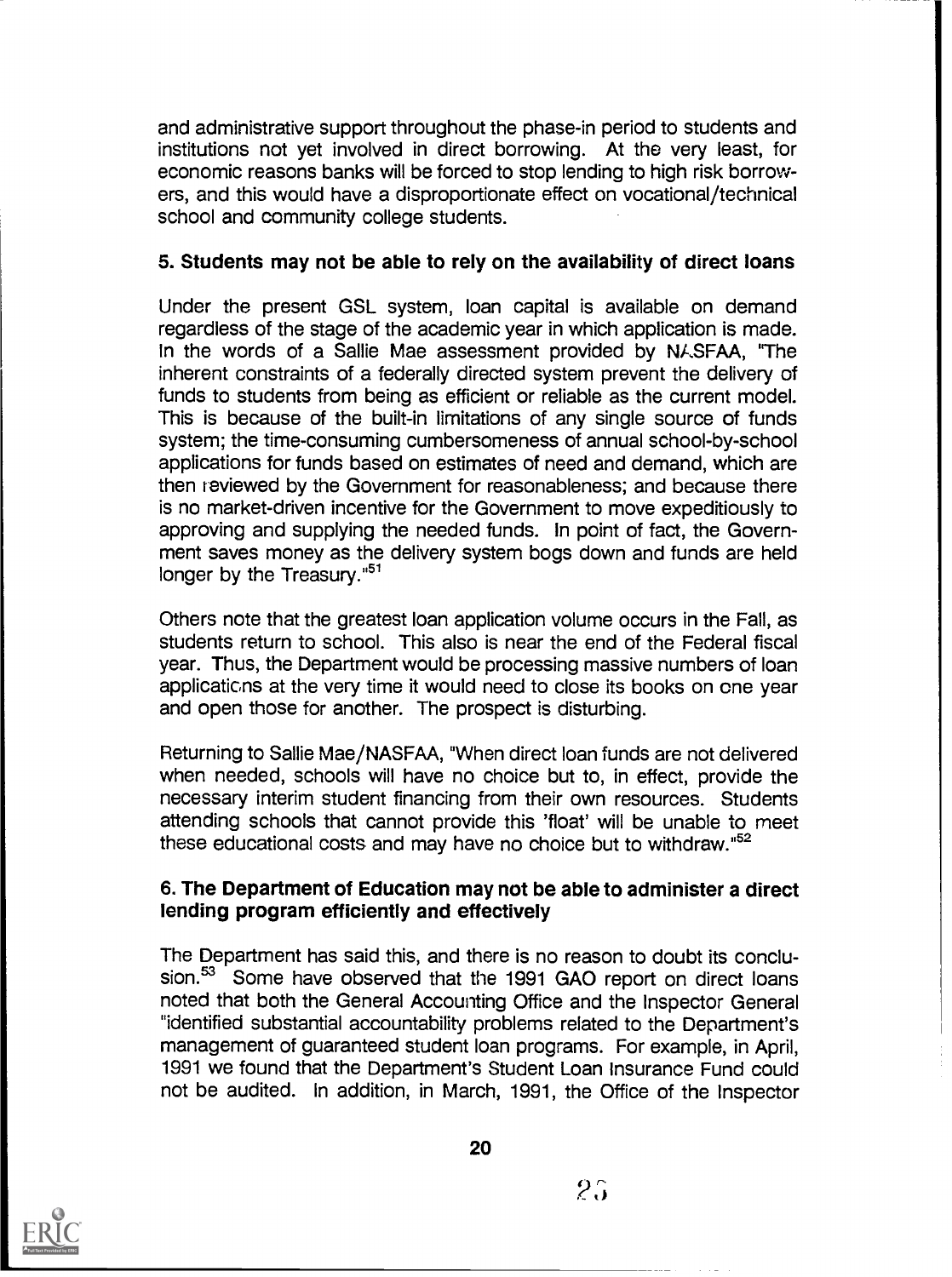General and the Office of Management and Budget completed a study that found that the Department's management practices contribute to high default rates, fraud, and abuse in guaranteed student loan programs."54 More recently, the GAO "identified material weaknesses in the Department's ability to obtain accurate and reliable data on the GSLP."55

Others note that the Department has taken several hard budget hits in recent years and is presently understaffed. On the subject of program administration, Senator Kennedy, for example, stated ". . . a direct lending program will require the Department of Education to assume a number of new administrative functions that it is not currently performing. Despite improvements under Secretary Alexander, the department remains a thinly staffed agency with questionable ability to undertake major new administrative responsibilities, let alone perform its current responsibilities adequate-<br> $iv.$ <sup>56</sup>

Moreover, shifting from the present public-private partnership with its incentives for innovation, flexibility, and responsiveness to a centralized bureaucracy relying on low-bid federal contracts could lead to a significant deterioration in service levels to students and institutions.

# 7. Schools will bear increased administrative costs and liability with direct lending

While some institutions have expressed interest in participating in direct lending, many doubt they have the financial, administrative, and systems resources to administer such a program. So far there is no indication that the costs associated with direct lending will be reimbursed. They could be substantial. Sallie Mae estimated that "Schools would have to invest more than \$400 million of their own resources to prepare for administering the loans, and take on administrative costs of up to three times greater than the \$20 per loan it is proposed they receive for their services -- an additional \$120 million per year out of . . . their pockets."<sup>57</sup> Estimated costs for Iowa colleges range between \$3 and \$6 million per year.<sup>58</sup>

Regardless of how it is paid for, direct lending will require institutional staff<br>additions for administration. Colleges and universities are presently criticized for more rapid increases in their administrative than their teaching staffs.

Schools also may bear increased responsibility for unsigned or lost promissory notes, loans in excess of annual and cumulative dollar limits, and other errors that affect collectability. Institutions will continue to be responsible for informing the Federal Government or its servicing agent of



 $\beta \zeta$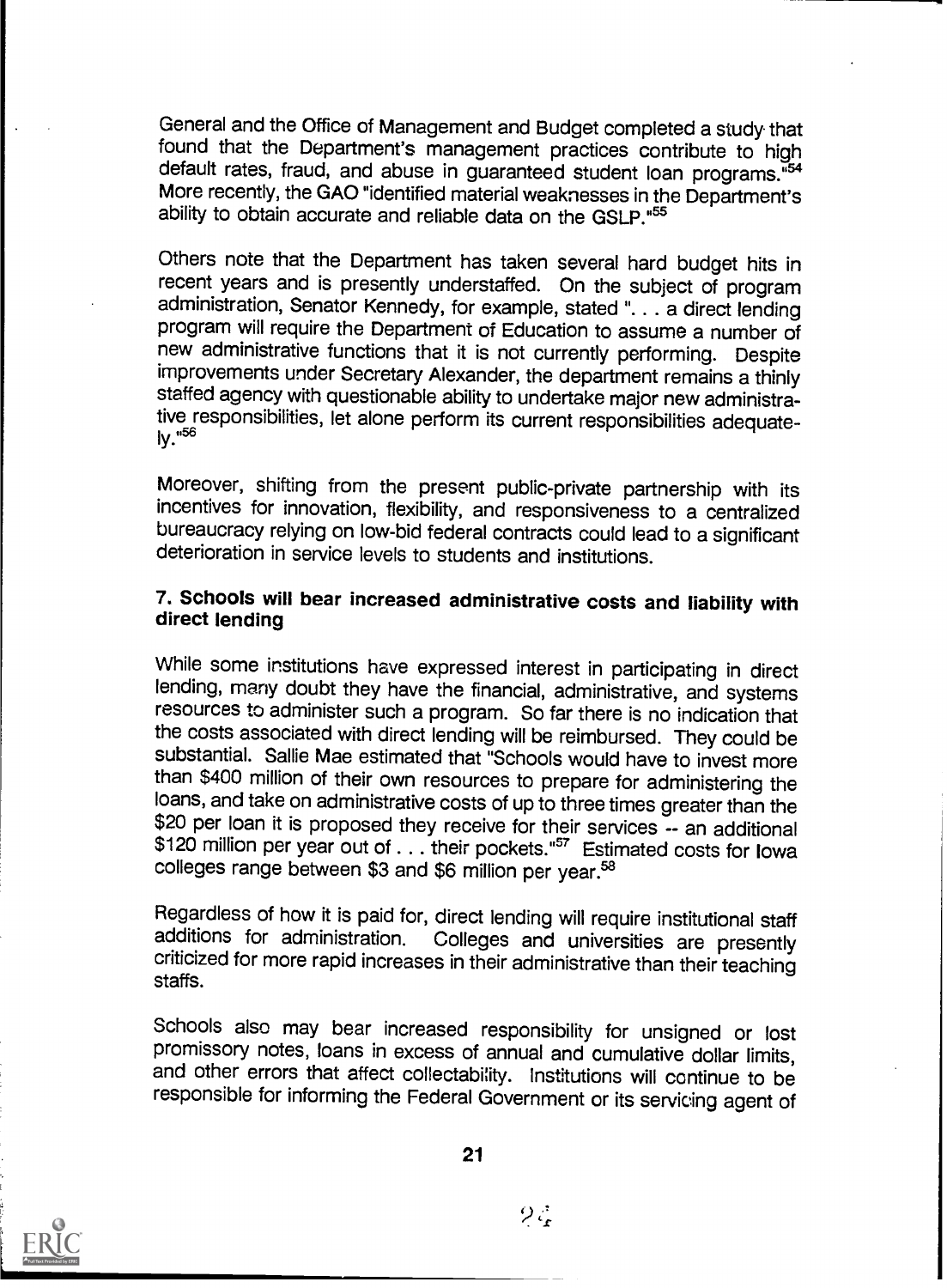student status, address changes, eligibility for deferments, etc. Failure to do so in a timely manner could cause the government to assess liability against the school.

In addition, for years after direct lending is adopted, institutions will have to administer two programs. Their administrative responsibilities under the present program will continue while they assume full responsibility for a new program, a new data base, and new regulations.

Still another concern is over schools that have posted high default rates and offered questionable educational programs being placed in a position through direct loan program administration that would be tantamount to a direct draw on the Federal Treasury.

#### 8. An array of ancillary services provided by guarantors and private lenders will be lost under direct lending

Many institutions depend on the assistance of outside professionals to interpret complex federal regulations, counsel students about lending, train staffs, generate customized reports, and process loan applications. Guarantors and lenders alike have an interest in providing this assistance, since all have responsibilities for preventing defaults. The value added to the program by these services and by the private sector's huge investment in supporting technology will be lost under direct lending.

# 9. Loan losses may increase under direct lending

Students presently are assisted by guarantors both in converting their loans to repayment in a timely manner and in managing their debt. If the government is unable to provide such assistance on the scale required, a significant increase in defaults could be the result. Even students who did not default might find themselves over-indebted.

#### 10. Lack of competition in a federally-operated direct lending program will result in no incentive for the government to be responsive to institution or borrower needs

Were the Federal Government to be the "only game in town" there would be no leverage for schools or borrowers. The competitive nature of the present program has led to such innovations as a combined applicationpromissory note, rapid turn-around on loan guarantees, electronic disbursement, and comprehensive training programs and information disbursement. Incentives for such innovations would be lost under a g ivernment-managed direct lending program.

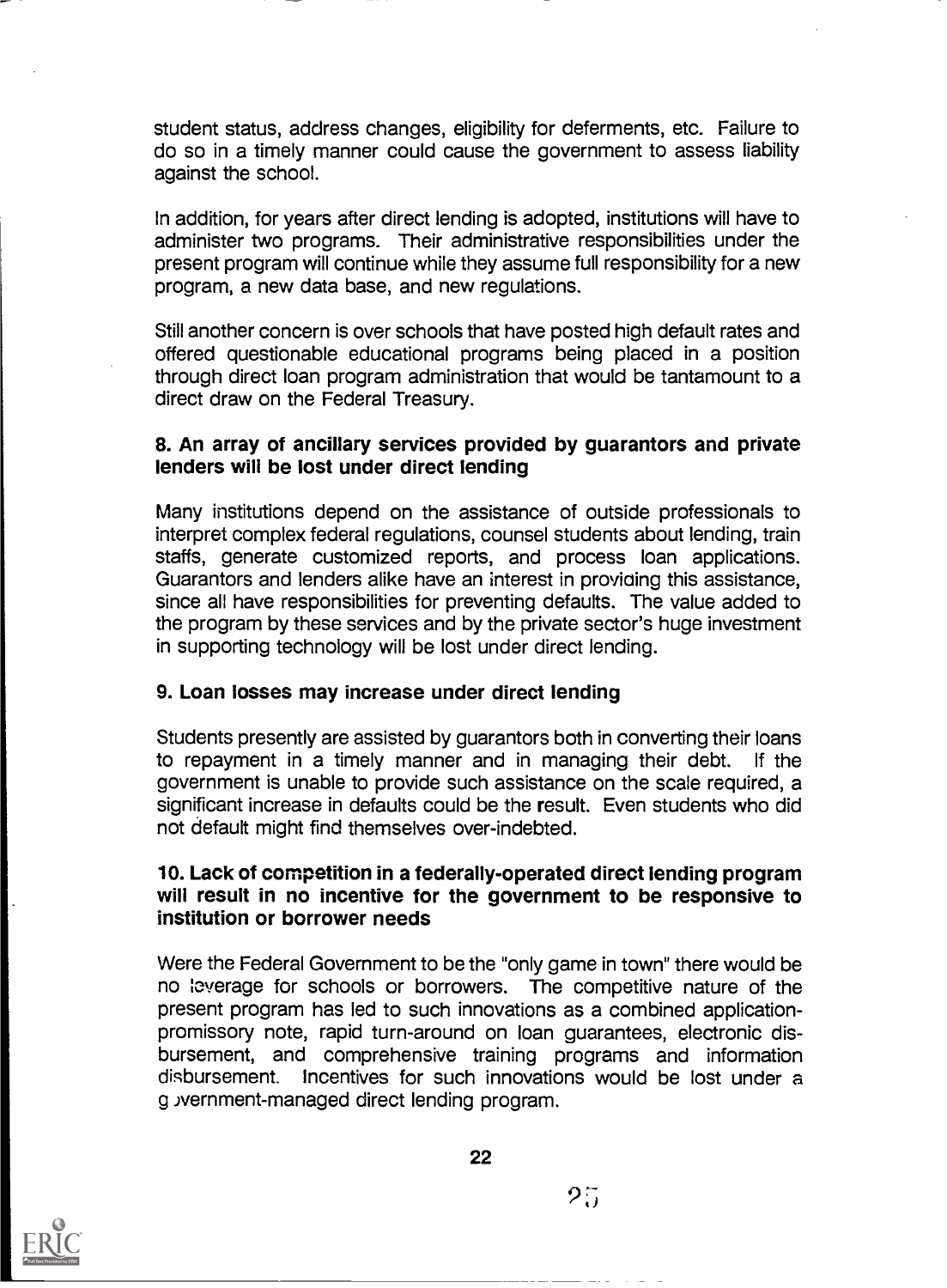These exemplify the most frequently expressed uncertainties. Others are directed at the prospect of IRS involvement in collections ("The IRS has a dismal record when it comes to counseling") and the income-contingent and community service components of the president's proposal, but there is much support for the latter, even among proponents of the present system. Since neither of these are necessarily uniquely tied to direct lending, there is no real need to exolore them here.

The major problems cluster along three dimensions: cost considerations; program administration considerations, and federal-state-institution relations considerations. A brief review of these follows.

# III. COST CONSIDERATIONS

There is little disagreement that the present GSL program gets necessary funds out to students in sufficient amounts. This has not always been the case with federal student loan programs, and the present structure came about because of a desire in the mid-1970s to increase liquidity, to get more private capital into the endeavor. in that respect the GSL program has succeeded admirably. Thus, the case for a replacement is not argued in terms of student benefits, i.e., in terms of making more money available to students or otherwise improving their condition.<sup>59</sup> Similarly, references to savings for student borrowers have not been encountered, although the benefits of an incomecontingent repayment option and 25-year forgiveness are clear.

Rather, the case is argued in terms of cost savings and simplified administration. Right or wrong, the controlling question at present is whether the program will save the government money. On the surface, at least, that would seem so: few can borrow money more cheaply than the feds. A point or so shaved from the interest rate and elimination of the special allowance payment should save money. Reduced defaults through IRS collection, a more tenuous assumption, also would seem to save some money, perhaps at some cost in bad feelings.

The question is not that simple; the dispute revolves around whether there would be savings or costs, how much, and, if there were savings, whether they would be offset by increased costs of program administration.

The initial and what have become conventional estimates of cost savings trace to the GAO report, "Student Loans: Direct Loans Could Save Money and Simplify Program Administration."<sup>60</sup> That report's assumptions rest on changes instituted by the Credit Reform Act of 1990 (PL 101-508). This brings up the subject of "budget scoring."

#### Budget Scoring

According to the GAO, before the Credit Reform Act, budget rules were biased in favor of guaranteed loans and against direct loans: "Under the old rules, a guaranteed loan's cost consisted of interest subsidies and loan defaults in the year federal funds were appropriated, regardless of future interest subsidies and defaults. A direct loan's cost was equivalent to the outlay for loan principal. Subsequent defaults and repayments were accounted for in the year they occurred, not when the loan was made. As a result of this



23

 $2\mathbb{G}$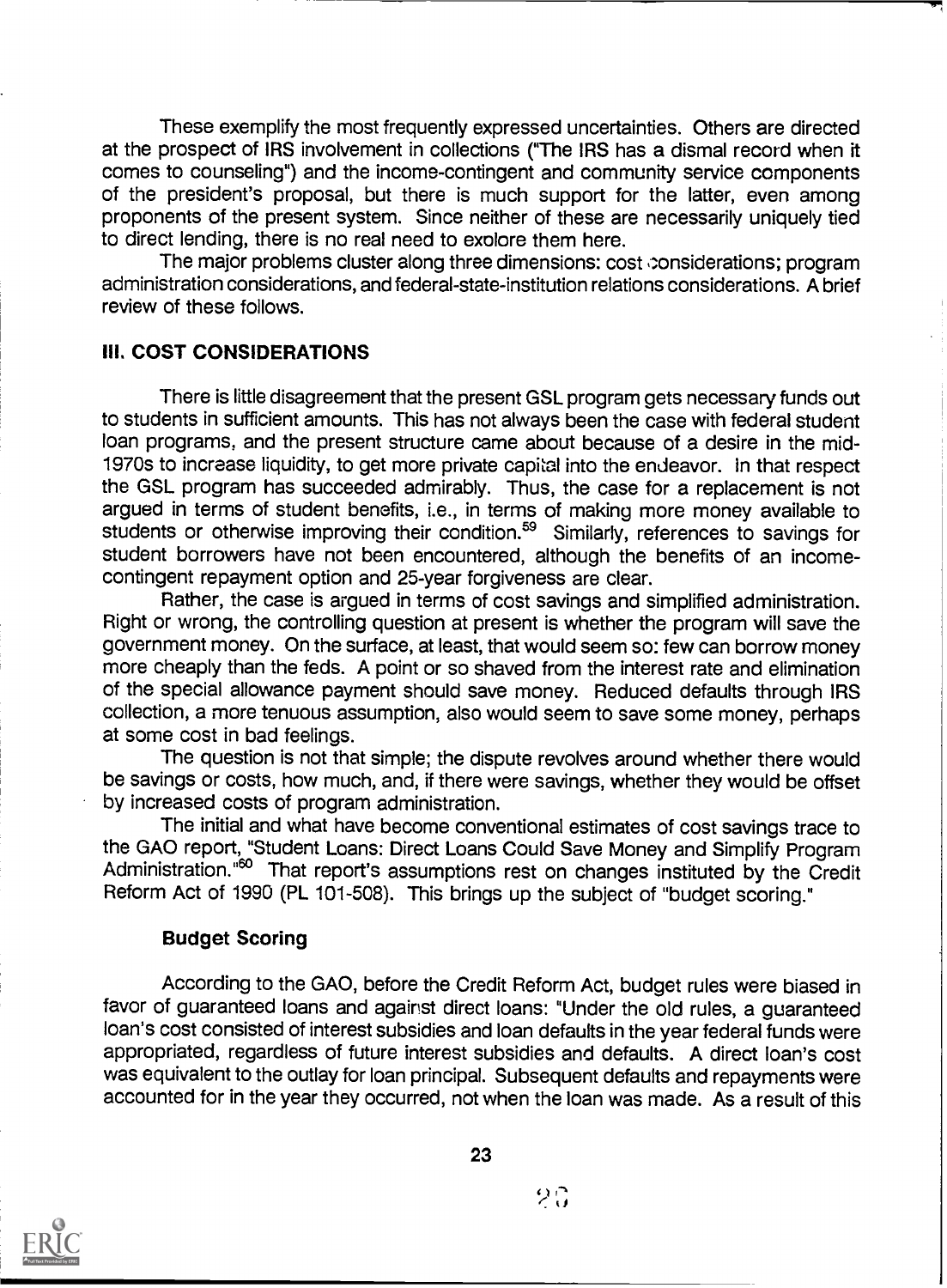accounting method, direct loans appeared much more expensive than guaranteed loans. . . Under the new rules, the budgetary cost of each program for a 1-year loan cohort is the net present value of all costs associated with those loans. A guaranteed loan's cost is the discounted value of all interest subsidy and default costs, while a direct loan's cost is the initial outlay less the discounted stream of anticipated principal and interest payments."61

The significance of this new method of accounting derives from the fact that, in the words of the Policy Economics Groups of KPMG Peat Marwick, in a time of huge actual and anticipated deficits, concentration on the budget is unavoidable: "The budget rules have become extremely complex and the budget scoring of the costs of a program can mean its life or death. Moreover, the dominance of budget considerations and the attractiveness of proposals that can be said to result in deficit reduction have led to some questionable policies and programmatic decisions."<sup>62</sup> The report notes that the new approach inaugurated by the Credit Reform Act represents a significant improvement in some respects, but "it is now strongly biased against the existing student loan program and in favor of direct government loans."63 According to the authors, the three "most significant biases" are:

1. Failure to fully account for administrative costs. "Because the compensation [of private lenders for their administrative costs] takes the form of an interest payment, it is counted as part of the subsidy. The scoring of the first-year cost of a guarantee program, therefore, includes the present value of most administrative costs, whereas the scoring of a direct government loan program records all administrative costs on a year-by-year cash basis, and only one year's administrative costs are charged against the first-year cost of a direct government loan program."64

2. Failure to account for indirect financing costs. 'The substitution of direct government lending for loan guarantees sharply increases the supply of public debt on financial markets while reducing the supply of bank deposits and other securities used to finance guaranteed loans." Some effect on the relative rate on public debt is likely. "Because the federal government will raise considerably more than \$1 trillion per year in the next few years, a tiny effect of, say, two basis points is sufficient to wipe out all of the saving claimed for direct government loans over loan guarantees. (Each basis point has a present value of well over \$2 billion.)"65

3. Likely increase in costs from Federal management. There also is fear that the Department will not be able to administer such a program efficiently, and that there will be increases in default rates, abuse, and fraud, and that administrative costs will rise. This could consume a significant part of the estimated savings. The cost estimates of the GAO fail to take this possibility into account.66

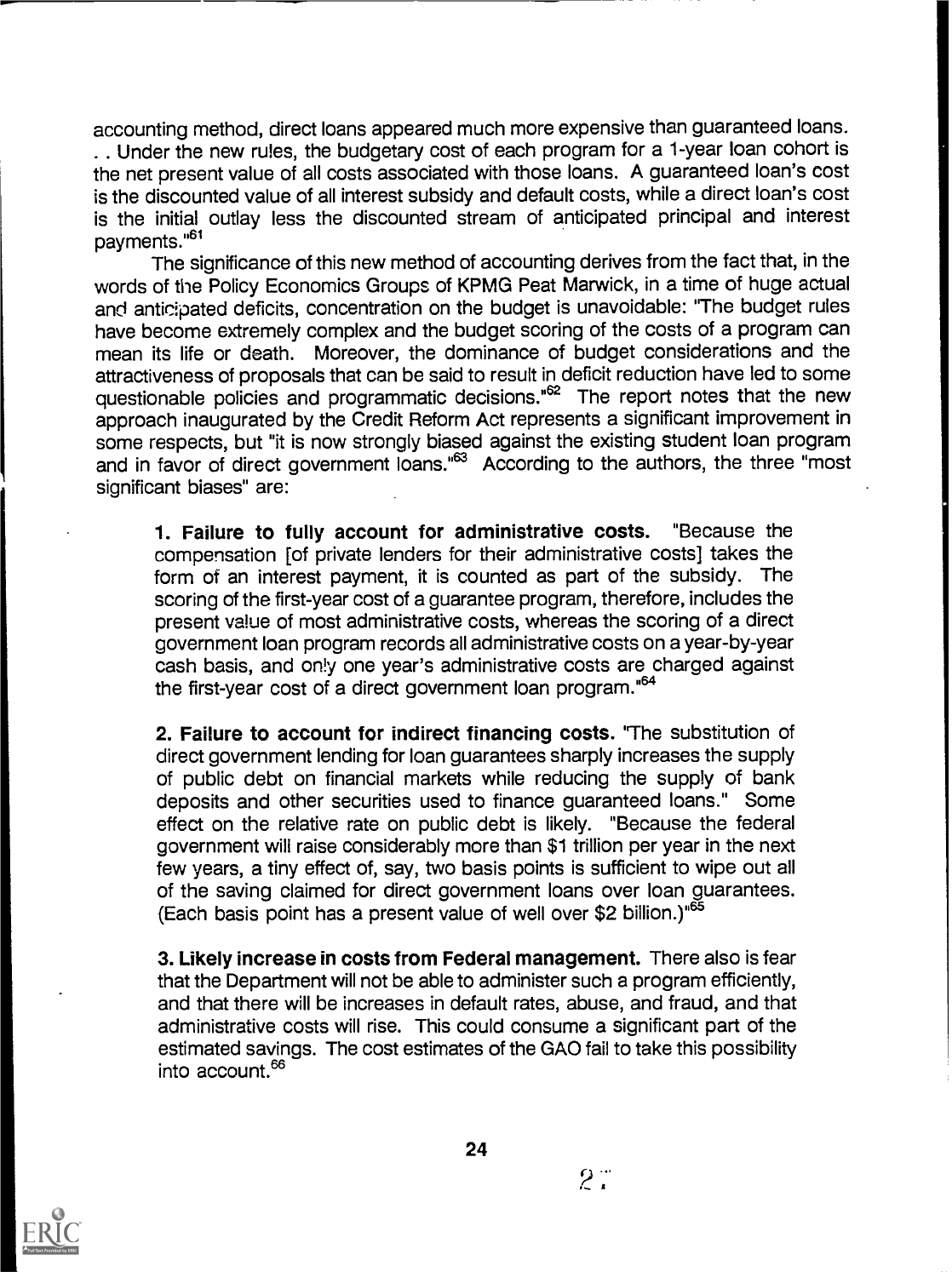Perhaps more important, the contradictory relationship the two programs (GSL and DSL) bear with respect to the effects of the Credit Reform Act and budget scoring -- i.e., estimates of cost savings are a function of an accounting convention -- reduce confidence in the claims surrounding direct lending (e.g., "The presumed savings are an illusion.") They derive from a procedural practice that may not be sustained by direct lending's substantive effects. The present atmospheric emphasis on cost savings and the resultant commitment to full phase-in of direct government lending without prior testing and evaluation contribute a political connotation that stimulates skepticism and mistrust.

# The GAO estimate of cost savings

To determine relative program costs, the GAO compared the cost of a one year cohort of loans under DSL and GSL, exclusive of transition costs ("We estimated the total cost of loans made in 1 year. In accordance with credit reform, this involved estimating the future costs of these loans on a year-by-year basis and then discounting these costs back to the initial year."<sup>67</sup>) Using a cash-flow model, and including some, but not all of the costs associated with administering the programs (fees paid to loan servicers in the direct loan program and an administrative cost allowance in the GSL were included; Department administrative costs in either program were excluded.) The bottom line was a GAO estimate that "A direct loan program operating in place of the Stafford loan program could save over \$1 billion -- present value terms. . ."68 This would be the difference between an estimated budgetary cost of \$2.71 for Stafford loans and \$1.55 billion for direct loans. Actual savings would range in accord with different assumptions from \$620 million to \$1.47 billion. The GAO attributed the expected savings to the absence of in-school interest subsidies and special allowance payments to lenders. (Note: under the present Administration's proposal, the practice of relieving students of making interest payments while in school would continue.)

# Peat Marwick Direct Loan Program Analysis

Contradictory findings were subsequently posited when the accounting firm of KPMG Peat Marwick reviewed the GAO report and methodology in March, 1992 and issued a direct loan program analysis that concluded there would be no federal monetary savings (in pure economic terms as distinct from budget scoring) by replacing the GSL with a direct lending program. Rather, a direct loan program would increase federal costs \$267 million per year for an initial one-year \$9 billion cohort of loans. Also during that initial year, colleges and universities would face \$286 million in un-reimbursed costs associated with implementing and administering such a program. Hence, the analysis concluded that the GAO report was misleading in pure economic terms.

More specifically, the Peat Marwick study asserted that the GAO cost analysis understated the costs of a direct lending program by underestimating the Department of Education's administrative costs, underestimating servicing fees, erroneously including loan origination and insurance fees as receipts when such fees would be eliminated in the proposals the GAO was studying, failing to include transition costs to the Department and

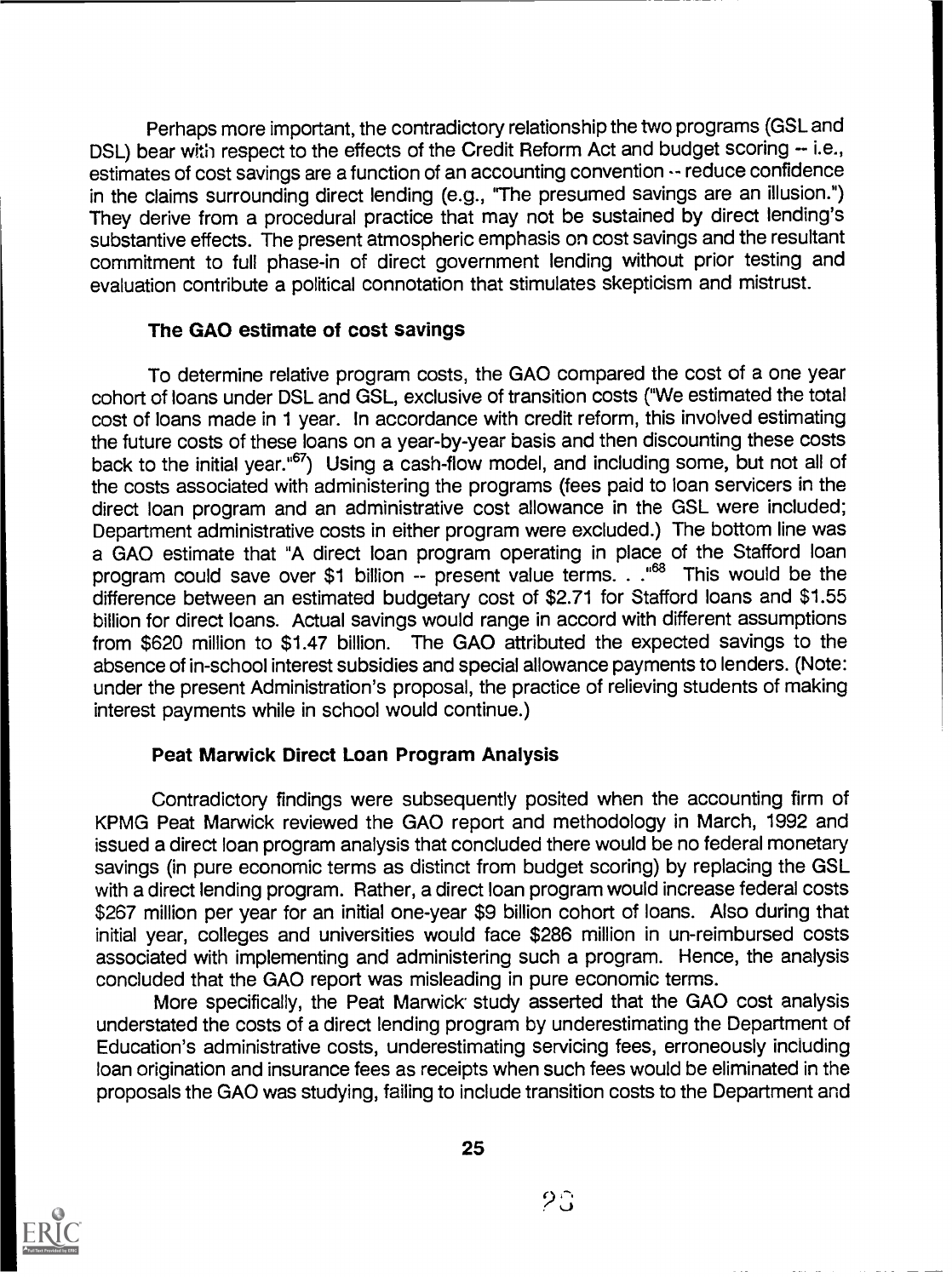the schools, treating costs transfers as cost savings, underestimating defaults, and failing to include incremental borrowing costs.

The study also charged the GAO with overestimating costs of the Stafford program by failing to include reinsurance payments paid by guarantors to the Department (equivalent to .25% or .50% of the loan amount paid), overstating special allowance payment expenses, and overstating default costs.<sup>69</sup>

Finally, the report warned that there would be risks associated with a disruption of the present system and flow of capital, and that there would be risks to the institutions both in the form of unknown administrative costs and liabilities.

#### Sallie Mae Assessment of Costs

In its report, "An Assessment of the True Economic Costs of Direct Loans," Sallie Mae concluded that the direct lending program would be more expensive than the GSL program. For its part, Sallie Mae avoided a cost projection keyed on a scoring of federal budget savings. Instead, it sought a study of the total economic costs that would be borne by the government, the institutions, and students. The report concluded that under direct lending, costs would be shifted from the government to the states, schools, and students; that these would exceed the federal government's scored budget savings; and in times of low interest rates the government could realize a profit from lending to students at rates in excess of its borrowing costs, but it would lose money when interest rates were high.

With respect to the first of these assertions, the Sallie Mae report maintained that "nearly \$1.5 billion in new costs (origination, administrative, and start-up costs) will be shifted to school originators. These costs must be borne by either state budgets, increased tuition, or cuts in other school budget components." The report continued, "In essence, replacing the existing GSLP with direct loans is a form of reverse revenue sharing -- certain federal administrative costs would be shifted to the states, schools, and students. $570$ 

The Sallie Mae assessment was based on three cost simulations: 'The Government Case" (applies the most recent Congressional Budget Office interest rate forecast for 1994-1999); "The Current Rate Case" (applies actual interest rates as of November, 1992, with rates increasing over five years as projected by the CBO); and the "Historic Rate Case" (applies historical -- 1981-1992 -- actual average rates)<sup>71</sup>

In terms of program cost differences, under the first scenario (The Government Case) Sallie Mae estimated that direct loan program related coses would exceed GSL program costs by approximately \$966 million. There would be a government budget savings of \$522 million, which would be achieved by transferring the aforementioned \$1.5 billion in start-up and administrative costs to the schools.

Under the second scenario, (The Current Rate Case) direct lending program costs were projected to exceed GSL costs by \$6.2 billion. In this setting the government would pay no special allowance and minimal interest subsidies in the GSL program, while in direct lending the government's borrowing and operating costs would exceed interest paid for the entire life of the loans.



26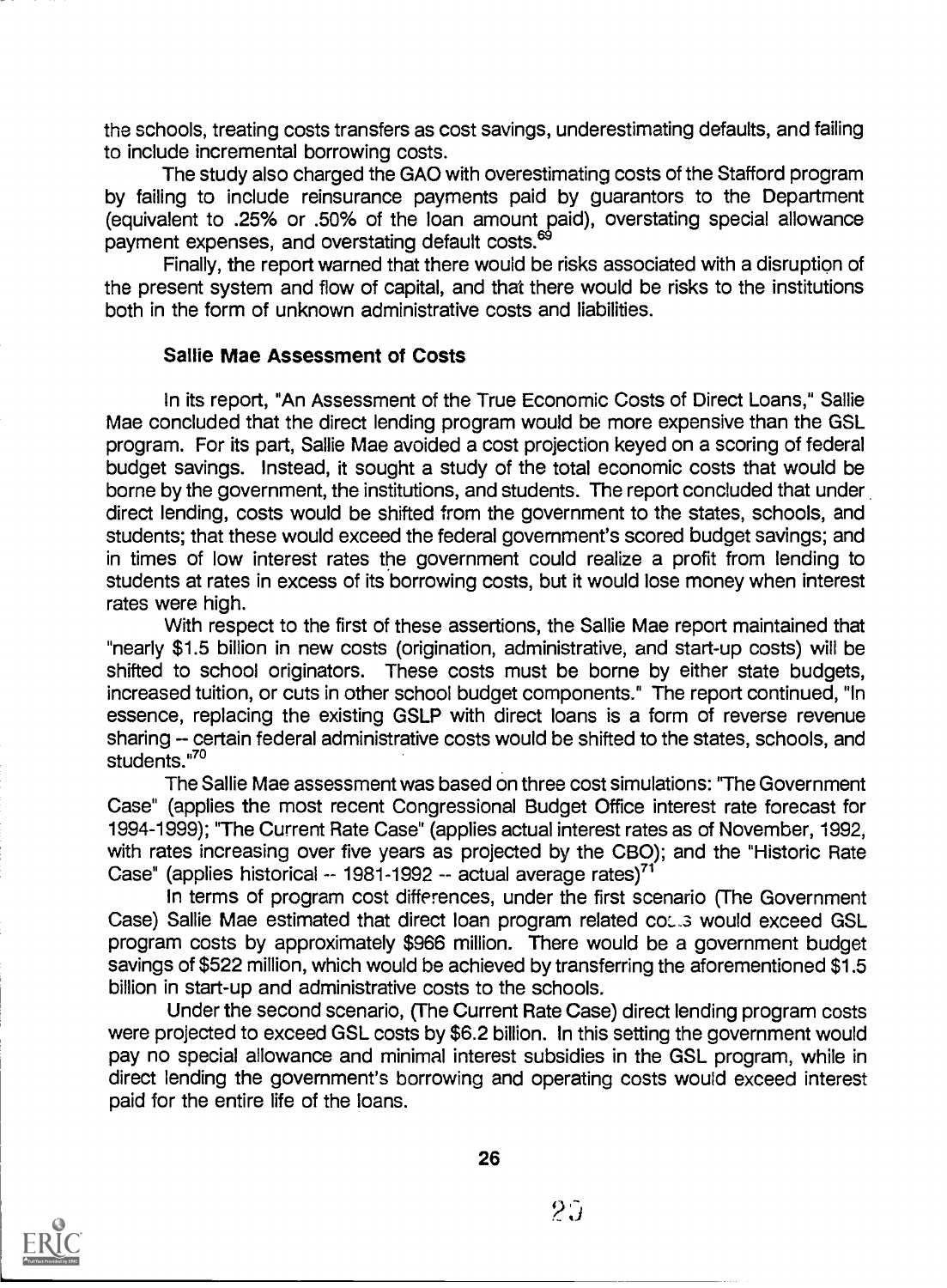The third scenario (The Historic Rate Case) projected direct lending program costs to exceed GSL program costs by \$6.5 billion. Essentially, in this case, the interest earned on the loans would be \$5.1 billion less than it cost the government to borrow.<sup>72</sup>

#### Congressional Research Service Report

In a February, 1993 report, "Federal Family Education Loans: Reduced Costs, Direct Lending, and National Income," the Congressional Research Service also challenged the assumption that direct lending would lead to significant cost savings. According to the leading paragraph of the report's Summary:

"The proposal to convert the current guaranteed loan program to direct Federal lending aims to reduce budget outlays and increase national income. If, however, the current program structure provides lenders a competitive return, there are neither real budget savings nor national income increases from conversion to direct lending. Any increased funding available for public spending would be directly offset by reduced private sector income. This shift of lenders' net income to the public sector would not be a budget gain, for it represents nothing more than the failure of Federal bookkeeping to record outlays for taxpayers' assumption of risk. National income would not be increased: no loanable funds would be freed to increase output and wealth." [Emphasis in the original.]<sup>73</sup>

The report also fired a broadside at the present GSL programs, calling them inefficient. It implied that the solution, however, did not lay in the direction of direct lending. Rather, high program costs are in part a function of the program's provision of a more than competitive rate of return to lenders, a practice that could be fixed within the confines of the current program structure, and of loan defaults.<sup>74</sup> The report noted that the Congress has continually adjusted the special allowance downward without inducing an appreciable decrease in student access to loan funds. "From 1985 to 1986, the SAP was set at 3.5 percentage points over the bond-equivalent yield of 91 day T-bills. The rate was than lowered to 3.25 percentage points, and, most recently in October, 1992, to 3.1 percentage points." It also noted that the 1989 GAO report, "Lower Subsidy Payments Could Achieve Savings Without Affecting Access," suggested that the margin could be reduced to 3.0 percentage points without significantly affecting the financial sector's willingness to make student loans.<sup>75</sup>

The fundamental issue was a national policy that "overlays subsidies to correct for capital market imperfections with those intended to produce external benefits." This, the CRS report implied, is bad policy.76

Virtually all of the reports raised questions about program administration. That issue evokes matters of cost and capacity. The latter of the two comprises the subject of the next section.



27

 $\Omega_{\rm d}$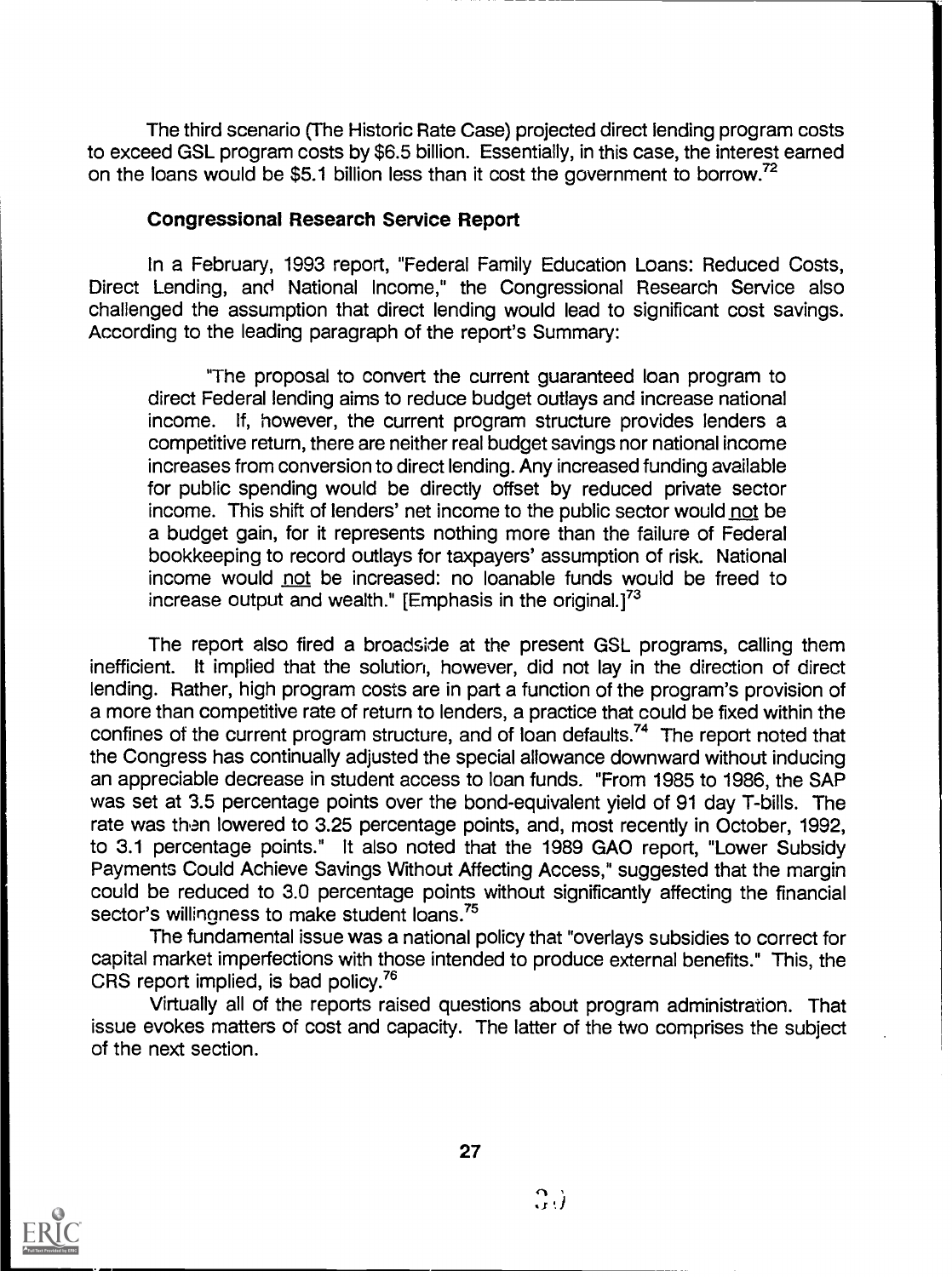#### IV. PROGRAM ADMINISTRATION CONSIDERATIONS

In its report, the CRS stated that "Little is known about the relative administrative costs of public versus private provision of student loans." The report points to the root of the causes of uncertainty about the massive administrative changes associated with a shift from GSLs to direct lending in the following observations. They are worth quoting at length here:

"Two factors might be important in judging the likelihood of genuine administrative cost savings from switching to a direct lending program. First, many [private] firms have entered the market to automate, computerize, and streamline loan servicing, spurred to some extent by the numerous potential buyers (private lenders) of these services under the current program. This competitive market has generated a steadily declining servicing cost per loan . . . It is uncertain whether creation of a monopoly lender (the Federal Government) would be successful in stimulating a competitive servicing market.

"Second, the incentives facing public and private managers are very different. The private manager's rate of wage increase and the return to investors in private lending and secondary market institutions are dependent upon producing a profit, which provides strong motivation for cost minimization. In contrast, the public manager generally does not benefit from cost minimization; in fact, higher cost generates a larger budget and more people to manage, factors often associated with a public manager's wages. The impact of these incentives on cost might be significant even if a direct lending program continued to contract for loan servicing."<sup>77</sup>

The CRS writers then turned to concerns about the salaries and benefits paid to managers at Sallie Mae and to returns earned by stockholders. They argued that if these did exist, they were the likely results of an interest subsidy that may have been too generous over the years and of lenders and secondary markets striving to reduced administrative and servicing costs on loans, and thereby increase profits. These, however, would not represent a case for direct lending, but, rather, a successful effort to privatize a public service. They noted, "[When the present system was created] The public sector determined that an adjustment was necessary in the allocation of the nation's resources [establishing the guarantee program with its interest suhsidies], in this case using more of the pool of scarce savings for postsecondary loans. The job of delivering the loans was given to the private, rather than the public, sector perhaps partly in the expectation that the former might perform it at least cost."78

Uncertainty about the Department of Education's capacity to administer a comprehensive direct lending program is ubiquitous. The KPMG Peat Marwick "Direct Loan Analysis" identified eleven Department tasks that would be added or enhanced under direct lending (determining school eligibility, processing fund requests, reviewing loan applications, reviewing promissory notes, monitoring enrollment status and address



 $3<sub>i</sub>$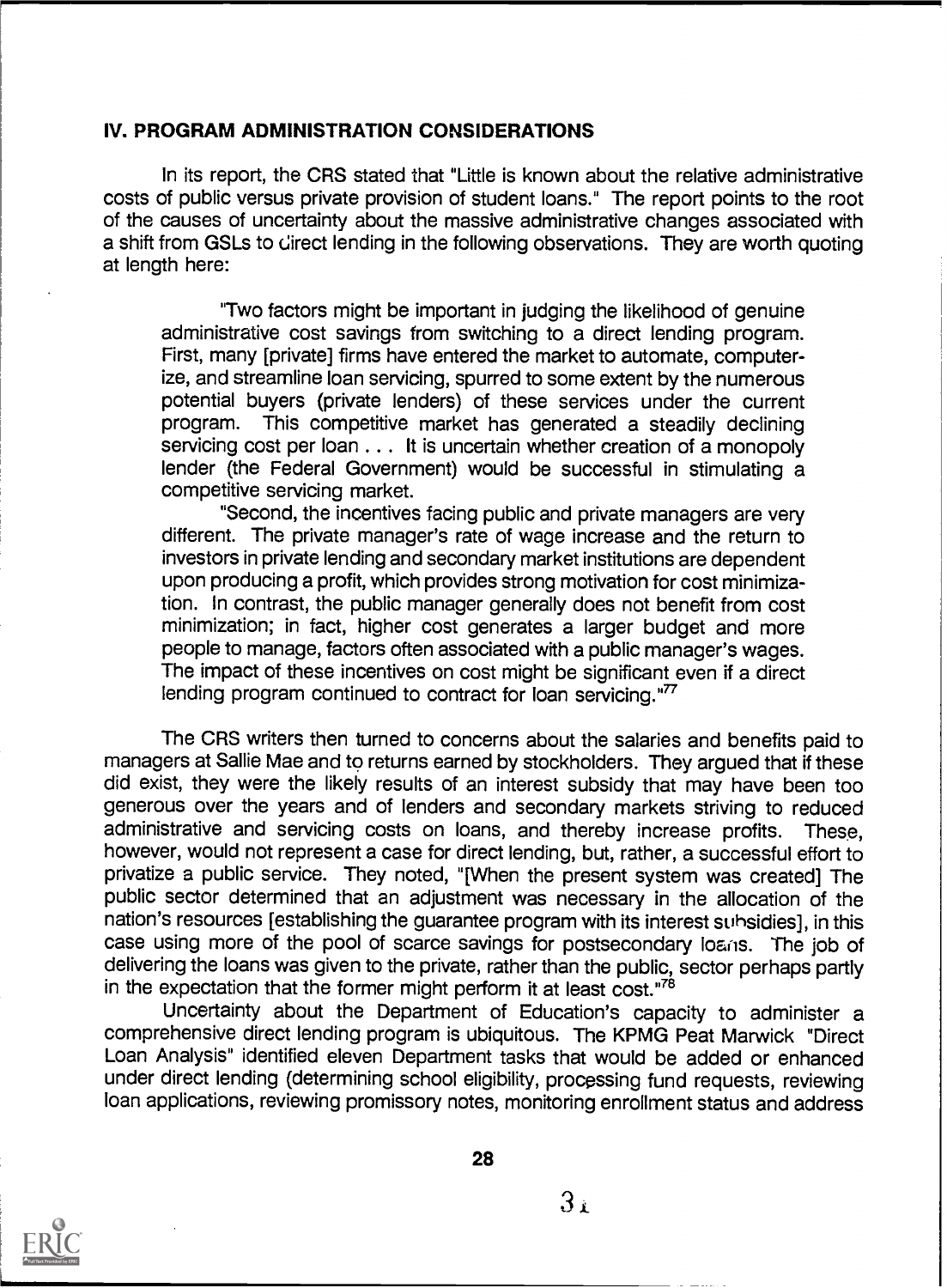changes, default prevention, loan servicing, default collections, paying schools an administrative allowance, reconciling school fund balances, and monitoring school compliance).<sup>79</sup> It noted that the Department has publicly stated that it is not equipped to assume the increased administrative and oversight responsibilities under a direct loan program. The writers cited Congressioral testimony to that effect by quoting Senate Permanent Subcommittee on Investigations of the Committee of Governmental Affairs Chairman Sam Nunn:

"It is not an exaggeration to say that we have heard no testimony or seen any documents that suggest the Department has done even an adequate job in managing and overseeing its student loan program responsibilities.<br>.."

KPMG Peat Marwick observed that the Subcommittee's 1991 report, "Abuses in Federal Student Aid Programs," "labeled the Department's role in the financial aid programs a 'dismal record,' noting 'pervasive and persistent problems in at least five areas,' including program administration and management.<sup>80</sup>

In its report on direct lending, Sallie Mae cited the GAO estimate that the government could score budget savings by enacting a direct lending program, but it also noted that the agency "recently warned (December, 1992) that 'the inventory of known problems in the Department's administration of guaranteed student loans raises questions about its ability to adequately manage a direct lending program. The Department needs accurate financial and information management systems for it to not only manage the guaranteed loan program but to properly implement the demonstration program.' The GAO concluded that the Secretary should proceed 'cautiously with the implementation of the direct lending demonstration program to ensure its proper implementation and subsequent evaluation.' The recent Sallie Mae cost estimate, along with the caution from the General Accounting Office, demonstrate the need to fully test the direct loan program before dissolving the existing GSLP."81

Finally, the most recent statement [at the time of writing] on this subject is contained in the GAO's March, 1993 financial audit of the Department of Education's GSLP's internal controls.<sup>82</sup> The audit revealed internal control weaknesses that resulted in ineffective accounting, controlling, and reporting of the results of the GSLP's operations. The GAO cited "material weaknesses in the Department's ability to obtain accurate and reliable data on the GSLP." The audit also identified problems with the program's structure, particularly respecting the guaranty agencies' role and compensation. The report concluded that the "GAO is making several recommendations to the Congress and to the Secretary of Education to help strengthen the Department's accounting and internal control systems related to the GSLP. GAO is also recommending that the Secretary direct the Assistant Secretary of Postsecondary Education to prepare a comprehensive plan on the role of the guaranty agencies and the manner in which they are compensated. . . "83

It is tempting to continue beating this dead horse, as it is an issue on which all sides express at least some uncertainty. Reactions to the prospect of Department



 $3\mathbb{C}$  . . .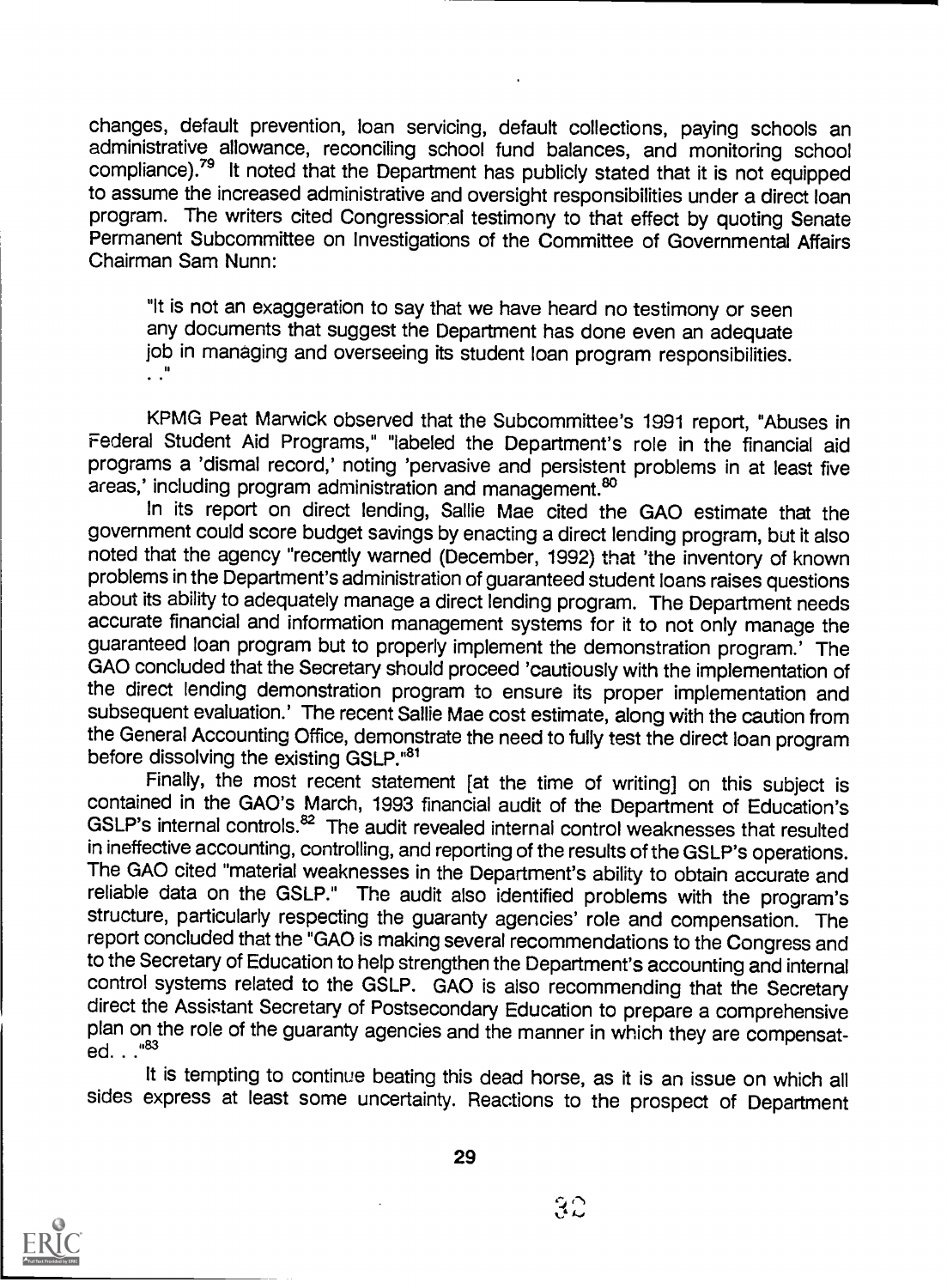administration are both anecdotal and pervasive. There was no shortage of the former among the people interviewed. But there also were examples of the latter. Most, for example, believe that the single-most important independent variable in the present program complexity is the Department's penchant for detail and accountability. More than ene respondent argued that the Department is more tightly focused on process than product; the result is myriad regulations and audit requirements and the threat of liability if standards are not met. There is little more that can be profitably added to the wealth of minutia on this subject.

But there is need for balance. Thus, this section of the narrative concludes with one final reference, a 1990 Stafford loan collection study conducted by American Management Systems for the Department of Education. The objective of the study was to provide data that could be used to determine whether it was in the best Federal Government fiscal interest to assign accounts to the guarantor agencies or the Department of Education for collection. The study found that the Department's record in this effort, while perhaps not as good as the guarantors', was perhaps not as bad as might have been expected. For example, "On an aggregate basis, the GAs marginally outperformed ED. GAs in the aggregate collected more (gross and net) and converted more accounts into repayment than ED. [But] . . . On an individual GA vs. ED basis, differences vary more significantly. In terms of net recovery rate, four of the ten GAs (HEAF, Ohio, Pennsylvania and Washington) recovered more than ED while ED recovered more than six GAs (California, Georgia, Illinois, New Jersey, and New York)." The report continued with other findings of a comparable nature.<sup>84</sup>

In the end, should direct lending be fully instituted, the Department, as would most governmental agencies, probably would rise to the occasion. The obvious question is: at what cost? That question has both fiscal and policy dimensions. Having reviewed the material on the former, attention is directed to the latter.

#### Policy Issues Associated with Program Administration

A disquieting tendency to generalize is prominent among the discussions surrounding guaranteed vs. direct lending. This is particularly apparent when the subject involves such generic terms as "lenders" (which comprise a wide variety of banks and financial institutions, large and small, estimated to total more than 10,000), "institutions" (which similarly encompasses a wide variety of large and small colleges and universities and other postsecondary education providers, public and private, non-profit and proprietary, estimated at more than 8,000), "secondary market institutions" (of which there are at least 35), and 45 state or nonprofit entities (also representing a wide variety of types operating out of an equally wide variety of settings).

Part of the difficulty of assessing the relative merits of the two approaches to student lending relates to the diversity in this enormously eclectic amalgamation of participants. The only players displaying greater variance are, of course, the estimated 22 million students who have obtained loans.

The fact is that different institutions display different capacities to manage direct lending programs (large universities may have sufficient staffs to mange the program;



30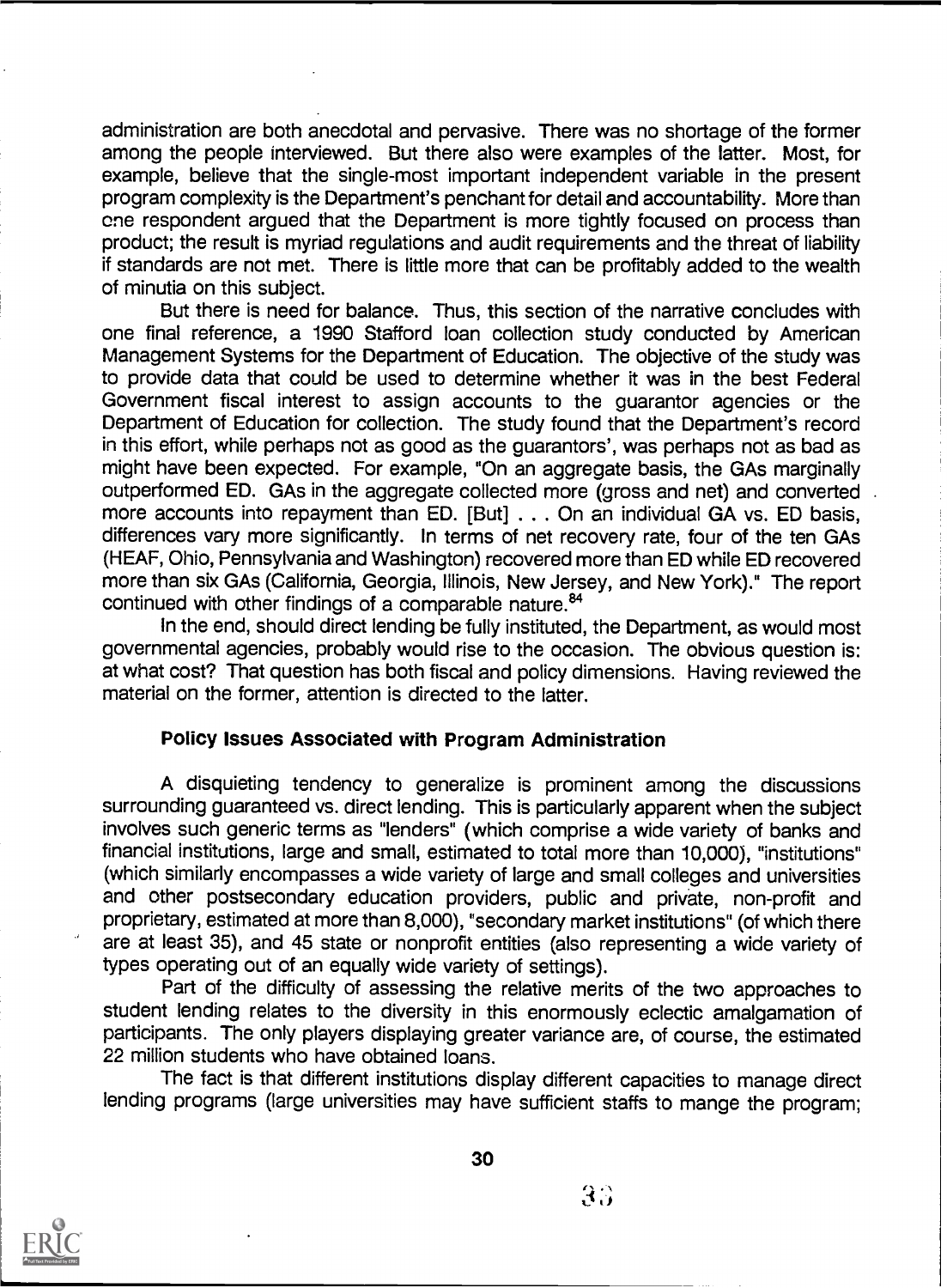smaller institutions probably do not). Different guarantors provide different services, in addition to those mandated by the Department of Education. With such a variety of interested lenders and service organizations, variety in forms, procedures, schedules, and other management accoutrements might be expected. This variety has caused problems, however, and it is one of the problems advocates of direct lending want to solve, especially those who work in large universities and who must deal with a number of outof-state organizations as they process loans for their students. Simplification is an essential requirement, and people on both sides of the argument agree on its importance. National loan processing standards with uniform rules and procedures would provide at least some degree of simplification.<sup>85</sup>

There is another issue here. The variety of associations listed above is a function of the competitive involvement of private organizations and public and quasi-public entities in a public-private enterprise. It also is a function of the unique political and economic cultures of each of the participating states. Just as each state has addressed the political-educational relationship with its schools and institutions with a distinctive set of coordinating or governing boards (or, in a couple of cases, no statewide educational policy agency), each of which has a distinctive balance of responsibilities and authority, so has each empowered a public or quasi-public entity to represent the interests of its denizens in the vitally important student loan area.

In its July, 1986 Guaranty Agency Survey, the New York Higher Education Services Corporation (HESC) classified guaranty agencies into seven types:

> State Education Department (5); State Postsecondary Education Coordinating Board (5); Separate State Agency (17, including Iowa); Private Non-Profit Agency (18, including HEAF and USAF); Public Authority (3); Non-Profit Agency Chartered by State Statute (6); and Public Non-Profit Corporation (1).

Fifteen have been in business more than 20 years; 13 for 10 to 20 years, and the rest for less than ten years (in 1985). Some manage other programs (e.g., merit-based scholarships and fellowships, need-based grants, work-study, etc.) and, in addition to performing the technical tasks of processing applications, certifying, pre-claims processing, default collection, conducting audits to prevent fraud and abuse, ensuring the exercise of due diligence, and assisting with school-lender relations, these organizations provide a variety of other services. These include information dissemination, arranging lender and school workshops and seminars, providing technical assistance to lenders and schools, interpreting regulations, distributing promotional material, handling billing for lenders, preparing accounts for the secondary market, counseling students to reduce overborrowing and default incidence, etc. $8^6$  These are the agencies whose future is placed most in doubt in the proposed direct lending program, as their funding source is eliminated, and as they are replaced by the Department of Education and, as some



 $\mathcal{R}$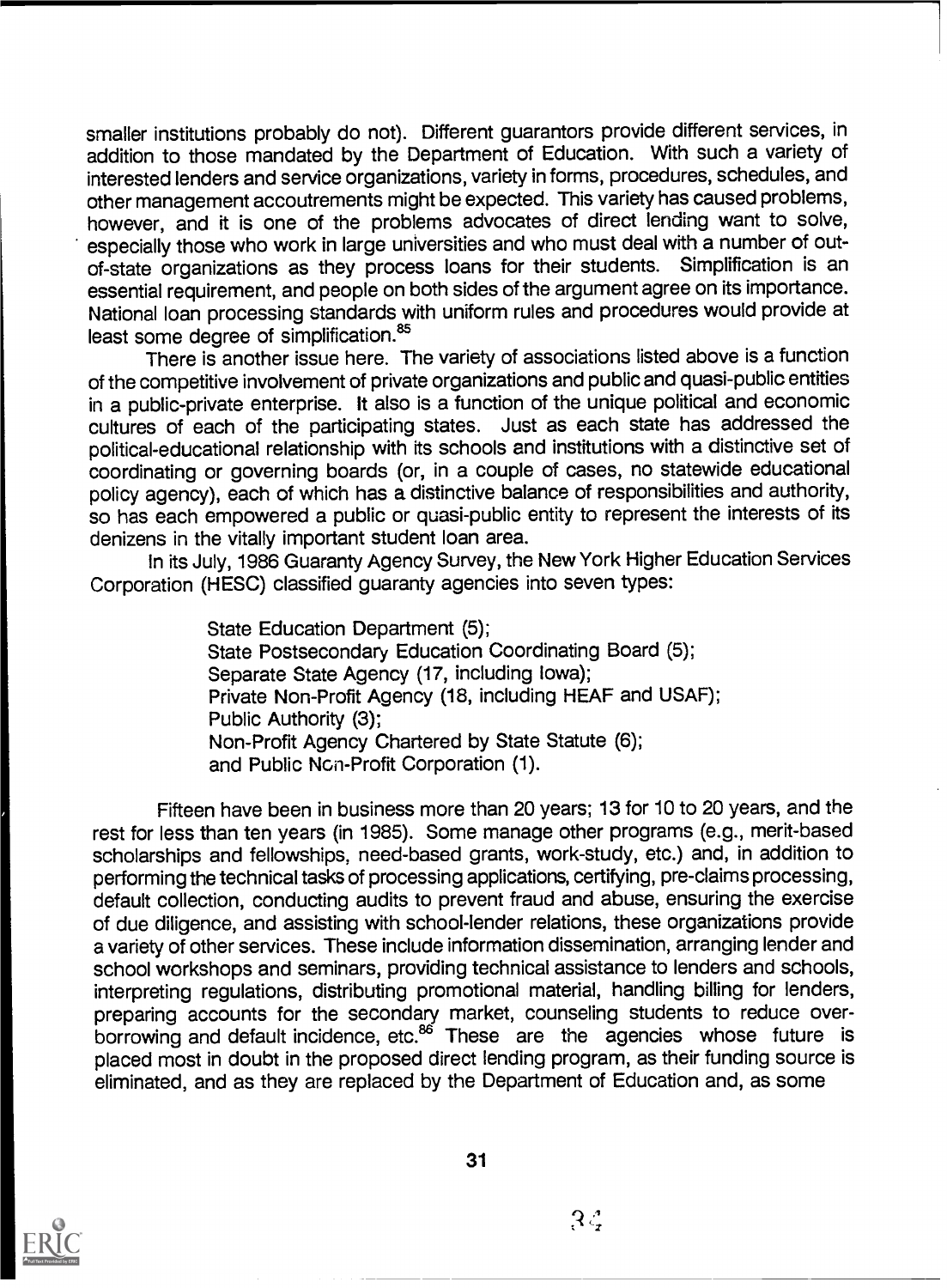suggest, service agencies submitting the lowest bid, and as the states are taken out of the equation.

Essentially, a system of undergraduate higher education finance has evolved in the United States that combines important roles for the government at both the state and national levels, parents, and students.<sup>87</sup> Substantial changes in the sources of funding for colleges and universities can have important indirect consequences.<sup>88</sup> In their review of national student aid policy, Michael McPherson and Morton Schapiro (respectively, of Williams College and the University of Southern California, co-authors of the definitive Brookings Institution study, Keeping College Affordable) address the issue of "fungibility," defined as the "process of reorganizing internal funding when earmarked funds are received." Essentially, any increase in funds earmarked for a particular purpose will be captured by the institution for other purposes. To the extent that complete fungibility exists, an increase in earmarked funding will have the same effect as an increase in unrestricted income.<sup>89</sup>

The matter is not perfectly applicable here, since student loan funds probably would not qualify as restricted funds in the pure sense. The subject is broached because of the dependence relationship it implies. What follows is speculative. Institutions of higher learning are dependent on the revenues that come in the form of tuition and fees, and students have become increasingly dependent on student loans to meet those costs. The proposed direct lending program would render the relationship between the federal government and the institution much more direct than at present, as the state-sponsored intermediary agencies are eliminated or set aside. Just as cost control is propelling the phase-in to direct lending, one can envision the extension of other such imperatives through the Department of Education as it manages the program. Enormous pressure could be brought directly to bear on institutions to control costs in order to continue in the program. Tuition increases, faculty productivity, institutional efficiency all become potential targets in that setting. All of these require continuing public attention, of course. The question is whether the associations, the states, or the Department of Education are to do this. The old "golden rule" cliche - the one who provides the gold makes the rules  $\sim$  comes to mind.

# IV. CONCLUSIONS AND RECOMMENDATIONS

Some suggest that the present rush to direct lending constitutes an overdue wakeup call for the GSL program. This one may be too late. The consensus among people close to the scene is that fundamental restructuring in the federally-supported loan programs is inevitable: the only question is how. In that sense, the train has left the station.

Less certain is its destination. The present main track is headed toward the complete replacement of the GSL with a federally administered DSL. The schedule also is clear: replacement is to occur by 1997.

This seems true. But if it is not clear by now that enormous uncertainties attend the attainment of that destination, this report has failed to communicate. There is another



 $35$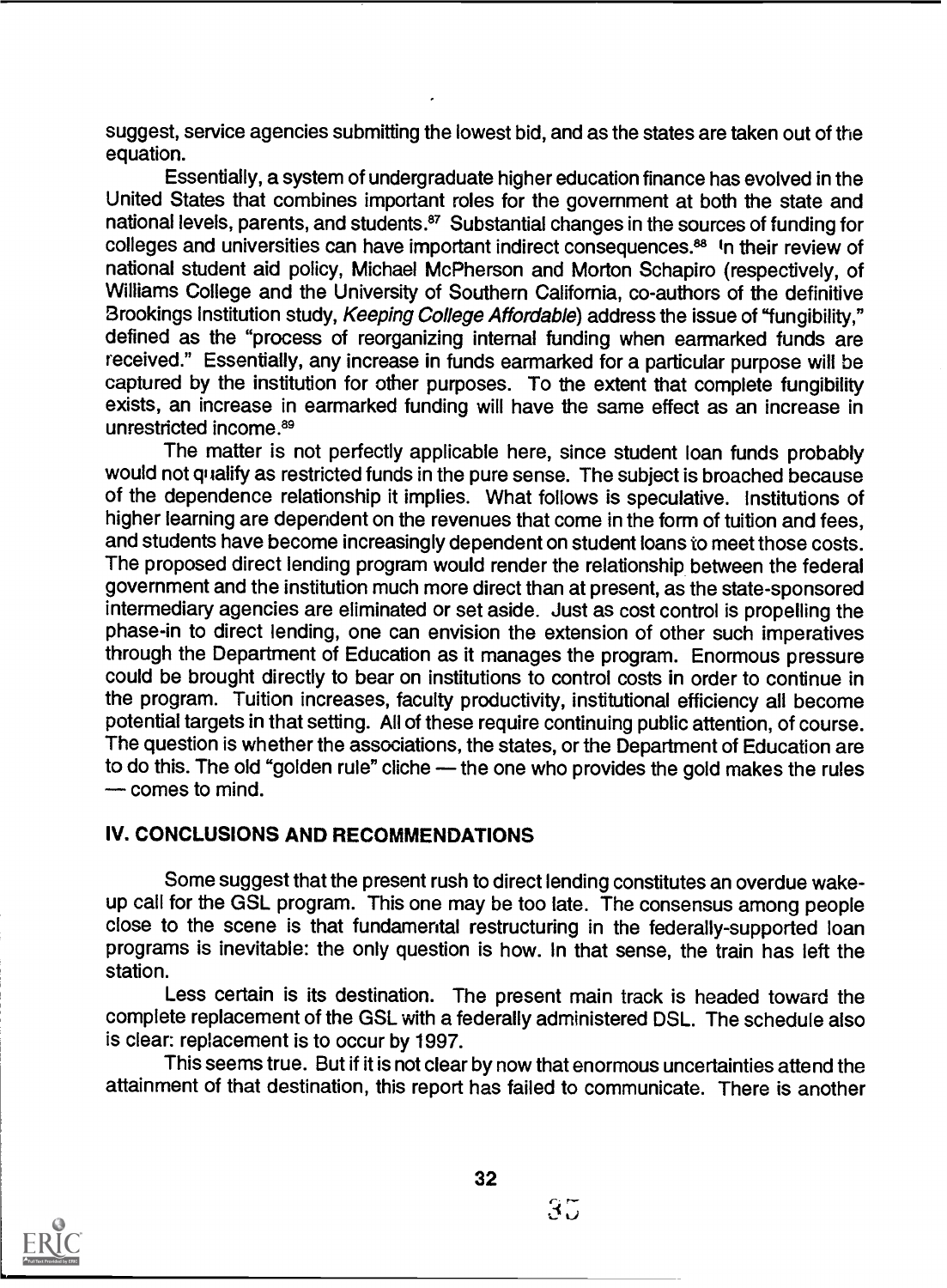track, one that leads to a demonstration project, evaluation, and a decision on the results. The case for taking that train is compelling.

It may help to place matters in perspective. In this country, little by way of policy change occurs either comprehensively or only after careful and complete study of all the possible courses of action and their possible consequences. Rarely if ever are policy questions either resolved by decree or treated as intellectual problems, where policy development is approached in isolation of the operation of political considerations.<sup>90</sup> Because of omnipresent and competing interests, incrementalism and compromise are the usual modes. The accomplishment of a full-fledged direct lending program by fiat is<br>not likely to occur, the popularity of train retaphors notwithstanding. There is an not likely to occur, the popularity of train r staphors notwithstanding. opportunity afforded by the demonstration project, however, to test the alternative courses of action and consider their possible consequences.

Divorced from the Capitol's frenetic pace, several futures can be envisioned; these also suggest available options. The first involves the precipitous replacement of the GSL program with DSL. This seems to be the present course. it is most likely to occur if an equally precipitous flight of lenders strengthens the self-fulfilling prophesy.

A second future entails continuation of the GSL program, with appropriate modifications, while an effective demonstration of direct lending proceeds. This could lead either to a stronger GSL program rendered more efficient by the experiences and competition aroused by an effective demonstration project, which would constitute the third future, or to a DSL program tested and developed and found to be superior to the GSL, which represents a more desirable restatement of the first.

The fourth future is the evolution of parallel GSL/DSL programs, operated in a continuously competitive relationship, which occurs from a responsible and balanced demonstration effort.<sup>91</sup>

The last of these pushes the envelop a bit. People are not used to thinking in terms of permanently operated parallel private and public programs directed to the same social purposes. But it can be argued that while "Reinventing Government," a philosophy of considerable interest to the present administration, and which is highly critical of the non-competitive governmental provision of services, would not be expected to lead to the .elimination of one of the few privately-operated government programs, it also does not presume the complete privatization of an enterprise. The operative term is "competition," and student loans may be an area in which parallel -- public and private -- programs could be a way of delivering services, especially in view of the substantial governmental and private sector investments that already have been made.<sup>92</sup>

The least desirable means for arriving at whatever future unfolds would be the presumptive dismissal of the present program through a single-minded phase-in of a direct lending program. The more desirable means is through a combination of approaches composed of a carefully developed, effectively managed, and objectively evaluated demonstration project, and the implementation of mandated and subsequently competitively-driven modifications in the GSL program, with the results of those changes also objectively evaluated at the end of the test period.

The key word is "test." Even people who are considered proponents of direct lending accept the need for this. In his 1992 testimony at the House hearings on direct

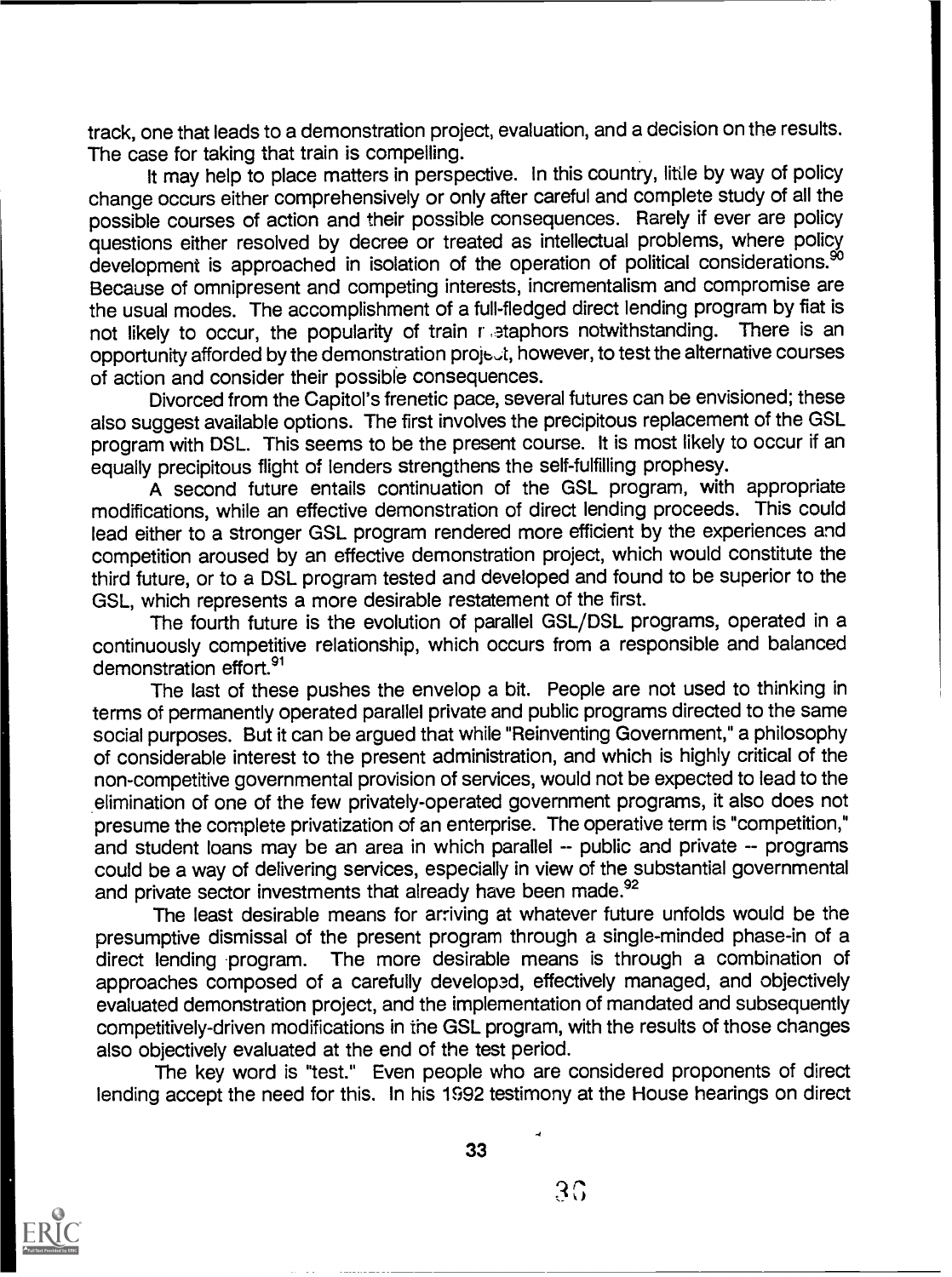lending, Arthur Hauptman offered this: "What is needed in this debate now is less rhetoric and more thoughtfulness about how a direct loan program might actually work. The critics of direct loans are right when they say it is neither feasible nor desirable at this time to cash out the existing program and to replace it with an untried idea where few of the details have been worked out. . . It is also critical that the direct lending option be set up to allow for adequate evaluation and testing. . . The option should be large enough to allow for adequate testing of different approaches. Institutions which participate should be allowed sufficient latitude in trying different kinds of direct lending approaches. The terms and conditions to student borrowers should be the same as in the GSL program to provide a level playing field. One possibility would be to test direct lending in several designated states and to allow state agencies to act as direct lenders for students at nonparticipating institutions."93

Whatever one's preference, the present rush to full phase-in of direct lending is disquieting, on the one hand, while the proposed demonstration project may be too small or too narrowly circumscribed to constitute a fair test of direct lending, on the other. One also might question whether the Department of Education, with heavy stakes in any result, is the appropriate entity to administer and evaluate the program. The present course, whether full phase-in or inadequate piloting, may not be fully satisfying to anyone.

Both the arguments that have been presented in favor of direct lending and the concerns that have been raised about it constitute a strong case for testing it. But that is all they comprise. Anything more than that is risky.

The present decision framework is dominated by budget containment, expediency, and politics. It is a difficult environment either to penetrate or to influence. But it is reasonable to insist that any program of modification or replacement address a number of principles.<sup>94</sup> These are:

1. First, do no harm. Students' accessibility to loans to attend and complete college should not be impeded or endangered.

2. The decision process should involve a reliable demonstration and testing program conducted in accord with standards established by and under the purview of a credible independent entity and in a process that permits the presence of representatives of present program participants.

3. The testing effort should be sufficiently comprehensive to ensure reliability . of findings; it should address both direct student lending and modifications in the present system, and it should allow the implementation of industryproposed cost savings during the demonstration period.

4. Evaluation at the end of the demonstration period should include the possibility of parallel private- and government-operated systems (i.e., both GSL and DSL).



34

 $3^\circ$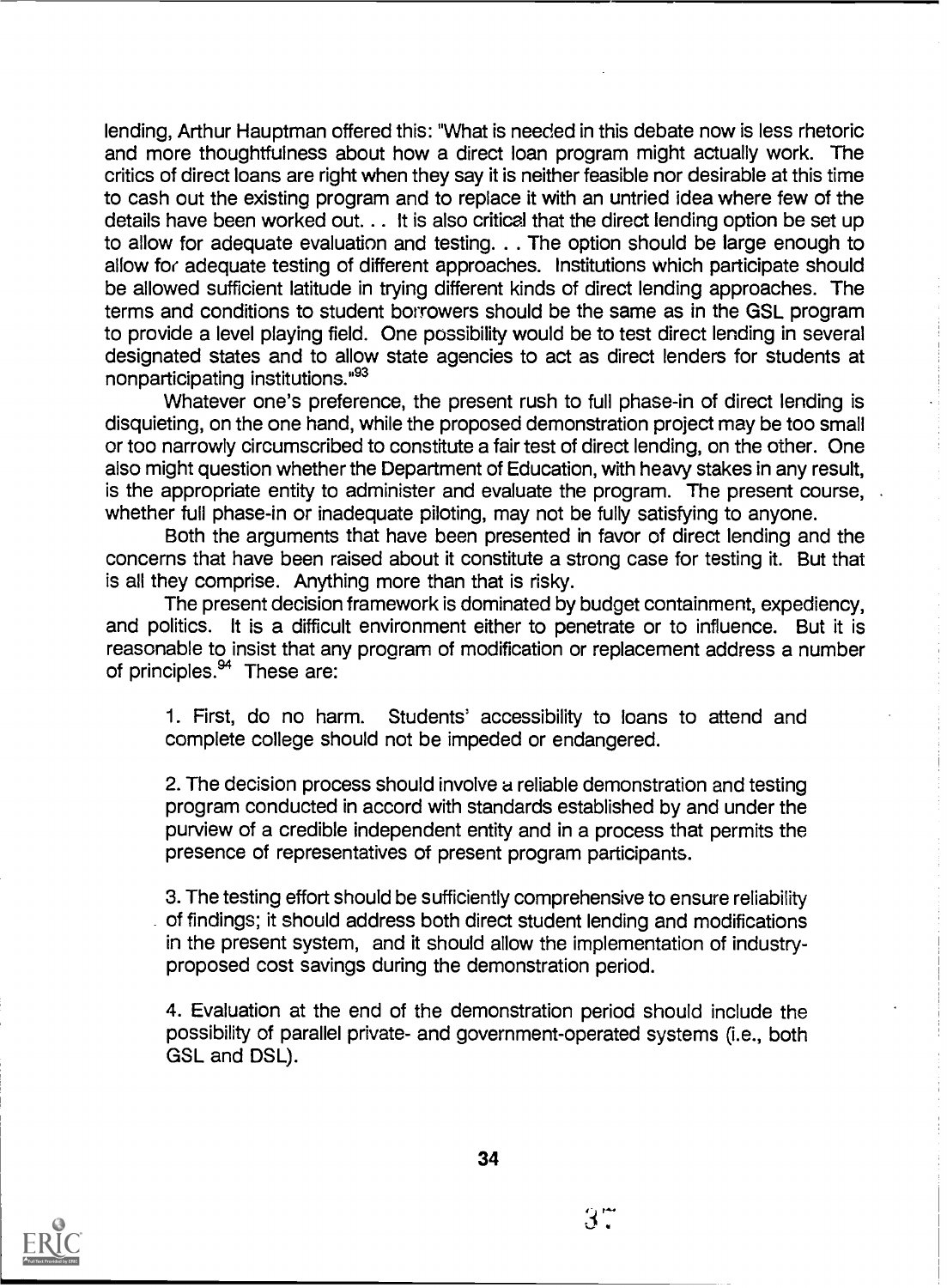5. While repayment options should be pursued, the possibility of incorporating community service repayment and income contingent repayment into both types of programs should be considered.

6. Whatever approach to student lending is adopted, it should be continued as an entitlement program.

7. Loans are not a very good substitute for grants, especially for low-income students. Federally-subsidized loan programs, whatever their form, should not displace grants based on need.

8. Education is the constitutional responsibility of the states, and either program must preserve an important role for them.

9. Direct lending, if implemented, should allow institutions the options to originate, administer, and service loans, enter into consortial relationships to do so, or contract with alternative originators and servicers. If they opt to service and collect loans, they should receive the same reimbursement as alternate servicers. Timely and appropriate training should be provided.

10. To the extent possible, there should be a single set of rules and regulations carried forward from the present program. Participants' liability should be limited to areas within their control.

11. Institutions should be allowed the option of choice, if a parallel program is adopted, or the latitude to phase in the new program at their own pace, within an agreed upon overall schedule, if it is not.

12. Cost savings from a new approach should be reflected in proportionate student fee reductions.

13. "Reverse revenue sharing" should not occur; program costs should not be assigned to the states or to the institutions.

The concluding opinion of this report is that the proposed demonstration project should go forward in a process governed by these principles. But it should remain what Congress has made it, a pilot program, until it can be demonstrated that direct lending is the better alternative.<sup>95</sup> If that occurs conclusively at the end of the test period, and the operation of parallel systems is deemed impractical, the present system should be replaced and a transition into the new program completed. If the demonstration fails to show that direct lending is the more effective approach, then the present private-public partnership, exhibiting the modifications adopted during the demonstration period, should be continued.

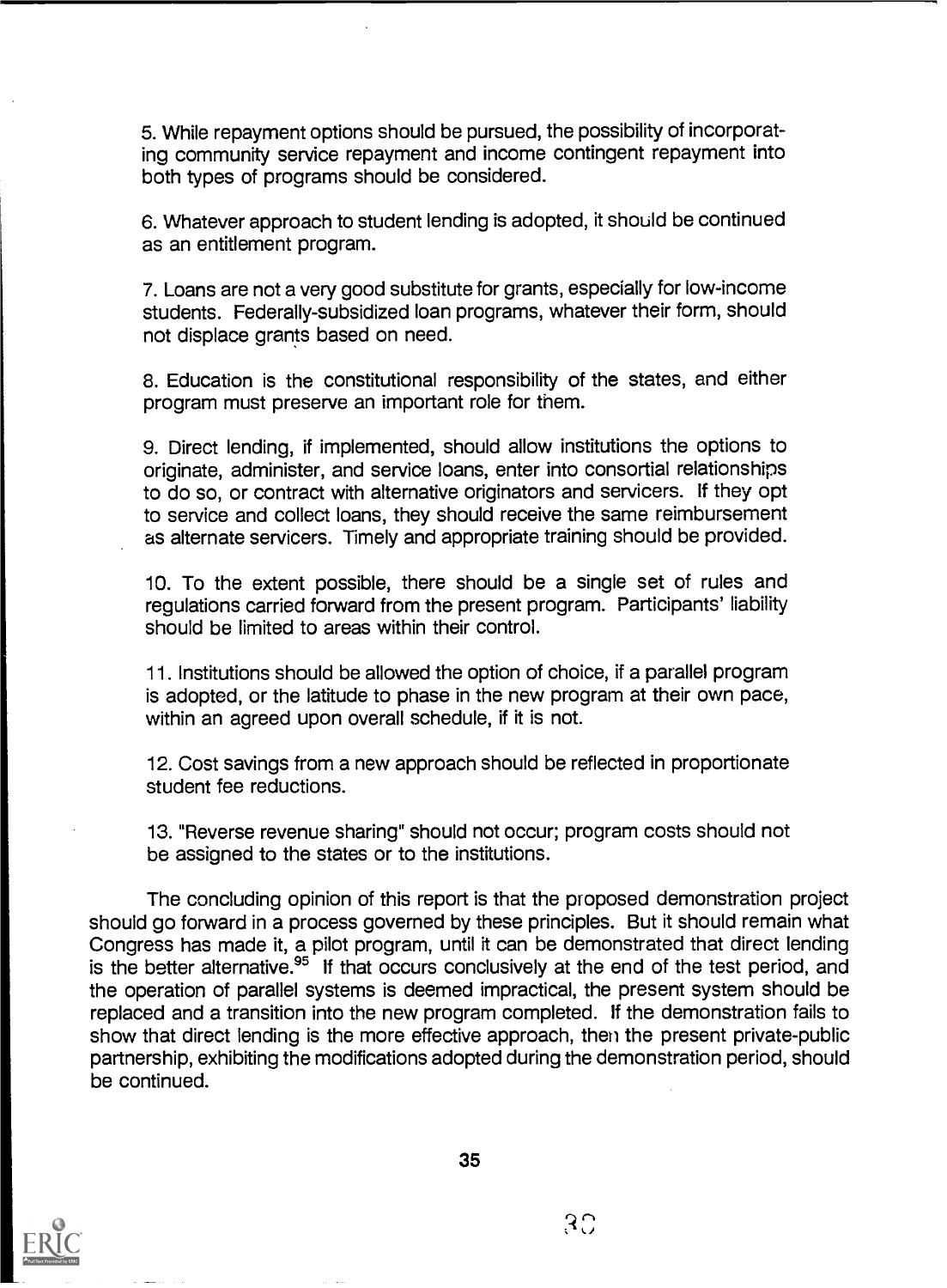# **ENDNOTES**

1. As translated by Darius Lyman. Syrus was a Roman author who flourished during the First Century B.C. Other possibly pertinent maxims might be: "It is well to moor your bark with two anchors" (Maxim 119); "You should hammer your iron while it is glowing hot" (Maxim 262); 'There are some remedies worse than the disease" (Maxim 301); and "It is a bad plan that admits of no modification" (Maxim 469).

2. Alice in Wonderland. This quotation has been seen so much that it's use is becoming hackneyed. Its fit with the present circumstance, however, over-ruled any hesitation to use it once more.

3. (PL 102-325) Overall authorized loan volume for the demonstration project was \$500 million, which the Department of Education estimated would allow approximately 275 institutions to participate.

With respect to federal student aid, several other relevant changes were included among the reauthorization provisions. Among them were:

Re-authorization of Pell grants (maximum authorized grant is \$3,700 for academic year 1993-94; \$3,900 for 1994-95; \$4,300 for 1995-96, and \$4,500 for 1996-97 -- Note, these are the authorized levels; the actual maxima are determined by appropriations; the figure for 1992-93 is \$2,400; the minimum authorized grant is \$400; eligibility also is extended to less-than-half-time students)

Authorization of a new Presidential Access Scholarship program (open to students eligible for Pell Grants who demonstrate academic achievement and preparation)

Extension of the Supplemental Educational Opportunity Grant (SEOG), College Work-Study, Perkins Loans, and State Student Incentive Grants (SSIG) programs for five years

Continuation of the Stafford Loan program (with increases in loan limits for secondyear and beyond and graduate students; reduction in the interest rate -- ninety-one day Treasury Bill notes plus 3.1 percent [formerly 3.25 percent] with a cap of nine percent [current rate is eight percent for the first four years of repayment, rising to ten percent thereafter]; and consolidation of deferments [provided for the in-school period, periods of unemployment -- up to three years -- and economic hardship - - also up to three years)

Authorization of a new Stafford Loan for students who do not qualify -- on the basis of need -- for the in-school interest subsidy at the same interest rate as regular Stafford Loans (borrowers will be charged a 6.5 percent combined origination fee and insurance premium [the program does contain a subsidy when



 $3\tilde{.}$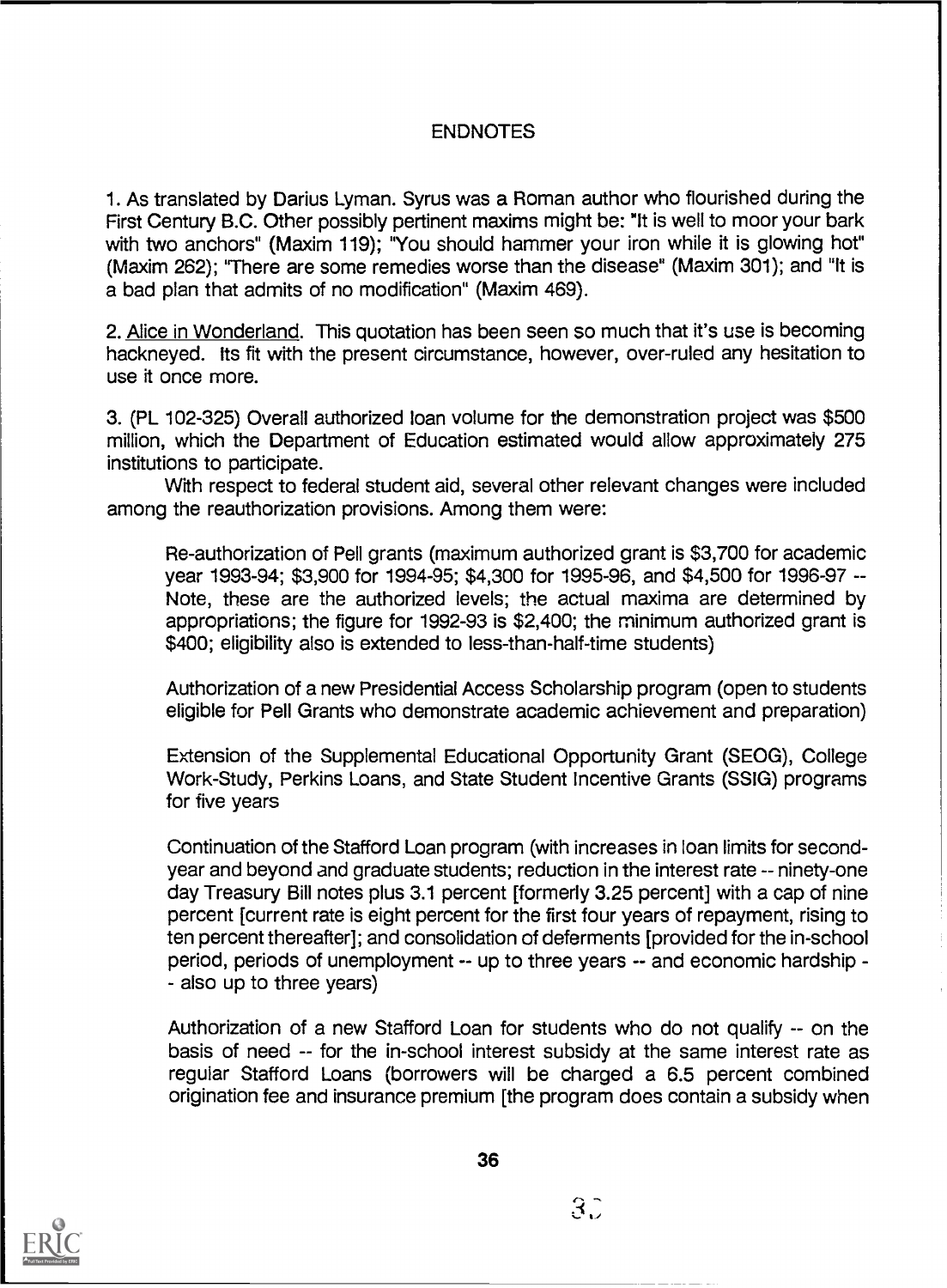the special allowance paid to lenders exceeds the interest rate charged]

Increases the authorized maximum in the Parent Loans for Undergraduate Students (PLUS) program from \$4,000 to the annual cost of education less other assistance and caps the interest rate at ten percent

Authorizes an annual Supplemental Loan for Students (SLS) limit of \$4,000 for undergraduates in their first two years and \$5,000 thereafter, up to \$10,000 (previously \$4,000) and caps the interest rate at 11 percent.

New Guaranteed Student Loan options also were mandated. For example, new borrowers (Federally Insured Student Loan, FISL, Stafford, or SLS program) must be offered the option of graduated or income sensitive repayment; the loan consolidation program is extended with repayment period tied to level of indebtedness (e.g., borrowers with more than \$60,000 of debt will be given 30 years to repay); institutions with a GSL cohort default rate of 25 percent or greater for three consecutive years will be ineligible to participate in the program; proprietary schools that receive more than 85 percent of their revenues from Title IV funds are eliminated from the student aid programs; programs of less than 600 hours are eliminated from eligibility unless the institution has a graduation and job placement rate of more than 70 percent; "ability to benefit" provisions are tightened; a single formula for determining need is to be used for all federal programs; application forms and systems are to be standardized, etc. This summary of major provisions is based on an August, 1992 National Association of Independent Colleges and Universities (NAICU) summation and various other reports.

4. 34 CFR Part 685. After the initial summary, the proposed rules refer to this as the "Federal Direct Student Loan Program (FDSLP)" rather than "FDLDP," which would be the acronym for the demonstration project. This has led to some apparent confusion, as people confuse the rules for the demonstration project as rules for a full-fledged direct lending program. Comments on the proposed rules are due not later than May 17, 1993, as, under the authorizing legislation, final regulations are required by July 1, 1993, with institutional applications due by October 1, 1993.

5. Quotations are from the "What We Must Now Do" portion of the published report, particularly page 92.

6. Clinton Administration, "Vision. . .," op. cit., p. 92.

7. The situation is in flux. The following summary of the President's program is based on information graciously provided by Brett Leif, of NAICU, on April 19, 1993, via FAX.

At the time of writing, the President's budget called for Congressional action that would phase-in a federal direct loan system to replace the present GSL programs by 1997. The FY 1994 budget requests \$149,279,000 for this effort, of which \$22,179,000 would be for loan subsidies; 23,100,000 would go to loan servicing, collection, and other administrative costs, and \$104,100,000 would be designated for transition costs. (The



 $40$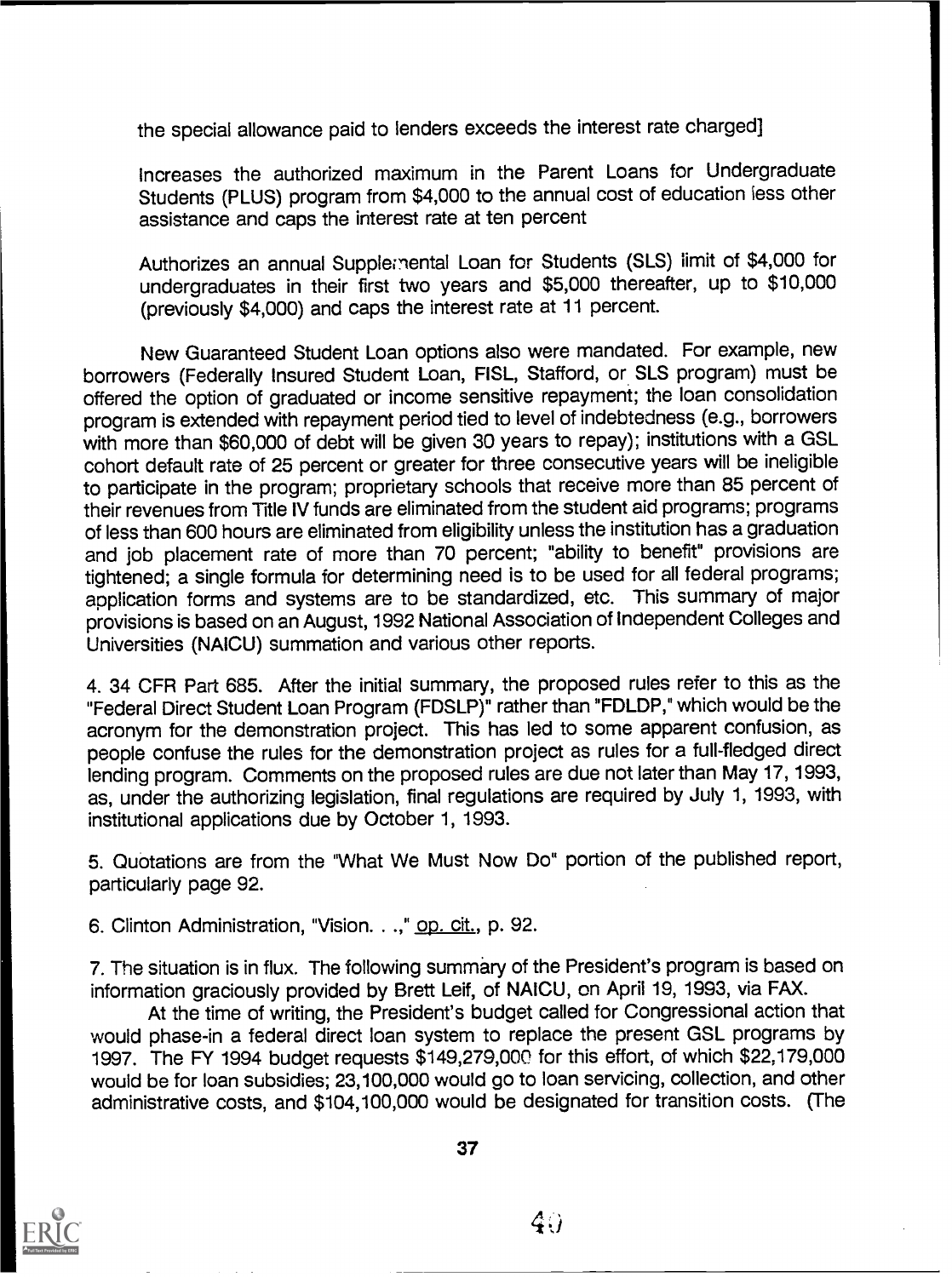funds for loans are off-budget, a point that  $pre@{n}$  pts contention about program cost estimates.)

The phase-in program would initially involve approximately 250 schools with a loan volume of \$776 million by FY 1995. The numbers would increase to approximately 1,500 schools and \$5.1 billion in loan volume in FY 1996, and 3,750 institutions and \$12.9 billion in 1997. Students would be afforded a variety of repayment options, including incomecontingent repayment.

Participating institutions would not be responsible for servicing or collection; rather, these functions would be performed by Department of Education contractors.

Participating institutions would certify eligibility, disburse loan funds, execute a promissory note, provide loan counseling, and maintain data on disbursement transactions.

If institutions did not meet as yet undefined standards of administrative capacity, their origination activities would be performed by "alternative originators."

Also according to Mr. Leif's summary, "continuing federal subsidies for the direct lending program would cover the projected difference between the loan repayments received from borrowers, and the repayments the Department of Education would make to the U.S. Treasury on the debt associated with financing the loans. As with the current system, Stafford Loan borrowers would not be required to make interest payments while in school. The Department would pay Treasury for these interest costs at the government borrowing rate, rather than at the higher rate paid to lenders under the current program.

'The special allowance payments associated with the current program would be eliminated, as would the administrative allowances to guarantee agencies. Federal administrative costs would support loan servicing, collection on defaulted loans, and oversight of administrative activities at postsecondary institutions."

A summary dated April 10, 1993 by Jill Zackman (Faxed by the Iowa College Student Aid Commission on April 15, 1993 advised that under the budget, funding for higher education will decline from FY 1993. The President was reported to have requested budget authority of \$11.5 billion in FY 1994 (down from \$12.7 billion the previous year) for Pell grants, guaranteed student loans, direct loans, and the work study program. When the federal funds are combined with bank loans, school aid and state aid, the actual amount available to students would increase from \$27 billion to \$28 billion.

According to this summary, "Particularly hard hit is the Pell grant program, which provides grants for need students to attend college. Clinton would freeze the maximum grant at \$2,300 per year." This is down from \$2,400 the previous year, and well below the recommended by the National Commission on Responsibilities for Financing Postsecondary Education.

Estimates will continue to fluctuate until the budget request is released.

8. This is probably a good place to note that a number of people with knowledge and opinions about the direct lending/guaranteed loan polarity were consulted during the preparation of this report. All were helpful, and many provided copies of pertinent materials, often by FAX. A few asked to remain anonymous, unusually because their



38

 $\frac{4}{4}$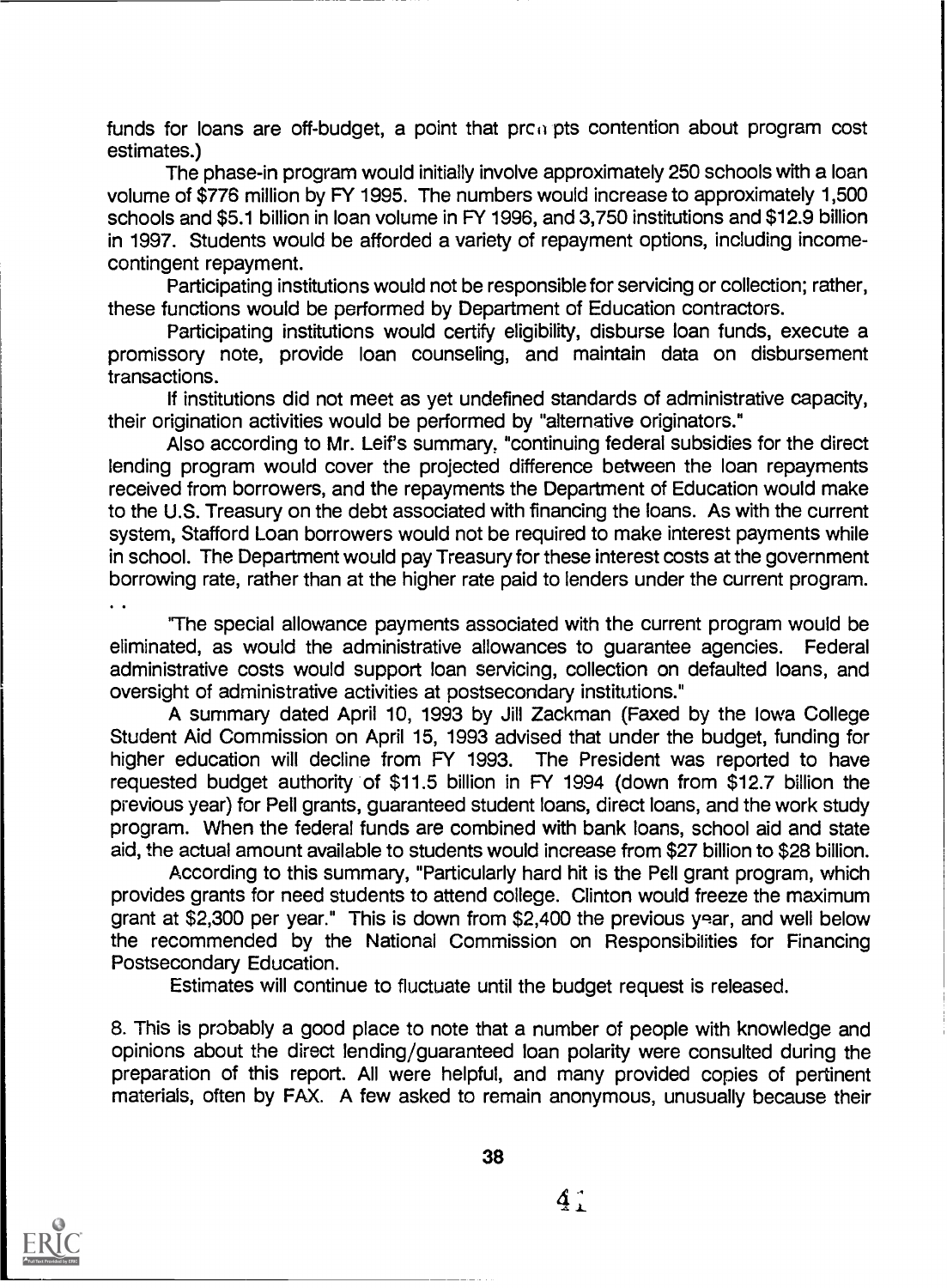organization had not yet taken a position. Others had no such reservations. They include: Michelle Durand Adams (MidAmerica Student Loan Company); Gary Andeen (Oregon Independent Colleges Association); Bob Barak (Iowa Board of Regents); Patrick Callan (California Higher Education Policy Center); Carl Donovan (Northwest Education Loan Association); Lola Finch (Washington State University); Eric Godfrey (University of Washington); Arthur Hauptman (Independent Consultant, Washington D.C.); Dave Irwin (Washington Friends of Higher Education [Independent College Association]); Sam Kipp, Ill (California Student Aid Commission); Linda Lamar (Washington Higher Education Coordinating Board, Student Financial Aid Office); Brett Lief (National Association of Independent Colleges and Universities); Steve McCullough, (Iowa Student Loan Liquidity Corporation); Aims McGuinness (education Commission of the States); James Mingle (state Higher Education Executive officers); Gary Nichols (Iowa College Student Aid Commission); Shirley Ort (Washington Higher Education Coordinating Board, Student Financial Aid Office); John Parker (Drake University); Mark Warner (University of Iowa); Desna Wallin (Clinton Community College, Iowa); and Jane Wellman (National Association on Independent Colleges and Universities). All of these people, named and unnamed, were enormously helpful and informative. Much of what they said is reflected in the pages of this report, although they bear no responsibility for any inaccuracies. Grateful appreciation is expressed to all.

9. U.S. Senate, "Federal Direct Student Loans: Hearing Before the Committee on Labor and Human Resources," February 25, 1992 (GPO, Washington, D.C., 1992).

10. This might be the place to insert a comment about the use of acronyms. There are few policy areas in which they abound in greater assortment and number than this. In this report, the use of abbreviations and acronyms is generally but not completely eschewed. The use of the abbreviation, DSL, will apply often to Direct Student Loan programs, as will the abbreviation, GSL, to Guaranteed Student Loans. In other cases, acronyms and abbreviations will be used parsimoniously.

11. Serious thought was given to placing the program details in an appendix. That idea was abandoned, however, when it became apparent during the field interviews that knowledge of program details was not likely to be consistent among the members of the most probable reading audience.

12. Janet S. Hansen, "The Roots of Federal Student Aid Policy," in Jamie P. Merisotis, Editor, The Changing Dimensions of Student Aid (Jossey-Bass, San Francisco, New Directions for Higher Education series Number 74, Summer, 1991), pp. 4-6.

13. Janet Hansen, op. cit., pp. 4-5.

14. Janet Hansen, op.  $\text{cit.}, \rho. 5$ .

15. Janet Hansen, op. cit., pp. 5-6.



 $4^\circ$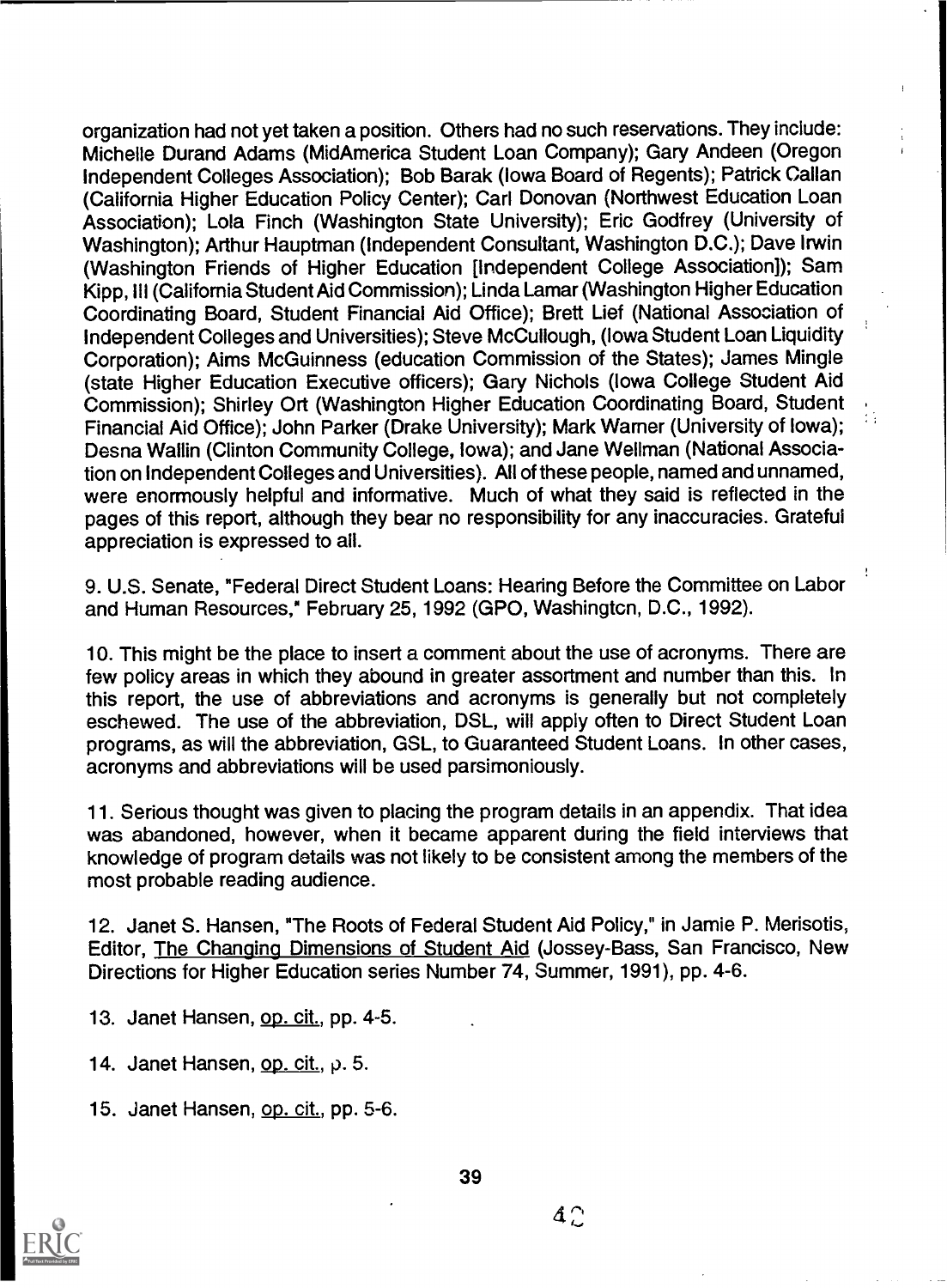16. Although not usually recognized, the FFELP also contains the Consolidation Loan Program which allows borrowers with multiple student loans to combine them and extend the repayment period up to as much as 25 years, thus reducing their monthly payments. Hence, there are actually five loan programs in this category. See National Commission on Responsibilities for Financing Postsecondary Education, Final Report, "Making College Affordable Again" (Washington, D.C., February, 1993), p. 42.

17. Barbara Miles and Dennis Zimmerman, Congressional Research Service, "Federal Family Education Loans: Reduced Costs, Direct Lending, and National Income" (Library of Congress, Washington D.C., February 22, 1993. The Government Accounting Office report, "Guaranteed Student Loans: Eliminating Interest Rate Floors Could Generate Substantial Savings" (GAO, Washington, D.C., July, 1992), p. 4, describes the arrangement before the enactment of the 1992 amendments as follows: "Legislative formulas determine the interest rates on guaranteed student loans. Stafford loans carry a twotiered rate; 8 percent is charged to eligible first-time borrowers through the first four years of repayment and 10 percent thereafter. If the yield on 91-day T-bills plus 3.25 percent goes below 10 percent during the fifth and subsequent repayment years, monthly payments remain unchanged but excess interest payments are used to reduce loan principal. As such, the interest rate during this repayment period becomes a variable rate with a 10-percent cap. PLUS and SLS loans carry variable interest rates equal to the bond equivalent yield on 52-week T-bills plus 3.25 percent, capped at 12 percent. Consolidated loans carry a fixed interest rate equal to the weighted average of the loans consolidated or 9 percent, whichever is higher.

18. House Committee on Education and Labor, "Defaults in the Federal Guaranteed Student Loan Programs," Hearings before the Subcommittee on Postsecondary Education, Serial No. 100-86 (GPO, Washington, D.C., 1988) p. 2.

19. GAO, "Eliminating Interest Floors. . ., op. cit., pp. 2-3. According to the CRS, op. cit., p. CRS-4, L afford loans accounted for 76.3 percent of all FFEL loan principal guaranteed by the government during fiscal year 1992.

20. CRS, op. cit., p. CRS-4.

21. CRS, op. cit., pp. CRS-5 through CRS-7.

22. CRS, op. cit., p. CRS-5.

23. CRS, op. cit., CRS-7.

24. GAO, "Financial Audit: Guaranteed Student Loan Program's Internal Controls and Structure Need Improvement," GAO/AFMD-93-20 (GPO, Washington, D.C., March, 1993), p. 2.



40

 $4\degree$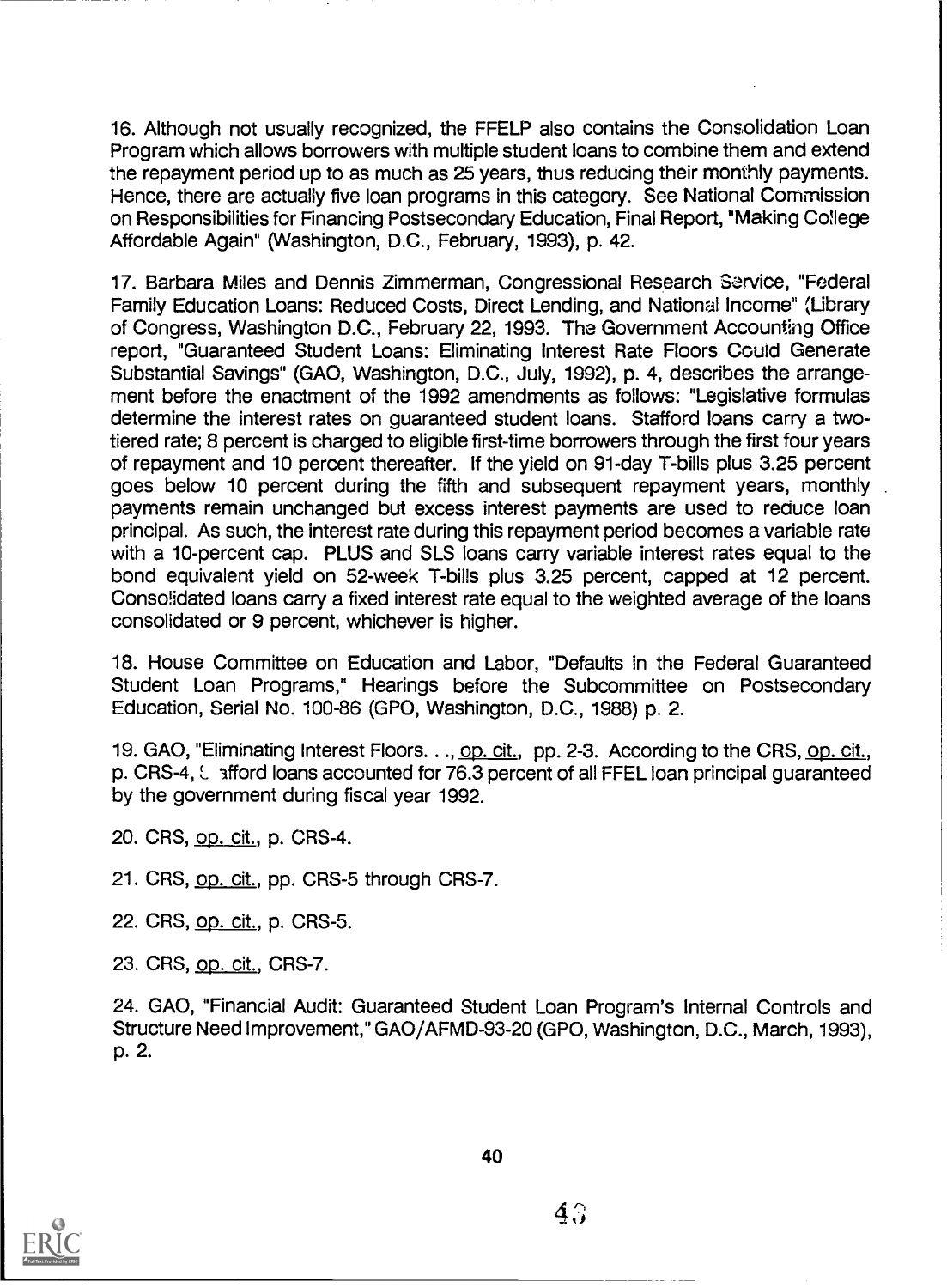25. "Direct Student Loans Could Save Money and Simplify Program Administration" GAO/T-HRD-92-8 (GAO, Washington, D.C., October 29, 1991), p. 1.

26. National Center for Education Statistics, "Digest of Education Statistics, 1991" (GPO, Washington, D.C., 1991) Tables 297 and 298. According to the Congressional Budget Office, 31 percent of the full-time dependent undergraduates in postsecondary institutions during Fall, 1986 were recipients of loans. See "Student Aid and the Cost of Postsecondary Education" (CBO, Washington, D.C., January, 1991) Table B-2.

27. Cited in GAO, "Financial Audit . . .," op. cit., p. 9.

28. "Defaults in the GSL . .," op. cit., p. 2.

29. "Making College Affordable . . ., " op. cit., p. 24. The Commission cites the Department of Education's "FY 1990 Guaranteed Student Loan Programs Data Book" (GPO, Washington, D.C., 1991).

30. "Making College Affordable. . .," op. cit., p. 25.

31. These are Department of Education figures quoted in several sources, including "Making College Affordable. . .," op. cit., pp. 25-26, and Merisotis, op. cit., p. 24.

32. S. Hrg. 102-515, February 25, 1992 (GPO, Washington, D.C., 1992), p. 13.

33. Janet Hansen, op. cit., p. 4.

34. "Making College Affordable. . .," op. cit., p. 66, et. seq..

35. "Analysis of Alternative Loan Proposals, p. 1. Dr. Hauptman graciously provided a copy of this testimony by FAX for consideration in the development of this report.

36. "Making College Affordable. . .," op. cit., p. 66.

37. "Making College Affordable. . .," op. cit., p. 44.

38. "Making College Affordable. . .," op. cit., p. 45.

39. "Making College Affordable..., " op. cit., p. 46.

40. "Making College Affordable. . .," op. cit., pp. 66-67.

41. Senate Direct Student Loans Hearings, op. cit., p. 14.

42. Senate Direct Student Loan Hearings, op. cit., p. 14.

43. Senate Direct Student Loan Hearings, op. cit., p. 16.



 $\Delta \phi$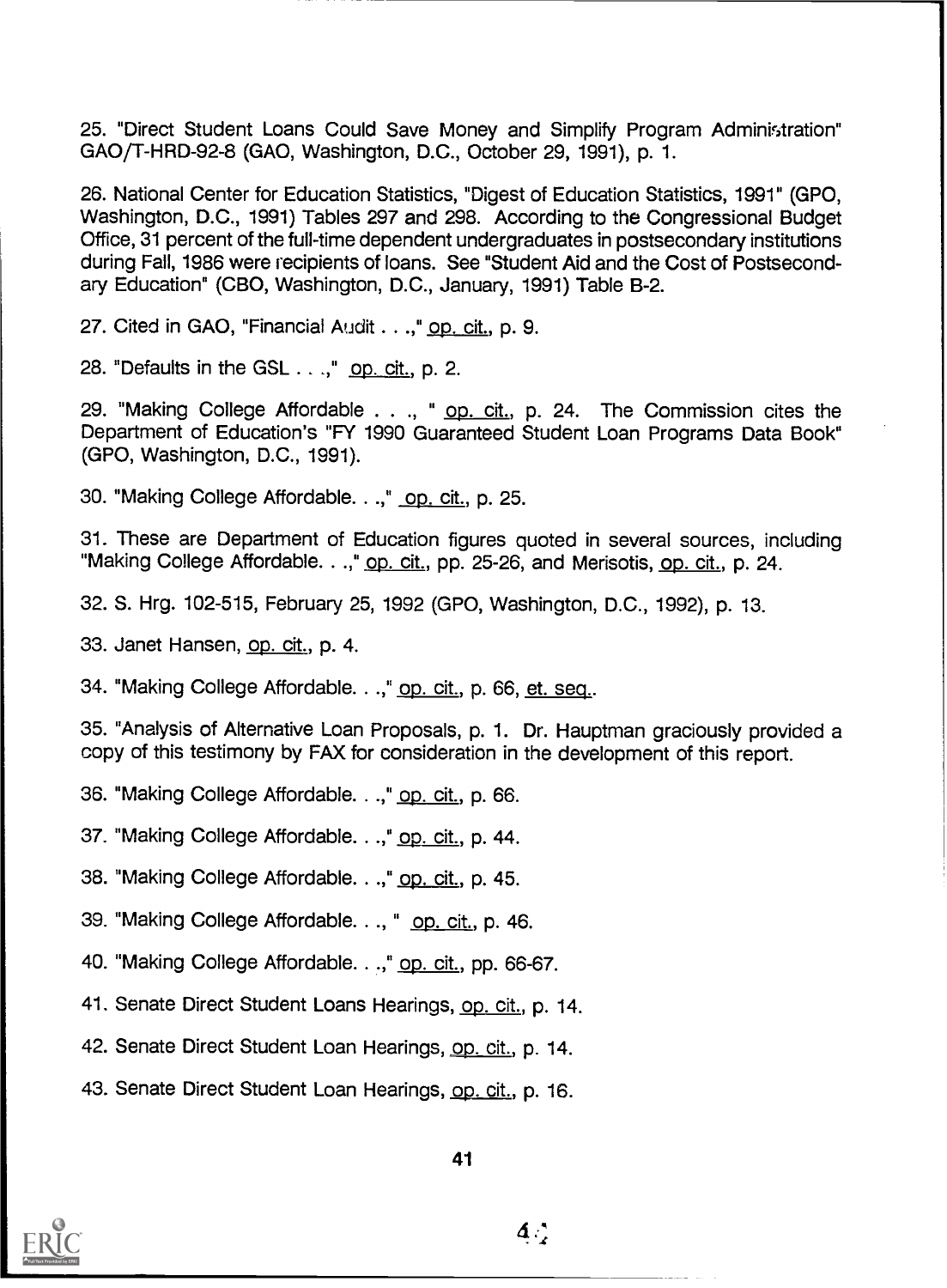44. Senate Direct Student Loan Hearings, op. cit., p. 16.

45. Senate Direct Student Loan Hearings, op. cit., pp. 14-15.

46. Brett Leif, April 19, 1993, op. cit., p. 10.

47. "Report to the Student Loan Industry," March, 1992, p. 2.

48. "Federal Family Income Loans . . .," February 22, 1993, op. cit.

49. "Federal Family Income Loans . . .," February 22, 1993, op. cit.

50. For the most part, these are paraphrased from "Financial Aid Issues of Major Concern to the California Student Aid Commission and tc the Students and Postsecondary Institutions it Serves, by Sam Kipp III, "The Direct Loan Program is not a Wise Investment, by the Northwest Education Loan Association, and from 'Top Ten Concerns About Direct Government Lending," provided by MidAmerica Student Loan Company.

51. NASFAA,"An Examination of Direct Lending," October, 1991, Sallie Mae, "Proposal for Direct Loans: An Uneasy Case," p. 31.

52. NASFAA, "An Examination. . .," op. cit., p. 31.

53. Arthur Hauptman describes the Bush Administration's position on this as one of its "three blind mice," which deserve to be put to sleep." Then he adds, 'The question of the competence of the Department of Education to administer a program of this size is a valid one, especially if direct loans were run as a highly centralized program. But a direct loan program could and should be highly decentralized, with many of the administrative responsibilities farmed out to the state agencies or other nonprofit groups at a fraction of the cost of what the government currently pays the banks." February 6, 1992 testimony before the House Education and Labor Committee, Subcommittee on Postsecondary Education, "Analysis of Alternative Loan Proposals," p. 3.

54. GAO/HRD-91-122BR (General Accounting Office, Washington, D.C., September, 1991), p. 2.

55. "Financial Audit. . .," op. cit., p. 2.

56. Senate Hearings on Direct Lending, op. cit., p. 14.

57. Analysis of the House Committee version of the Reauthorization Act, September 30, 1991, p. 4.

58. Based on Sallie Mae evaluations at ten schools, "Minimum, up-front hardware and software upgrade cost estimates range from \$12,500 to \$107,000. Estimated annual incremental staffing and administrative expenses range from \$109,000 to \$360,000.



42

 $4<sub>7</sub>$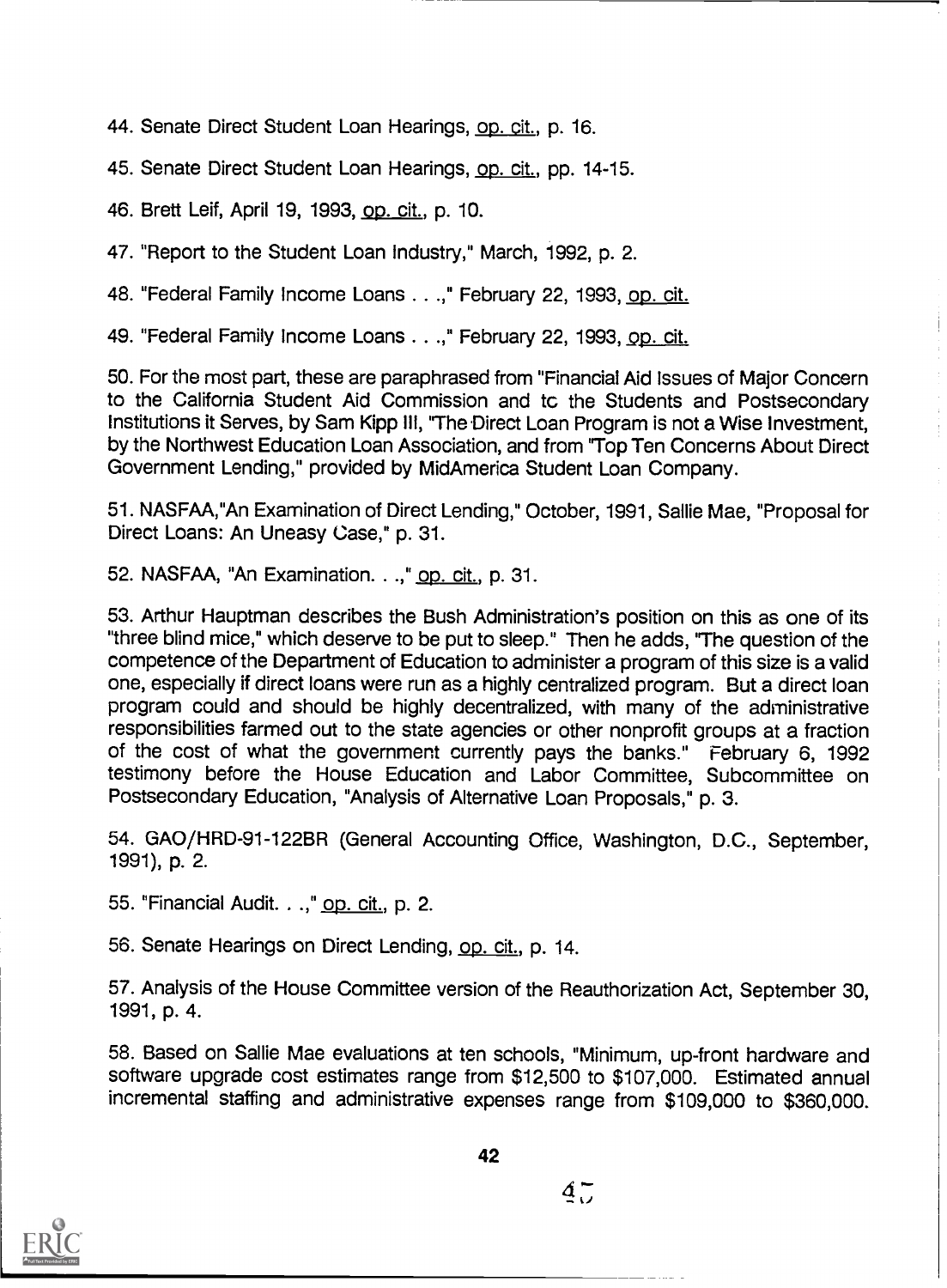Estimated first year incremental operating costs average about \$219,000. Estimated annual costs indicate that schools will incur additional per loan processing costs ranging from \$54 to \$198." Data provided by the Iowa College Student Aid Commission.

59. Some of those interviewed referred to benefits to students that might occur through simplified administration, particularly elimination of the need for short-term borrowing while they await arrival of the actual loan check. They speak of a three day draw down in the manner of Perkins loans.

60. op. cit.

61. GAO, "Direct Loans. . .," op. cit., p. 2

62. "The Budget Process and Its Effects on the Debate over the Guaranteed Student Loan Program and Direct Government Loans," Prepared for the Education Finance Council, April, 1993, p. i.

63. Peat Marwick, "The Budget Process . . .," op. cit., p. i.

64. Peat Marwick, "The Budget Process . . .," op. cit., p. i. The February, 1993 report, "Federal Family Education Loans: Reduced Costs, Direct Lending, and National Income," by the Congressional Research Service, discussed in more detail later in this report, also noted that the GAO report "to a large extent reassigned administrative costs, making them a neutral factor in the analysis of direct versus private lending loans." The CRS, however, considered this reasonable. "Administrative expenses that under the current program are recorded in the Federal budget as interest outlays to compensate private lenders for these expenses, would, under a direct lending program, be reassigned to their own outlay line in the Federal budget. No genuine budget or economic change occurs unless the per unit administrative cost differs between direct and private lending programs." See p. CRS-20.

65. Peat Marwick, "The Budget Process. . .," op. cit., pp. i-ii.

66. Peat Marwick, "The Budget Process . . .," op. cit., p. ii.

67. GAO, "Student Loans. . .," op. cit., FN p 3.

68. GAO, "Student Loans . . .," op. cit., p. 5.

69. Peat Marwick, "Direct Loan . . .," op. cit., pp. 1-3.

70. Sallie Mae, (no date), p. 2.

71. Sallie Mae, "An Assessment . .," op. cit., p. 6.

72. Sallie Mae, "An Assessment . . .," op. cit., pp. 6-7.

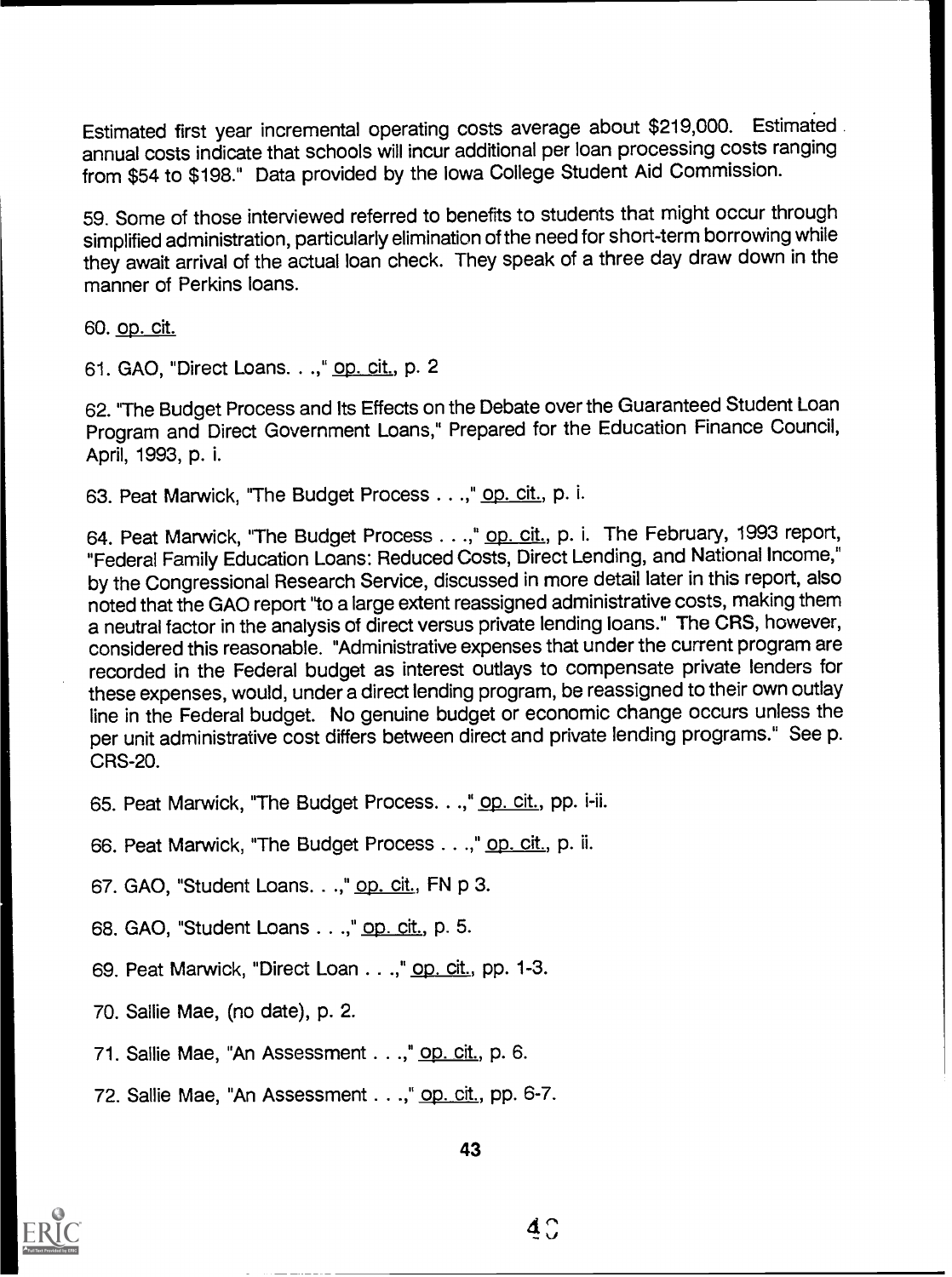# 73. CRS, Library of Congress, first summary page, unnumbered.

# 74. CRS, "Federal Family Education Loans. ..," op. cit., p. CRS-1.

75. CRS, "Federal Family Loans . . .," op. cit., p. CRS-15. The GAO reference is to GAO/HRD-92-7, January, 1992.

76. CRS, "Federal Family Education Loans. . .," op. cit., p. CRS-1.

77. CRS, "Federal Family Education Loans. . .," op. cit., pp. CRS-20 and CRS-21.

78. CRS, "Federal Family Loans . . .," op. cit., p. CRS-21.

79. Peat Marwick, "Direct Loan Program Analysis," op. cit., p. 31.

80. Peat Marwick, "Direct Loan Program Analysis," op. cit., p. 5.

81. Sallie Mae, "An Assessment. . ., op. cit., p. 3.

82. GAO, "Financial Audit. . .," op. cit., pp. 2-4.

83. GAO, "Financial Audit . .," op. cit., p. 4

84. Final Report, p. 4.

85. Deloitte Touche, "Report . . .," op. cit., p. 4.

86. The survey report lists no publication site. HESC is located in Albany, New York.

87. Michael S. McPherson and Morton Owen Schapiro, Keeping College Affordable, (Brookings, Washington, D.C., 1991), p. 133.

88. McPherson & Schapiro, Keeping College. . . , op. cit., p. 190.

89. McPherson & Schapiro, Keeping College . . ., op. cit., p. 67.

90. See David Braybrooke and Charles E. Lindbloom, A Strategy of Decision: Policy Evaluation as a Social Process (Free Press, New York, 1963) p. 40.

91. This proposition is based on a telephone conversation with Arthur Hauptman during the course of the present report's development.

92. "Reinventing Government," of course, is from David Osborne and Ted Gaebler's book, Reinventing government: How the Entrepreneurial Spirit is Transforming the Private Sector (Addison -Wesley, Reading, MA., 1992). The comments about parallel systems and presumption of complete privatization are essentially Arthur Hauptman's, from a lengthy telephone conversation about direct lending versus GSLs that occurred shortly after the



 $4^{\prime}$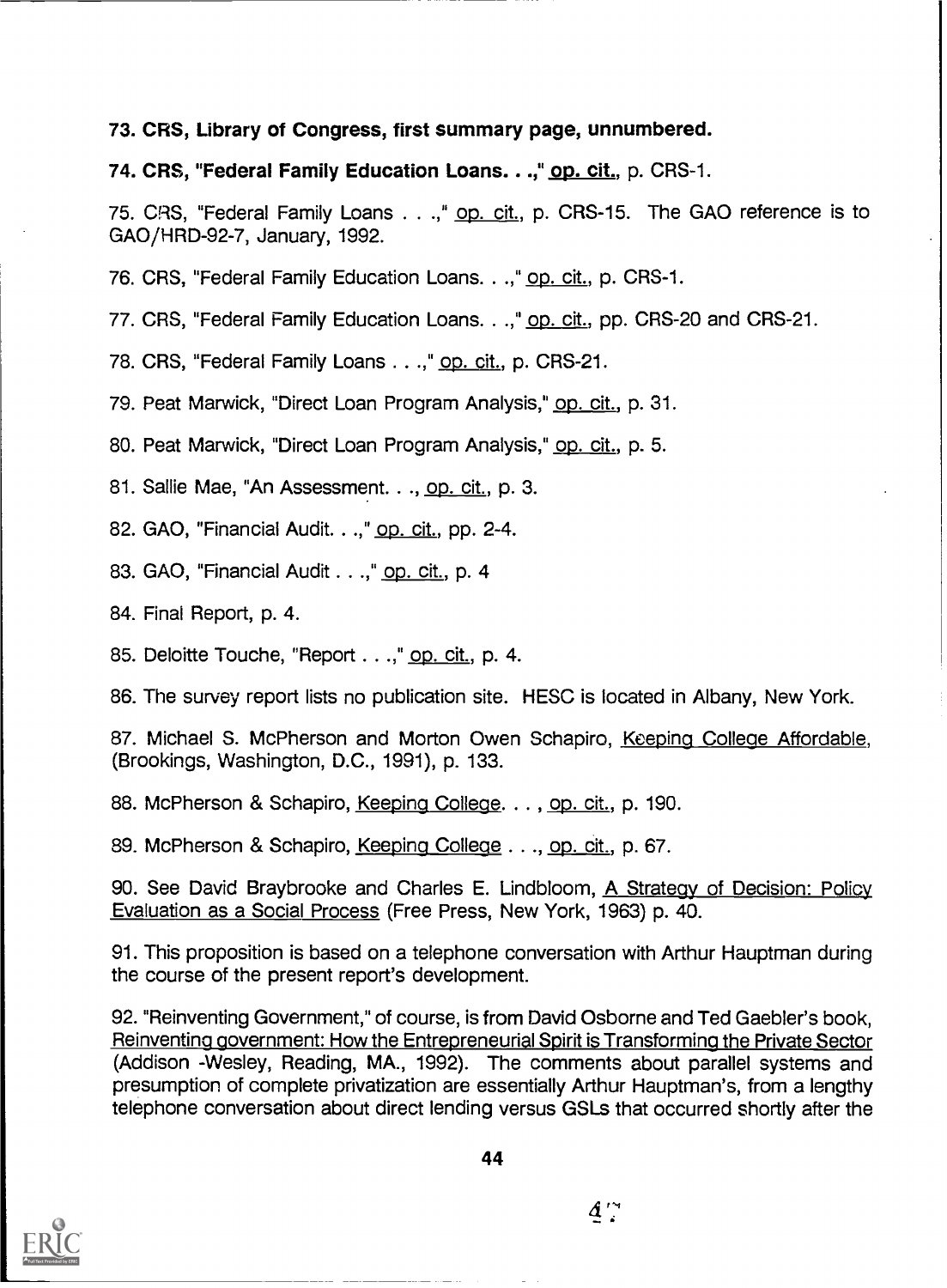completed income tax forms were delivered to the post office on April 15, 1993. As noted previously, Art Hauptman also has suggested the possibility of joint venture involving the farming out of administrative responsibilities to the state agencies or other nonprofit groups.

A petition prepared by Tom Rutter, UC-San Diego, and some 100 financial aid administrators, raised this question: Can the participants in the student loan business develop a new student loan program which incorporates the best attributes of the direct and guaranteed loan programs? For instance, could the lenders use a line-of-credit system with the campuses to create a direct, guaranteed student loan for which the application processing and eligibility is determined at the campus?" A copy of this material was provided by the Northwest Student Loan Association (Seattle) for possible reference in this report.

In its October, 1991 paper, "An Examination of Direct Lending," NASFAA also suggested the possibility of a mixed program. The proposal it described would use a "Direct Loan delivery system to replace only the highly subsidized, need-based Stafford Loans to students. It would retain the GSL structure -- private loans and State-level guarantee agencies -- for delivery of the less subsidized and non-need based PLUS and SLS loans which more closely resemble private sector loans." See p. 4.

93. Hauptman, "Analysis of... ," op. cit., p. 4.

94. This is an approach pursued by other organizations as well. For example, NAICU established a task force that developed a draft set of principles for consideration by its board. NASFAA is reported to be pursuing a similar course. Time permitting, it would be worthwhile to consider the possibility of a combining these into a single list, upon which all parties could agree.

95. Based on Samuel M. Kipp, III, "Financial Aid Issues of Major Concern to the California Student Aid Commission and to the Students and Postsecondary Institutions it Serves," no date, p. 3. This material was provided by its author on April 16, 1993 by facsimile transmittal.



 $4<sub>1</sub>$